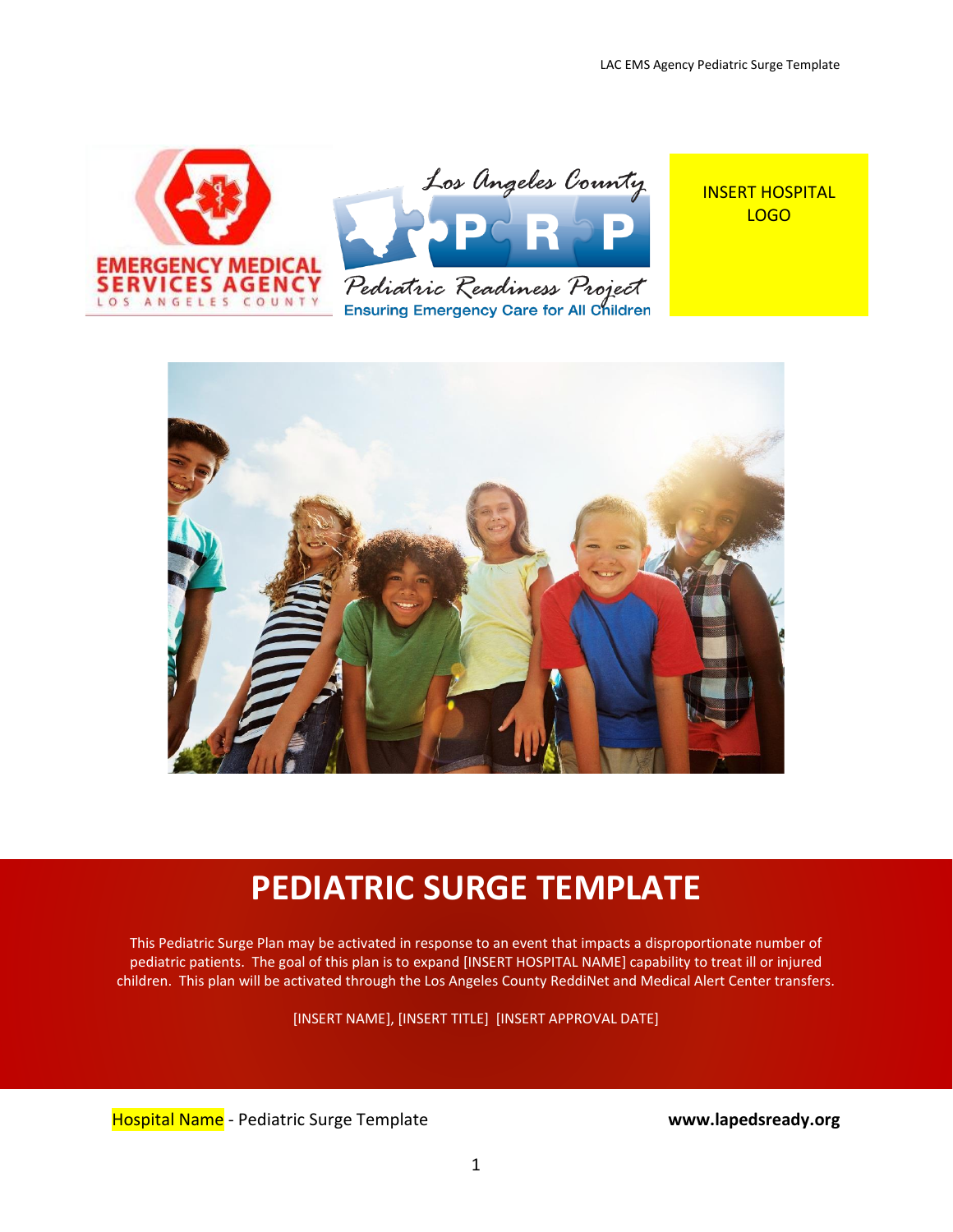| <b>Table of Contents</b><br>Background and How to Use this Template to Create Your Pediatric Surge Plan                                                                                                                              | 3  |
|--------------------------------------------------------------------------------------------------------------------------------------------------------------------------------------------------------------------------------------|----|
| <b>Background</b>                                                                                                                                                                                                                    | 3  |
| <b>Instructions</b>                                                                                                                                                                                                                  | 3  |
| Highlighted Text - How to                                                                                                                                                                                                            | 3  |
| <b>Overview</b>                                                                                                                                                                                                                      | 3  |
| <b>Tier 6 Hospital Expectations</b>                                                                                                                                                                                                  | 4  |
| Activation<br><u> 1989 - Johann Stoff, deutscher Stoffen und der Stoffen und der Stoffen und der Stoffen und der Stoffen und de</u>                                                                                                  | 5  |
| <b>Coordination</b>                                                                                                                                                                                                                  | 5  |
| <b>Recommended Training and Second Contract Contract Contract Contract Contract Contract Contract Contract Contract Contract Contract Contract Contract Contract Contract Contract Contract Contract Contract Contract Contract </b> |    |
| <b>Drills and Exercises</b><br><u> 1989 - Johann Stoff, deutscher Stoffen und der Stoffen und der Stoffen und der Stoffen und der Stoffen und der</u>                                                                                | 6  |
| Guiding Principles - Pediatric Surge Plan Surge Communication of the Communication of the Communication of the                                                                                                                       | 6  |
| <b>HOSPITAL NAME Pediatric Surge Plan</b>                                                                                                                                                                                            | 7  |
| <b>Activation</b>                                                                                                                                                                                                                    | 7  |
| <b>De-Activation</b>                                                                                                                                                                                                                 | 7  |
| After Action Review - Pediatric Surge Activation                                                                                                                                                                                     | 7  |
| <b>Resources for Activation</b>                                                                                                                                                                                                      | 7  |
| <b>Internal Contact Information Sheet</b>                                                                                                                                                                                            | 8  |
| <b>Coordination with Other Hospitals</b>                                                                                                                                                                                             | 9  |
| <b>Regional and County Coordination</b>                                                                                                                                                                                              | 11 |
| <b>Support Services and Community Coordination</b>                                                                                                                                                                                   | 12 |
| <b>Hospital Resources</b>                                                                                                                                                                                                            | 13 |
| Space                                                                                                                                                                                                                                | 13 |
| <b>Staff</b>                                                                                                                                                                                                                         | 17 |
| <b>Stuff-Supplies and Equipment</b>                                                                                                                                                                                                  | 20 |
| De-activation Process <b>Executive Contract Contract Contract Contract Contract Contract Contract Contract Contract Contract Contract Contract Contract Contract Contract Contract Contract Contract Contract Contract Contract </b> | 22 |
| <b>References</b><br>,我们也不会有一个人的人,我们也不会有一个人的人,我们也不会有一个人的人。""我们,我们也不会有一个人的人,我们也不会有一个人的人,我们也不会有一个人的人,我们                                                                                                                                | 22 |
| <b>Appendix Listing</b>                                                                                                                                                                                                              | 23 |
| Appendix A: -List of Equipment, Supplies and Medications, Adapted from LAC EMS Agency EDAP Standards                                                                                                                                 | 24 |
| <b>Appendix B: Drills and Exercise Checklist</b>                                                                                                                                                                                     | 33 |
| <b>Appendix C: Pediatric Safe Area Checklist</b>                                                                                                                                                                                     | 37 |
| Appendix D: LA County Pediatric Surge Tier Categories and Capability Overview                                                                                                                                                        | 39 |
| Appendix E: Los Angeles County, Adult and Pediatric Trauma Centers                                                                                                                                                                   | 42 |
| <b>Appendix F: Useful Resources</b>                                                                                                                                                                                                  | 45 |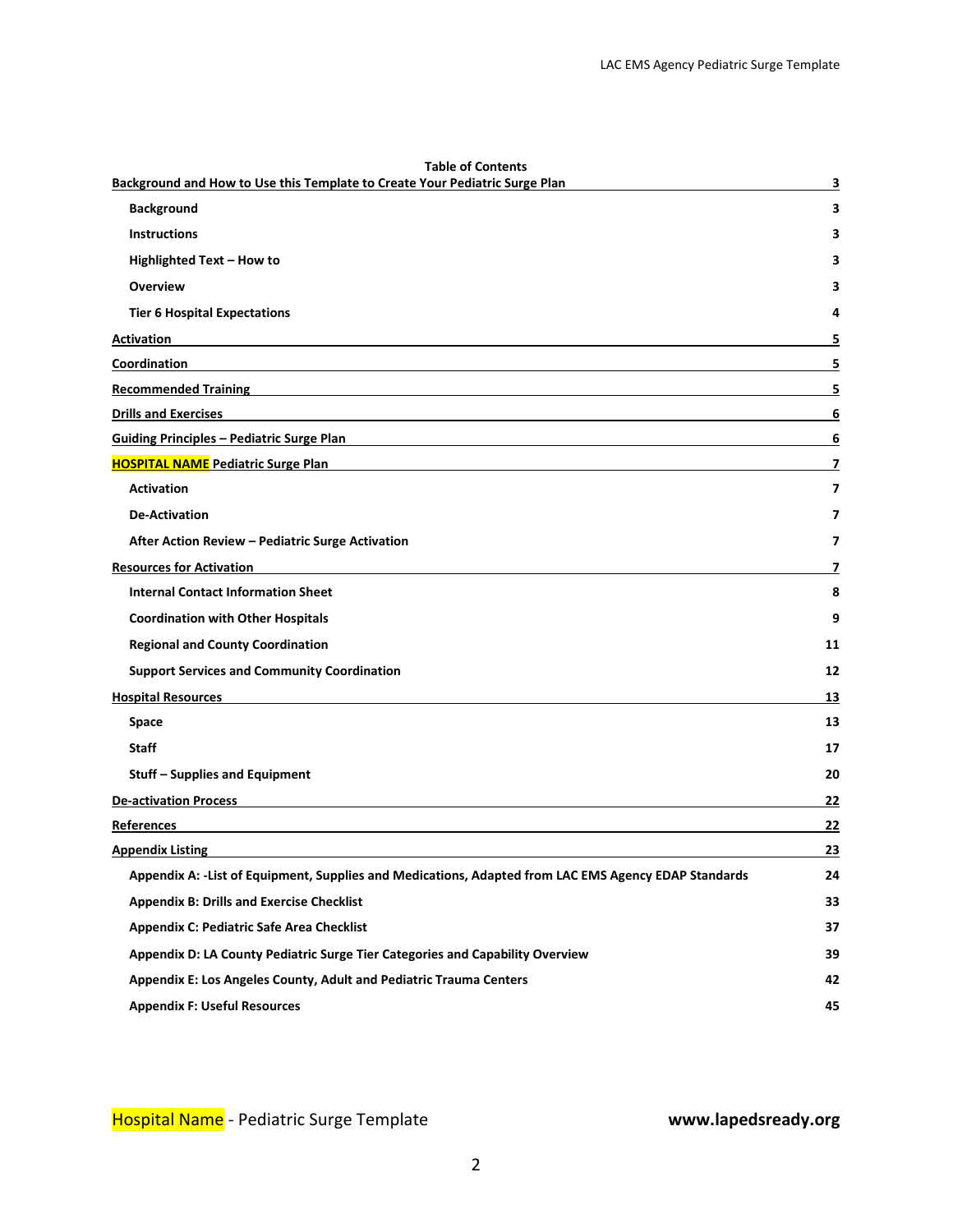## <span id="page-2-0"></span>**Background and How to Use this Template to Create Your Pediatric Surge Plan**

#### <span id="page-2-1"></span>**Background**

This *Pediatric (Peds) Ready Template* is designed to walk you through the development of a Pediatric Disaster Plan for your hospital. We will begin with a brief overview of the Pediatric Surge Plan, followed by a definition and discussion of the expectations of Tier 6 hospitals, the activation and coordination of the plan, as well as recommended training, drills and exercises for your facility. Finally, we will conclude with recommended lists of equipment and supplies, as well as an appendix section with reference material, LINKS and additional resources. If at any point, while using this document, you have any questions or concerns, please contact Millicent Wilson, MD at the EMS agency at (562) 378-1648 or [milwilson@dhs.lacounty.gov](mailto:milwilson@dhs.lacounty.gov).

#### <span id="page-2-2"></span>**Instructions**

This document includes information to help guide you in the development of your hospital's pediatric surge plan. You will see these instructions and tips in the following way. You may delete this once you have completed filling in your information.

> Instructions will be included in a box like this. You can delete these when you complete your document. You should also delete this first section titled "Background and How to Use this Template"

#### <span id="page-2-3"></span>**Highlighted Text – How to**

Text that is highlighted in yellow is intended to be updated by your hospital. If the information is not relevant, you should delete it.

Text that is highlighted in gray, is to emphasize a goal of the section.

#### <span id="page-2-4"></span>**Overview**

All hospitals within Los Angeles County are required to plan for a disaster, either natural or man-made, and to have a surge plan that addresses how a hospital will respond in a situation that disproportionately impacts pediatric patients. Within Los Angeles County, all hospitals participating in the Hospital Preparedness Program who have agreed to participate in the County-wide pediatric surge plan are expected to support a system-wide approach for handling these situations. The [Los Angeles](http://file.lacounty.gov/SDSInter/dhs/206938_cms1_206938.pdf)  [County \(LAC\) county-wide Pediatric Surge Plan,](http://file.lacounty.gov/SDSInter/dhs/206938_cms1_206938.pdf) is based on a tiered system which intends to triage the most critically ill or injured children to the hospitals most accustomed to treating critically ill children. Hospitals *unaccustomed* to caring for very young children, or critically ill children, are asked to participate by accepting older, less critically ill, children and adolescents. The goal is to expand all hospitals' existing capabilities and capacity across the entire Los Angeles County healthcare delivery system.

In preparation for all surge events, each hospital is expected do the following:

- **1. Expedite discharges;**
- **2. Cancel all non-urgent, elective and outpatient surgeries;**
- **3. Downgrade patients – as clinically appropriate;**
- **4. Identify areas where pediatric patients can receive medical care within the hospital.**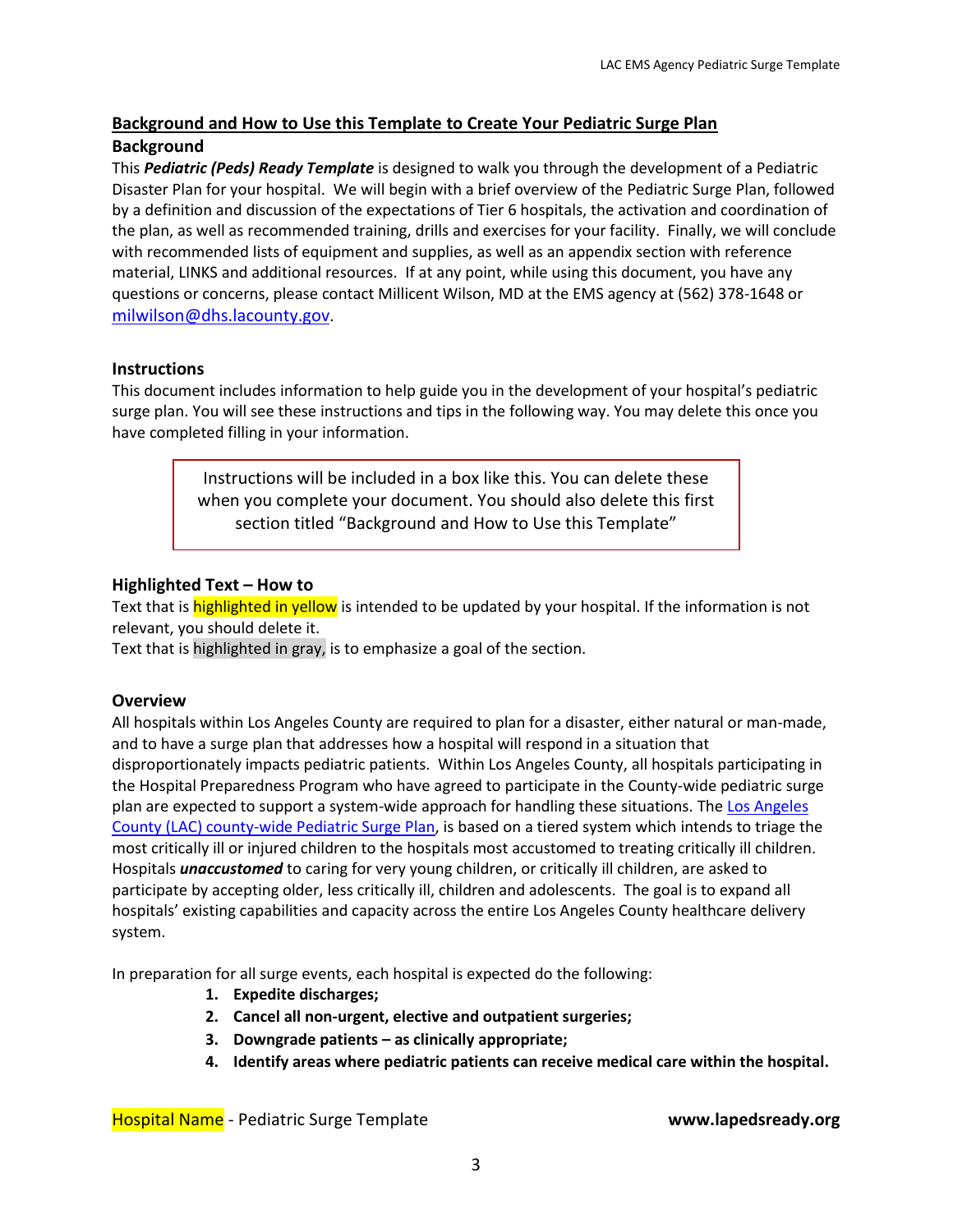The goal of this "Peds Ready Template" is to assist your hospital in developing your Pediatric Surge Plan and to further guide your hospital in the identification of resources, and to prioritize and organize your pediatric preparedness efforts. This template will concentrate on the three S's of **Space, Staff** and **Stuff** (Supplies and Equipment) and will include links to appendices for pediatric disaster planning such as, pediatric patient tracking, family reunification, creating pediatric safe areas, pediatric medication, equipment and supplies, and finally, the care and supervision of the unaccompanied minor pediatric patient.

The tier criteria for all of Los Angeles County's eighty-eight hospitals has been defined (Appendix B). This Peds Ready Template document is primarily, but not exclusively, designed for those Tier 6 hospitals that are "911 receiving facilities that do not have an Emergency Department Approved for Pediatrics (EDAP) and, by definition, do not have licensed, inpatient pediatric beds." These facilities may be requested to surge for the accommodation of stable patients, over eight years of age. Some of these Tier 6 hospitals also have neonatal intensive care (NICU) capability and may be able to surge to accommodate patients two years of age and under. Does your hospital fit this description?

Let's define your hospital:

Name of Hospital: \_\_\_\_\_\_\_\_\_\_\_\_\_\_\_\_\_\_\_\_\_

Tier of Hospital: \_\_\_\_\_\_\_\_\_\_\_\_\_\_\_\_\_\_\_\_\_

NICU Capability:  $(yes / no)$ 

If "Yes" : This hospital (NAME) has NICU capability and may be able to use surge strategies to accommodate patients two years of age and under.

OR

If "No" : This hospital (NAME) does not have NICU capability and cannot reasonably accommodate patients two years of age and under.

#### <span id="page-3-0"></span>**Tier 6 Hospital Expectations**

Tier 6 Hospitals are expected to prepare for the following:

- 1. Trauma Surge Events involving
	- Delayed Patients > 8 years old
	- Minor Patients **-** of all ages
- 2. Medical Surge Event
	- Medical Patients > 8 years old
- Patient Tracking all ages
- Family Reunification all ages
- Pediatric Safe Areas all ages
- Supervision and care of unaccompanied minors all ages
- Pediatric medication & supplies primarily, but not exclusively, over 8 years old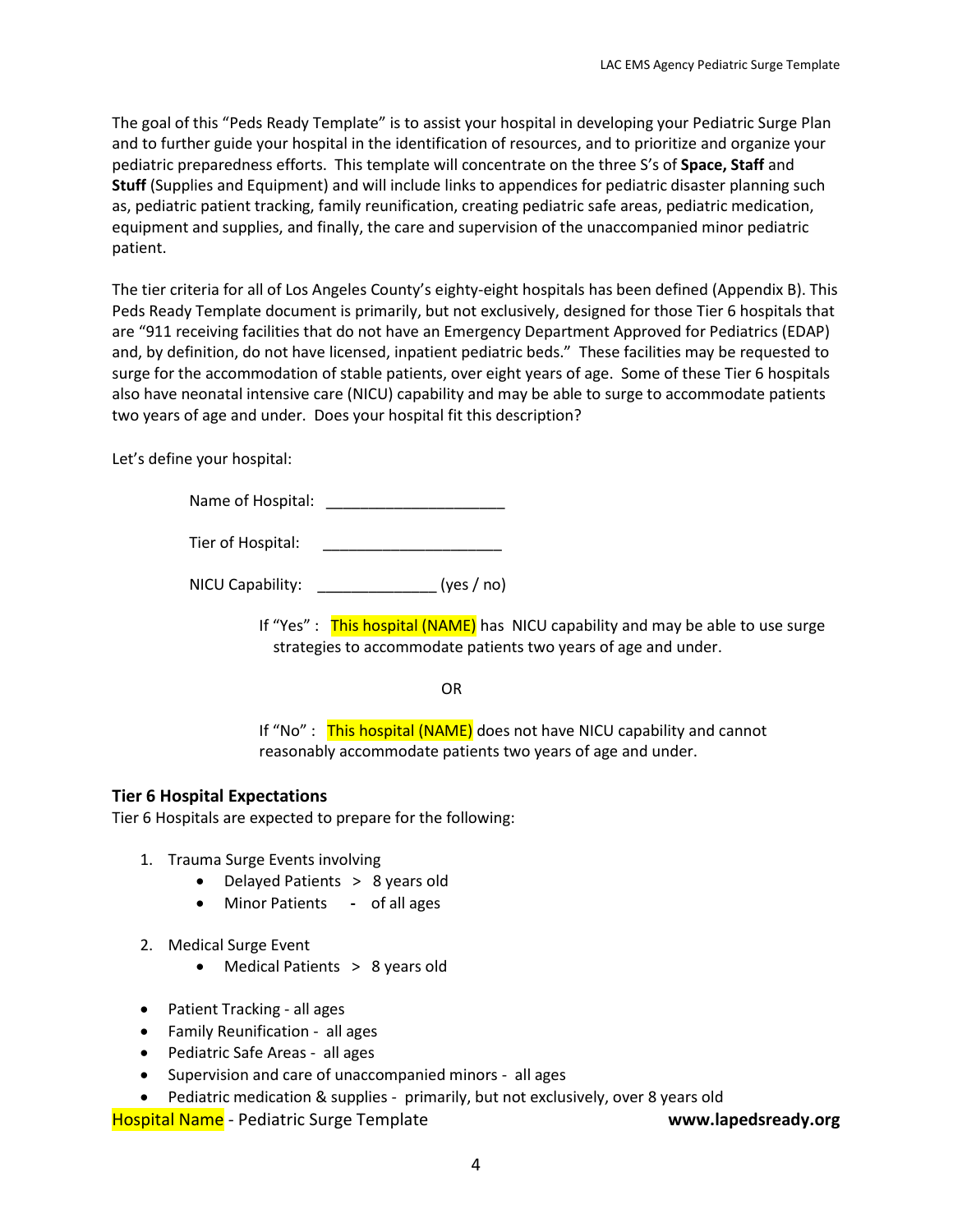## *The number of Pediatric Surge Patients that all Tier 6 hospitals are requested to prepare for is 120. This is approximately five (5) patients per hospital.*

#### <span id="page-4-0"></span>**Activation**

This plan would be activated in an event that disproportionately impacts children. This plan could be activated by the Los Angeles County Emergency Medical Services (EMS) Agency and made operational using systems used on a daily basis (i.e., Reddi-Net and transfers through the Medical Alert Center (MAC)). Given that the number of beds can fluctuate and hospitals can increase their scope of services, current lists of hospital capabilities are available; please contact the MAC staff. Activation will be by preidentified Tiers.

#### <span id="page-4-1"></span>**Coordination**

Both the Medical Alert Center and the LAC Department of Health Services' Department Operations Center (DOC) will monitor hospital bed availability and coordinate the distribution of pediatric patients within the county's healthcare system. To facilitate the appropriate distribution of pediatric patients, the DOC will:

- Coordinate transportation and destination of pre-hospital patients;
- Facilitate inter-facility transfers as needed;
- Waive Reference No. 510, Pediatric Destination requirements as applicable.

Patients should primarily be distributed to an appropriate level of care, given the specific circumstances of the situation and capabilities of the receiving facility. A pediatric medical expert should be consulted in the triage and distribution of patients when operationalizing the plan.

If an inter-facility transfer needs to occur because of a need for a higher or lower level of care, the hospital should contact the MAC at (866) 940-4401 ext. # 1 to coordinate the transfer.

Additional reasons to contact the MAC include, but are not limited to, the following circumstances: secondary trauma transfers, helicopter transfers, additional resources needed, a Mass Casualty Incident (MCI) involving five (5) or more patients, a sudden surge of patients, and/or events necessitating the support of your Disaster Resource Center (DRC) hospital.

#### <span id="page-4-2"></span>**Recommended Training**

The following is a list of recommended pediatric training goals for your staff. Please contact your pediatric champion, or the EMS Agency, to receive an updated list of training schedules:

- 1. Triage including JumpSTART, START, and the Pediatric Assessment Triangle
- 2. Age specific care
- 3. Mock Codes at least two (2) per year
- 4. Online Educational Support & Modules **www.lapedsready.org**
- 5. Continuing Education which may include but are not limited to regional Emergency Department Approved for Pediatrics (EDAP) conferences, state or national conferences by the American College of Emergency Physicians or the American Academy of Pediatrics. Advanced Pediatric Life Support (APLS) courses or Pediatric Advanced Life Support (PALS) courses.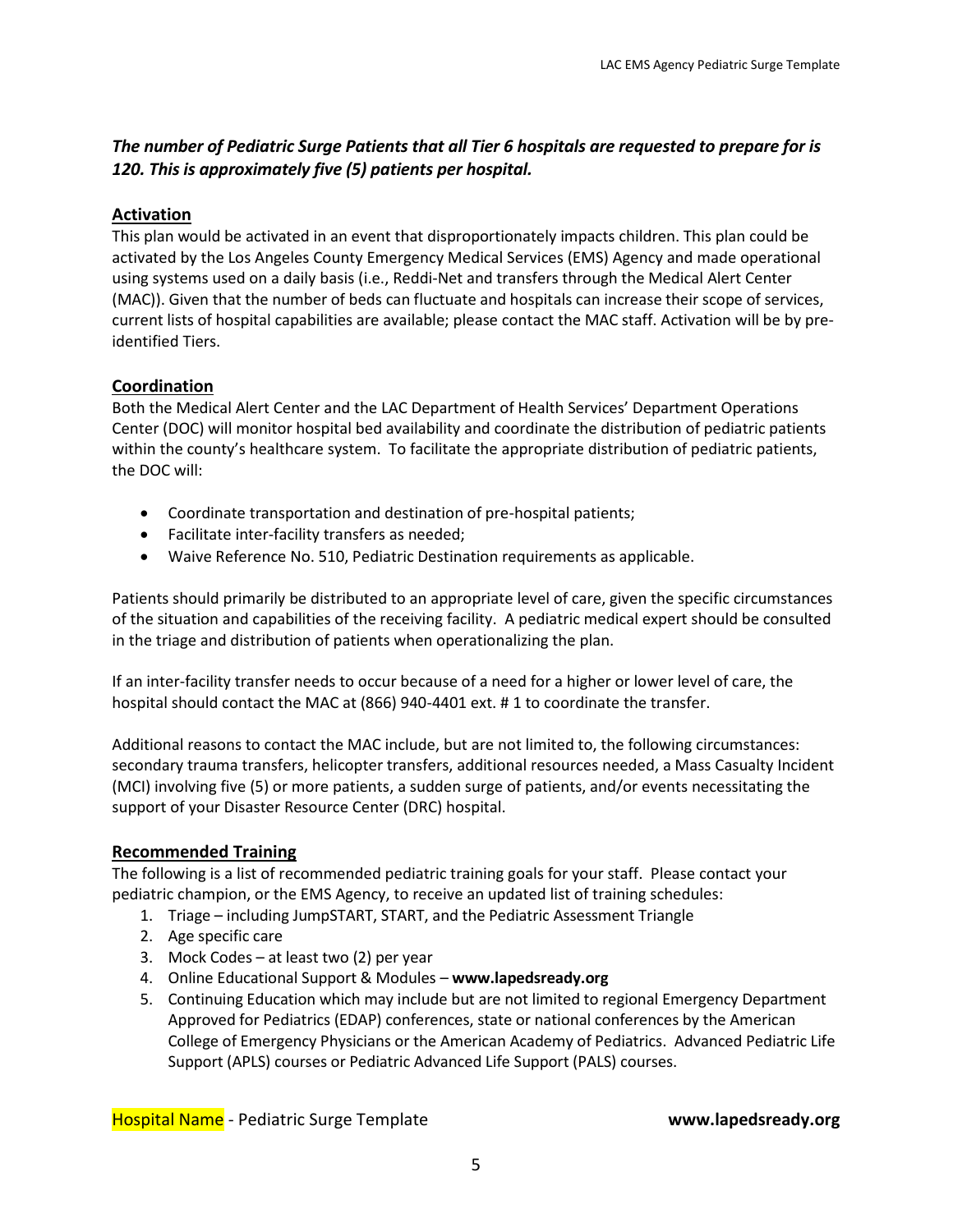#### <span id="page-5-0"></span>**Drills and Exercises**

In addition to training, education and the creation and maintenance of supplies-- **Drills and Exercises** are an integral part of disaster preparedness. Drills and exercises allow facilities to quickly identify areas of weakness and target those areas for systemic improvement. We strongly recommend that each Tier 6 facility take full advantage and opportunity to participate in local, regional, drills and exercises with their area hospitals, law enforcement, fire departments and schools, and especially with their DRC hospital. It is also strongly recommended that each Tier 6 hospital participate in the annual, November, Statewide Medical and Health Exercise (SWMHE) with the LAC Department of Health Services and the EMS Agency.

#### <span id="page-5-1"></span>**Guiding Principles – Pediatric Surge Plan**

The following are guiding principles of the Pediatric Surge Plan.

- 1. Plan would be activated in response to an event that has a disproportionate number of pediatric patients;
- 2. Expand hospital's existing capability and determine what specific strategies to implement to meet its surge capacity target;
- 3. Support the emergency department with training and supplies that will allow them to stabilize and admit pediatric patients;
- 4. Support inpatient units with training and supplies that will allow them to manage pediatric patients;
- 5. Support surge capacity intended for adult med/surge and/or ICU beds carved out in specific areas.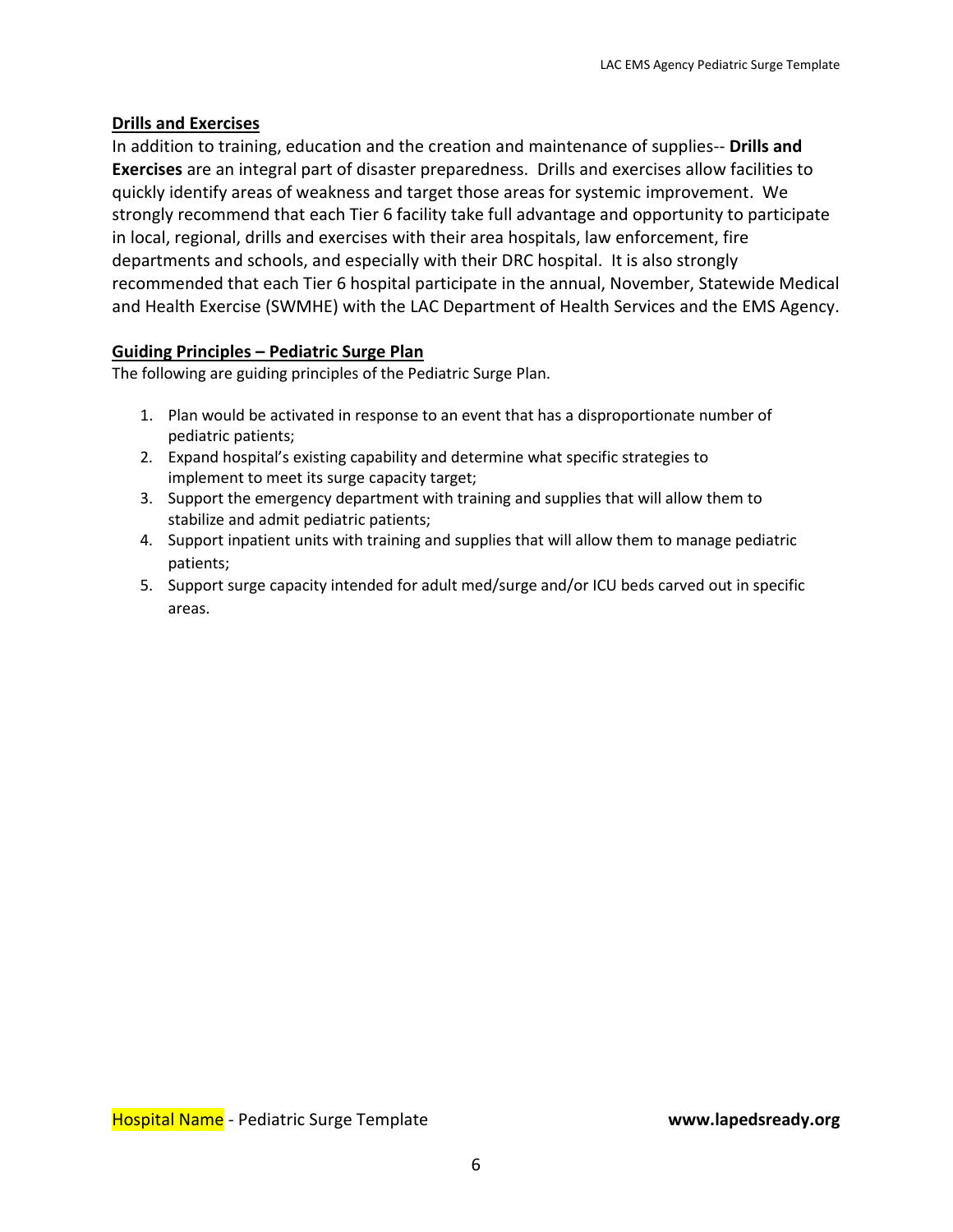*This is the template for you to develop your plan. Please use the following 'fill-in' document as a starting*  point. However, by all means, customize this plan to fit your needs. This is your plan, for your hospital. Fill*in the contact information for your staff and take this opportunity to review and augment your disaster supply cache.*

#### <span id="page-6-0"></span>**HOSPITAL NAME Pediatric Surge Plan**

This plan addresses how **HOSPITAL NAME** will support pediatric needs in the event that the LA County Pediatric Surge Plan is activated.

#### **Initial Actions**

#### <span id="page-6-1"></span>**Activation**

HOSPITAL NAME will activate this pediatric surge plan in the event that we are notified by the LA County Medical Alert Center that a surge event is occurring. HOSPITAL NAME can also activate this plan should a sudden surge of children arrive at the discretion of **INSERT ROLE e.g., House Supervisor**.

#### *Communication*:

If this plan is activated, the Hospital Command Center will be activated, and the activation of this plan will be communicated in the following ways: INSERT HOW YOU NOTIFY STAFF

<span id="page-6-2"></span>**De-Activation**

Once the situation is resolved, this plan will be de-activated by notifying staff via the Hospital Command Center.

#### <span id="page-6-3"></span>**After Action Review – Pediatric Surge Activation**

Similar to other plan and command center activations, this plan will be reviewed and updated by following our after-action review processes.

#### <span id="page-6-4"></span>**Resources for Activation**

HOSPITAL NAME has the following resources to activate the Pediatric Surge Plan. This includes:

- Contact Information for an Internal Team
- Contact Information for coordination and community resources
- Pre-identified **Space**, **Staff** and **Stuff** (equipment and supplies)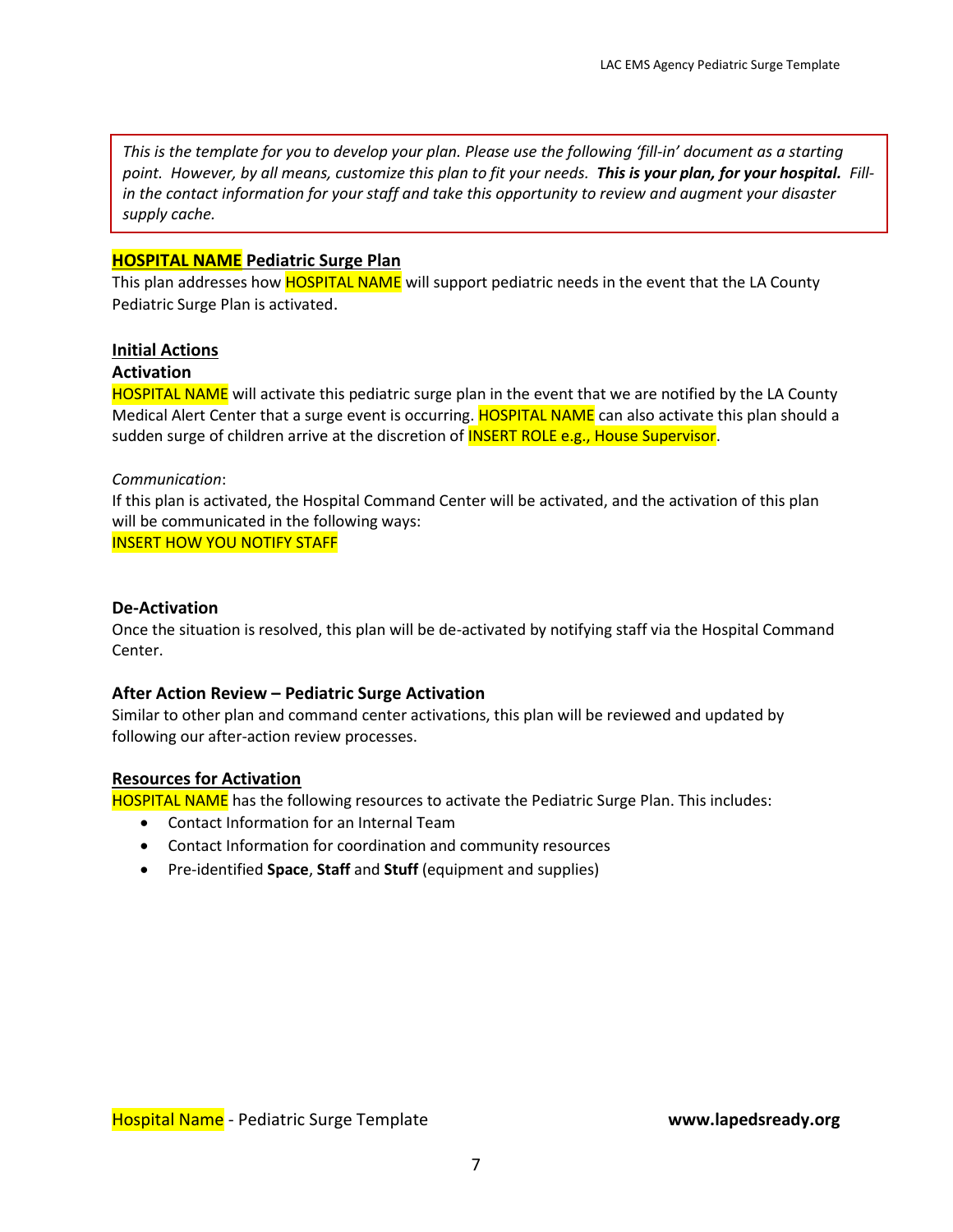## <span id="page-7-0"></span>**Internal Contact Information Sheet**

| <b>Hospital Name:</b><br><b>Tier Level:</b> |                                                                                               |                 |                 |
|---------------------------------------------|-----------------------------------------------------------------------------------------------|-----------------|-----------------|
| <b>NAME</b>                                 | <b>EMAIL</b>                                                                                  | <b>WORK PH#</b> | <b>CELL PH#</b> |
|                                             | DISASTER PLANNER / EMERGENCY MANAGEMENT OFFICER                                               |                 |                 |
|                                             |                                                                                               |                 |                 |
|                                             | PEDIATRIC EMERGENCY CARE COORDINATOR (PECC - MD OR RN)                                        |                 |                 |
| <b>NAME</b>                                 | <b>EMAIL</b>                                                                                  | <b>WORK PH#</b> | <b>CELL PH#</b> |
|                                             |                                                                                               |                 |                 |
|                                             | ANY ADDITIONAL PEDIATRIC SUPPORT PERSONNEL IN YOUR HOSPITAL                                   |                 |                 |
| <b>CATEGORY/ NAME</b>                       | <b>EMAIL</b>                                                                                  | <b>WORK PH#</b> | <b>CELL PH#</b> |
| $A.$ ADMIN =                                |                                                                                               |                 |                 |
| <b>B. FACILITIES =</b>                      |                                                                                               |                 |                 |
| $C.$ SECURITY =                             |                                                                                               |                 |                 |
| D. PHYSICIAN =                              |                                                                                               |                 |                 |
| $E. NURSE =$                                |                                                                                               |                 |                 |
|                                             | DO YOU PLAN TO HAVE A PEDIATRIC RESPONSE TEAM WITHIN YOUR HOSPITAL?<br>IF SO, LIST THEM HERE: |                 |                 |
| <b>CONTACT PERSON</b>                       | <b>EMAIL</b>                                                                                  | <b>WORK PH#</b> | <b>CELL PH#</b> |
| PHYSICIAN:                                  |                                                                                               |                 |                 |
| 1.                                          |                                                                                               |                 |                 |
| 2.                                          |                                                                                               |                 |                 |
| 3.                                          |                                                                                               |                 |                 |
| NURSE:                                      |                                                                                               |                 |                 |
| 1.                                          |                                                                                               |                 |                 |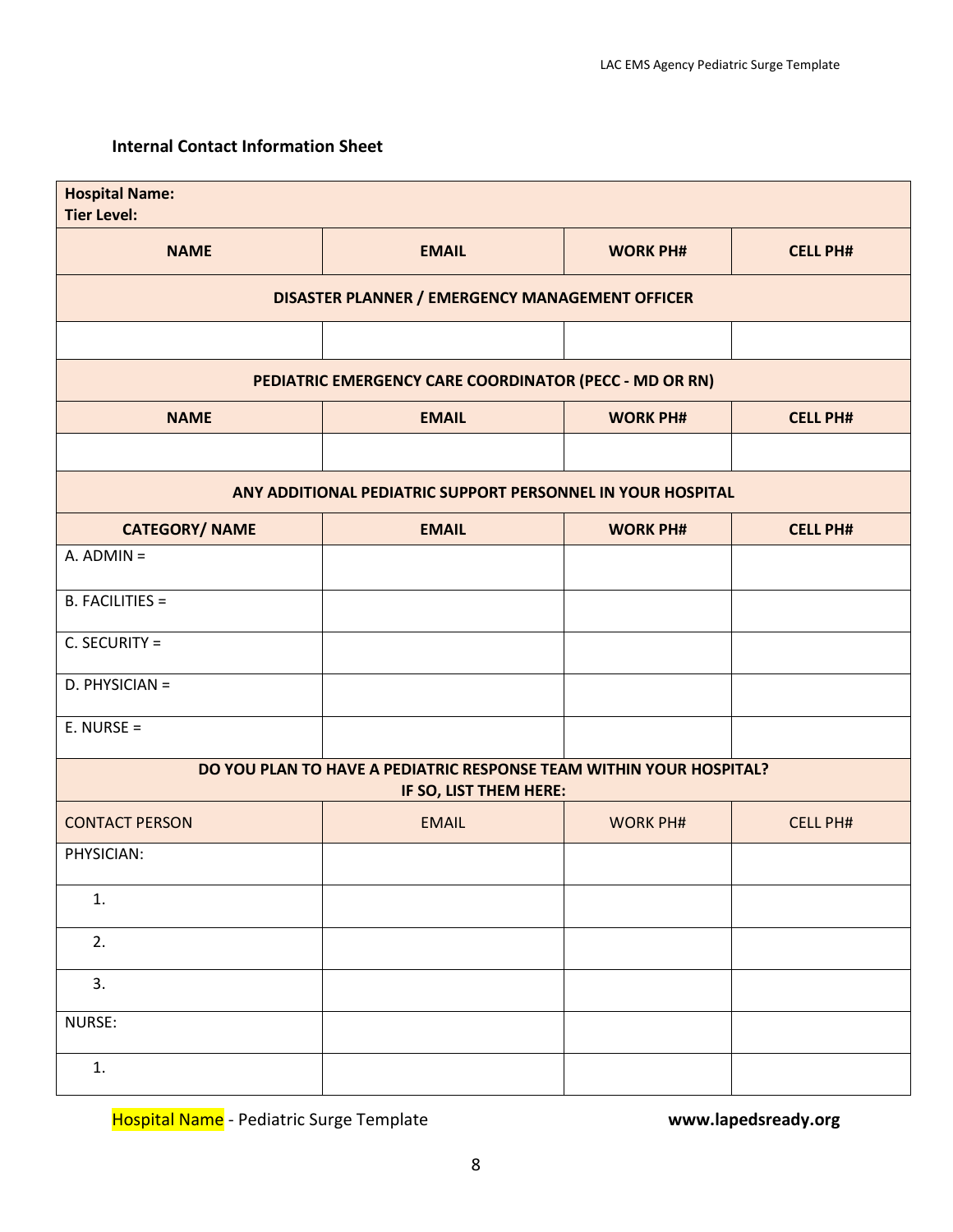| <b>Hospital Name:</b><br><b>Tier Level:</b> |              |                 |                 |
|---------------------------------------------|--------------|-----------------|-----------------|
| <b>NAME</b>                                 | <b>EMAIL</b> | <b>WORK PH#</b> | <b>CELL PH#</b> |
| 2.                                          |              |                 |                 |
| <b>SUPPORT SERVICES: Respiratory</b>        |              |                 |                 |
| Therapist, Pharmacist, etc.                 |              |                 |                 |
| 1.                                          |              |                 |                 |
| 2.                                          |              |                 |                 |
| 3.                                          |              |                 |                 |

#### <span id="page-8-0"></span>**Coordination with Other Hospitals**

| NAME OF YOUR DRC HOSPITAL:                                           |              |                 |                 |
|----------------------------------------------------------------------|--------------|-----------------|-----------------|
| ADDRESS OF YOUR DRC HOSPITAL:                                        |              |                 |                 |
| <b>MAIN PHONE #:</b>                                                 |              |                 |                 |
| <b>COMMAND CENTER PHONE #</b>                                        |              |                 |                 |
| <b>CONTACT PERSON</b>                                                | <b>EMAIL</b> | <b>WORK PH#</b> | <b>CELL PH#</b> |
|                                                                      |              |                 |                 |
|                                                                      |              |                 |                 |
| NAME OF THE NEAREST PEDIATRIC MEDICAL CENTER (PMC) TO YOUR HOSPITAL: |              |                 |                 |
| ADDRESS OF YOUR NEAREST PMC:                                         |              |                 |                 |
|                                                                      |              |                 |                 |
| <b>MAIN PHONE #</b>                                                  |              |                 |                 |
|                                                                      |              |                 |                 |
| <b>CONTACT PERSON</b>                                                | <b>EMAIL</b> | <b>WORK PH#</b> | <b>CELL PH#</b> |
|                                                                      |              |                 |                 |
|                                                                      |              |                 |                 |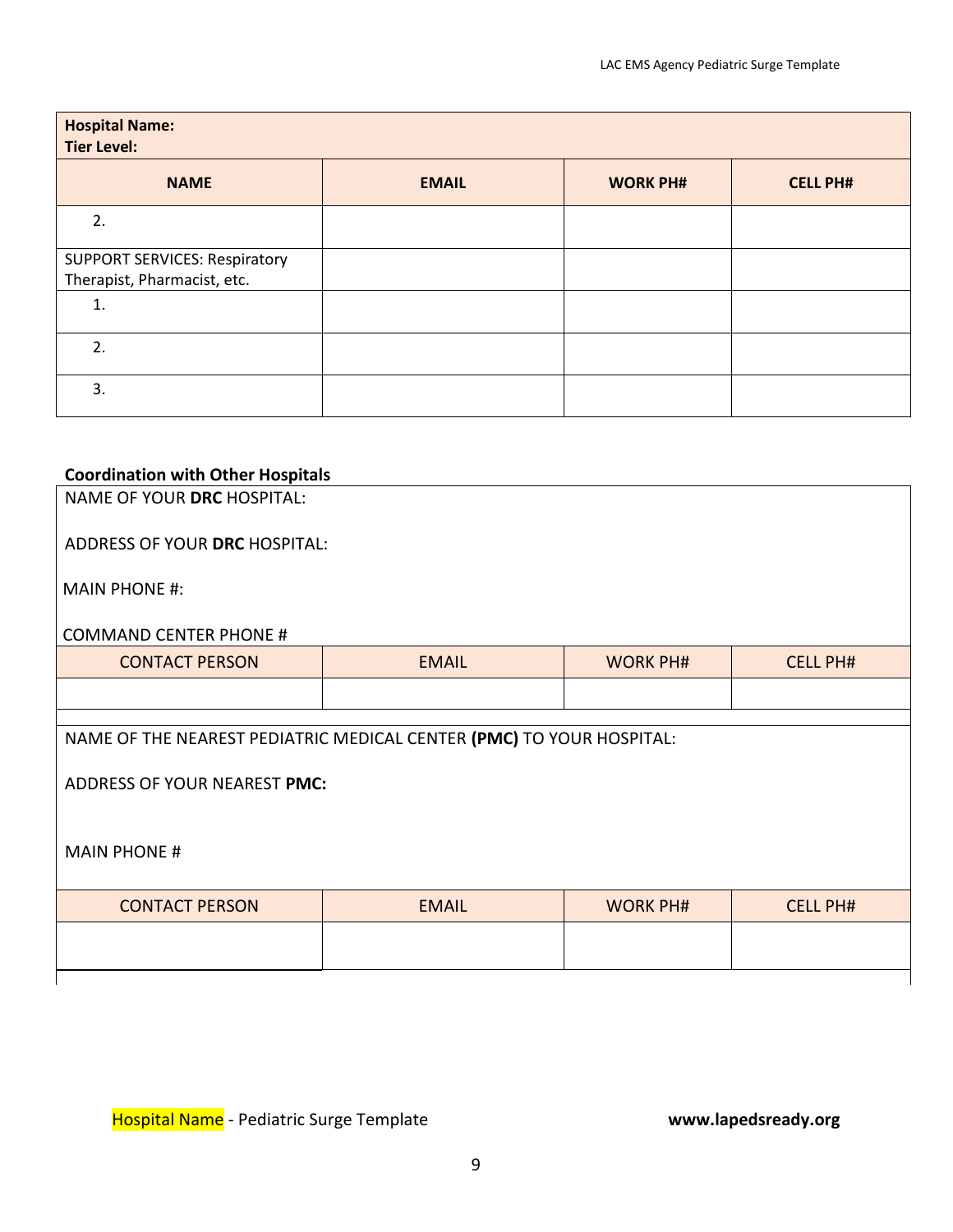| <b>Hospital Name:</b><br><b>Tier Level:</b>                         |              |                 |                 |
|---------------------------------------------------------------------|--------------|-----------------|-----------------|
| <b>NAME</b>                                                         | <b>EMAIL</b> | <b>WORK PH#</b> | <b>CELL PH#</b> |
| NAME OF THE NEAREST EDAP TO YOUR HOSPITAL:                          |              |                 |                 |
| <b>ADDRESS OF YOUR EDAP:</b>                                        |              |                 |                 |
| <b>MAIN PHONE #</b>                                                 |              |                 |                 |
| <b>CONTACT PERSON</b>                                               | <b>EMAIL</b> | <b>WORK PH#</b> | <b>CELL PH#</b> |
|                                                                     |              |                 |                 |
|                                                                     |              |                 |                 |
| NAME OF THE NEAREST TRAUMA CENTER TO YOUR HOSPITAL:                 |              |                 |                 |
|                                                                     |              |                 |                 |
| ADDRESS OF YOUR TRAUMA CENTER:                                      |              |                 |                 |
| <b>MAIN PHONE #</b>                                                 |              |                 |                 |
| <b>CONTACT PERSON</b>                                               | <b>EMAIL</b> | <b>WORK PH#</b> | <b>CELL PH#</b> |
|                                                                     |              |                 |                 |
|                                                                     |              |                 |                 |
| NAME OF THE NEAREST PEDIATRIC TRAUMA CENTER (PTC) TO YOUR HOSPITAL: |              |                 |                 |
| ADDRESS OF YOUR PTC:                                                |              |                 |                 |
| <b>MAIN PHONE #</b>                                                 |              |                 |                 |
| <b>CONTACT PERSON</b>                                               | <b>EMAIL</b> | <b>WORK PH#</b> | <b>CELL PH#</b> |
|                                                                     |              |                 |                 |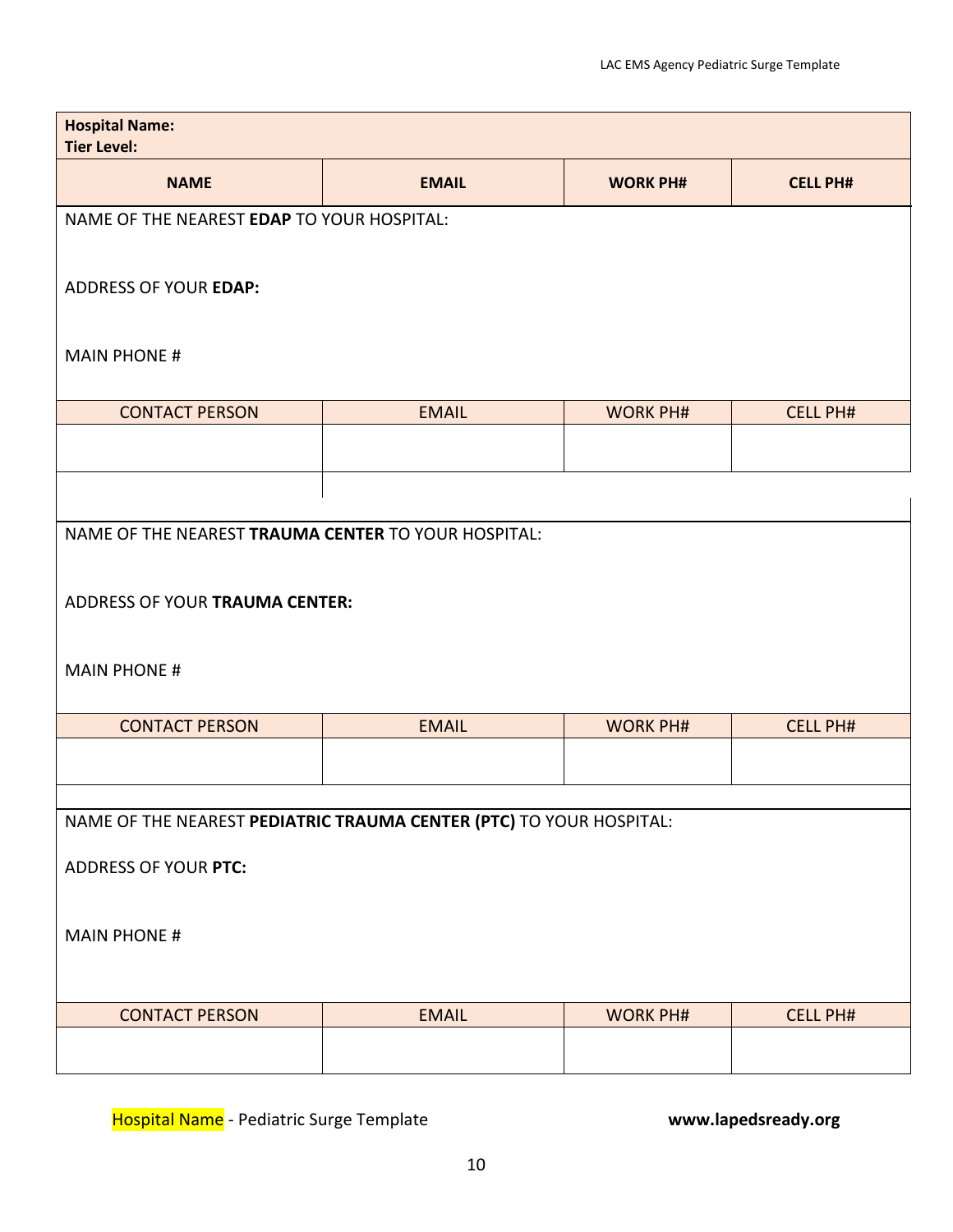#### <span id="page-10-0"></span>**Regional and County Coordination**

#### **Medical Alert Center** (866) 940-4401 - SELECT OPTION #1

#### **Contact the Medical Alert Center (MAC) immediately in the event of the following:**

- Any sudden SURGE of patients
- Any MCI involving more than 5 patients
- Any events in which the sudden demands of patient care, exceed the resources available at your facility
- To request inter-facility transfer to a higher level of care i.e., to a Pediatric Medical Center (PMC)
- Secondary Trauma transfer i.e., to a Pediatric Trauma Center (PTC)
- In anticipation of the need to transfer patients out-of-the-county or out-of-the-state
- In anticipation of a Helicopter transport
- Use of Resource Request Forms to request additional resources: Ambulance Strike Teams, DHV volunteers, medication, or supplies
- Any event necessitating the support of your Disaster Resource Center, or DRC hospital
- In anticipation of the need to activate any of the following: Pediatric Surge Plan, Burn Surge Plan, Trauma Surge Plan, Mass Med Care Plan, Mass Fatality Plan
- Explosive events
- Any events with suspected contamination: Chemical, Biological and/or Radiological contamination
- Any events requiring the Decontamination of one, or more patients at your facility
- Any suspicious events of Terrorism or affecting our national security
- Any events that require the notification of the FBI, HAZMAT, Homeland Security, etc.

| In the event of an Infectious Disease outbreak, IMMEDIATELY Call the |  |
|----------------------------------------------------------------------|--|
| Los Angeles County, Acute Communicable Disease Control Program       |  |
| Monday - Friday $8am - 5pm$                                          |  |
| (213) 240-7941                                                       |  |
| <b>After Hours</b>                                                   |  |
| $(213)$ 974-1234                                                     |  |
| Ask to speak with the Public Health Physician on call                |  |
| To REPORT a case or any disease outbreak, please contact the         |  |
| <b>Disease Reporting Hotline:</b>                                    |  |
| (888) 397-3993                                                       |  |
| Fax: (888) 397 - 3778                                                |  |
| <b>Poison Control Center:</b>                                        |  |
| (800) 222 - 1222                                                     |  |
|                                                                      |  |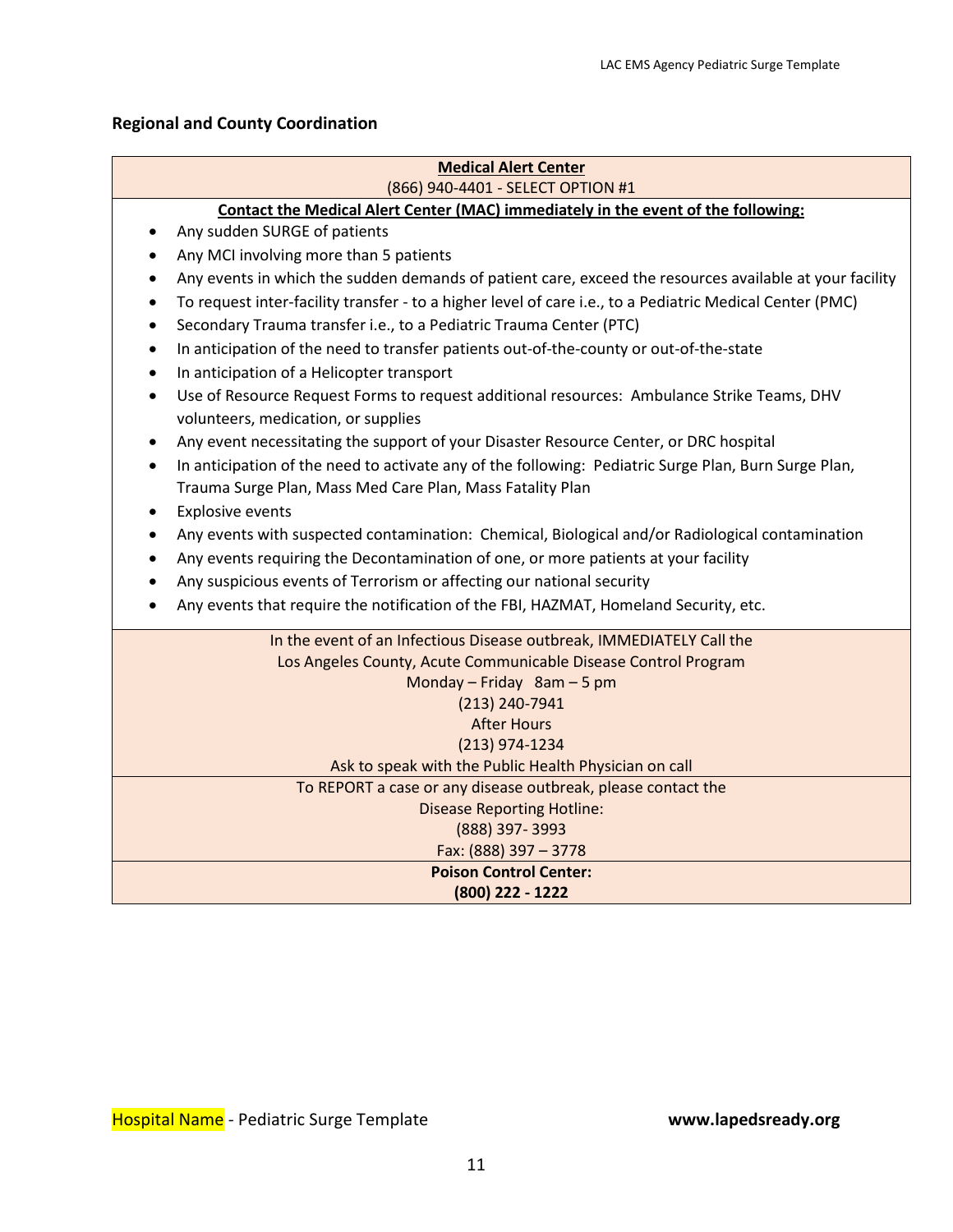#### <span id="page-11-0"></span>**Support Services and Community Coordination**

| NAME OF YOUR LOCAL FIRE DEPARTMENT (FD): |              |                 |                 |
|------------------------------------------|--------------|-----------------|-----------------|
| ADDRESS OF YOUR LOCAL FD:                |              |                 |                 |
| <b>MAIN PHONE #</b>                      |              |                 |                 |
| <b>CONTACT PERSON</b>                    | <b>EMAIL</b> | <b>WORK PH#</b> | <b>CELL PH#</b> |
|                                          |              |                 |                 |

| NAME OF YOUR LOCAL POLICE DEPARTMENT (PD): |              |                 |                 |
|--------------------------------------------|--------------|-----------------|-----------------|
| ADDRESS OF YOUR LOCAL PD:                  |              |                 |                 |
| <b>MAIN PHONE #</b>                        |              |                 |                 |
| <b>CONTACT PERSON</b>                      | <b>EMAIL</b> | <b>WORK PH#</b> | <b>CELL PH#</b> |
|                                            |              |                 |                 |

| NAME OF LOCAL PRESCHOOL / ELEMENTARY SCHOOL<br><b>ADDRESS</b> |              |                 |                 |
|---------------------------------------------------------------|--------------|-----------------|-----------------|
| <b>MAIN PHONE #</b>                                           |              |                 |                 |
| <b>CONTACT PERSON</b>                                         | <b>EMAIL</b> | <b>WORK PH#</b> | <b>CELL PH#</b> |
|                                                               |              |                 |                 |

*The main goal of this Peds Ready Template is to guide your hospital in the identification of your specific hospital resources. Specifically, identify your hospital's three S's:*

- **Hospital Space**
- **Hospital Staff**
- Hospital Name Pediatric Surge Template **www.lapedsready.org Hospital Stuff –** Equipment & Supplies

Complete the following tables after you have identified your resources.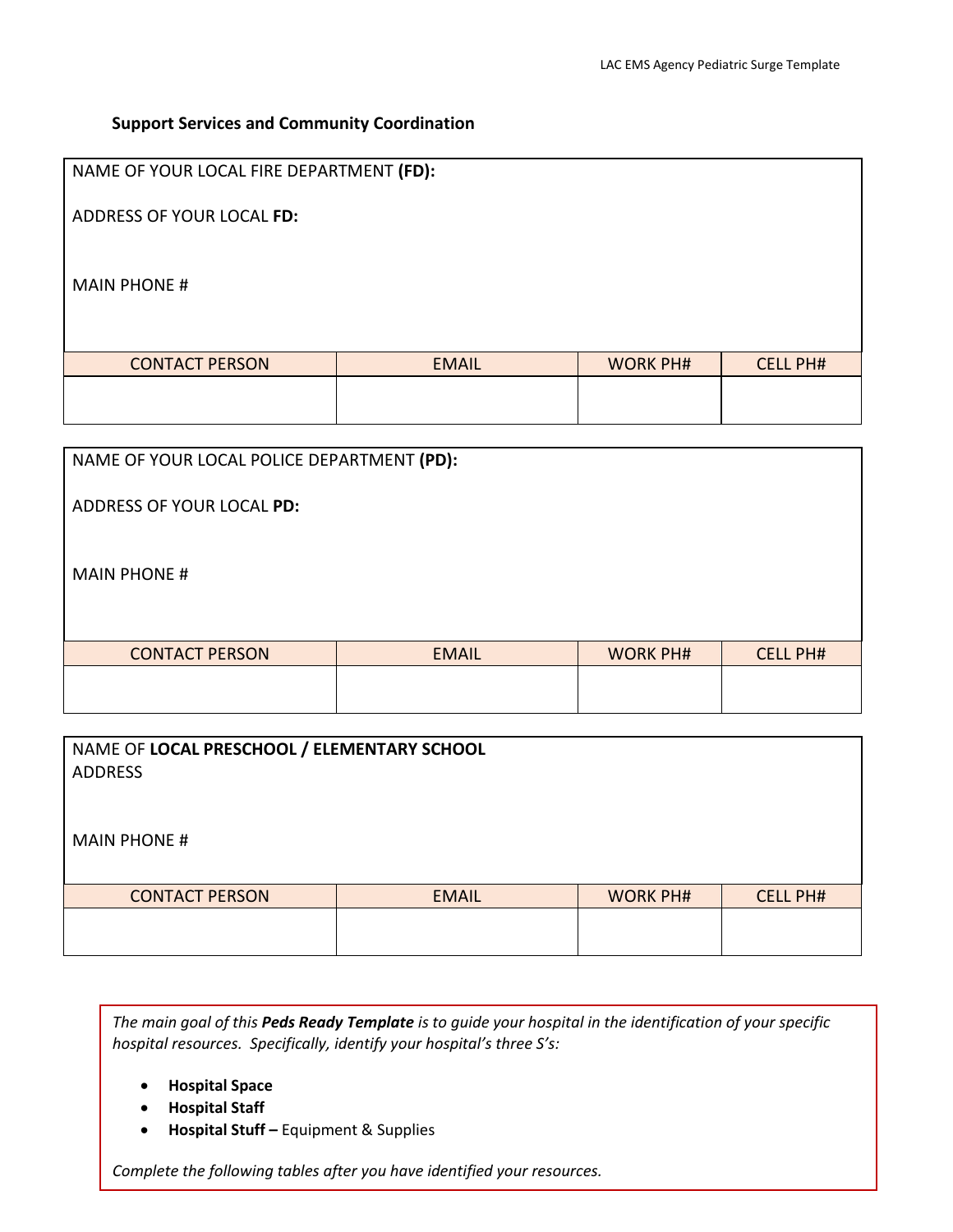#### <span id="page-12-0"></span>**Hospital Resources**

#### <span id="page-12-1"></span>**Space**

*Goal – increase available hospital Space to provide direct patient care, in the event of a disaster or a pediatric surge event. Determine which area(s) will be utilized to care for pediatric patients.*

Remember - Prior to implementing the Pediatric Surge Plan, all of the following should have been met:

- Expedite Discharges
- Cancel non-urgent, elective and outpatient surgeries and procedures
- Downgrade patients appropriately
- Identify areas where pediatric patients can receive medical care within the hospital

The following considerations should be made when identifying space appropriate for children:

- Proximity to other units and potential safety hazards
- Access to stairwells, elevators
- Age of patients on units

For minors that require more basic care, review the tips regarding pediatric safe areas in [Appendix C.](#page-37-0)

| <b>HOSPITAL NAME</b> - Surge Strategies - Space <sup>1</sup> |                                          |  |
|--------------------------------------------------------------|------------------------------------------|--|
| <b>STRATEGY/IMPLEMENTATION STEPS</b>                         | <b>LOCATIONS &amp; CONSIDERATIONS</b>    |  |
| Utilize licensed space for the care of pediatric<br>patients | Licensed space/areas to consider:        |  |
|                                                              | 1.                                       |  |
|                                                              | 2.                                       |  |
|                                                              | 3.                                       |  |
| Utilize outpatient beds for inpatient pediatric care         | Location of outpatient beds to consider: |  |
|                                                              | 1.                                       |  |
|                                                              | 2.                                       |  |
|                                                              | 3.                                       |  |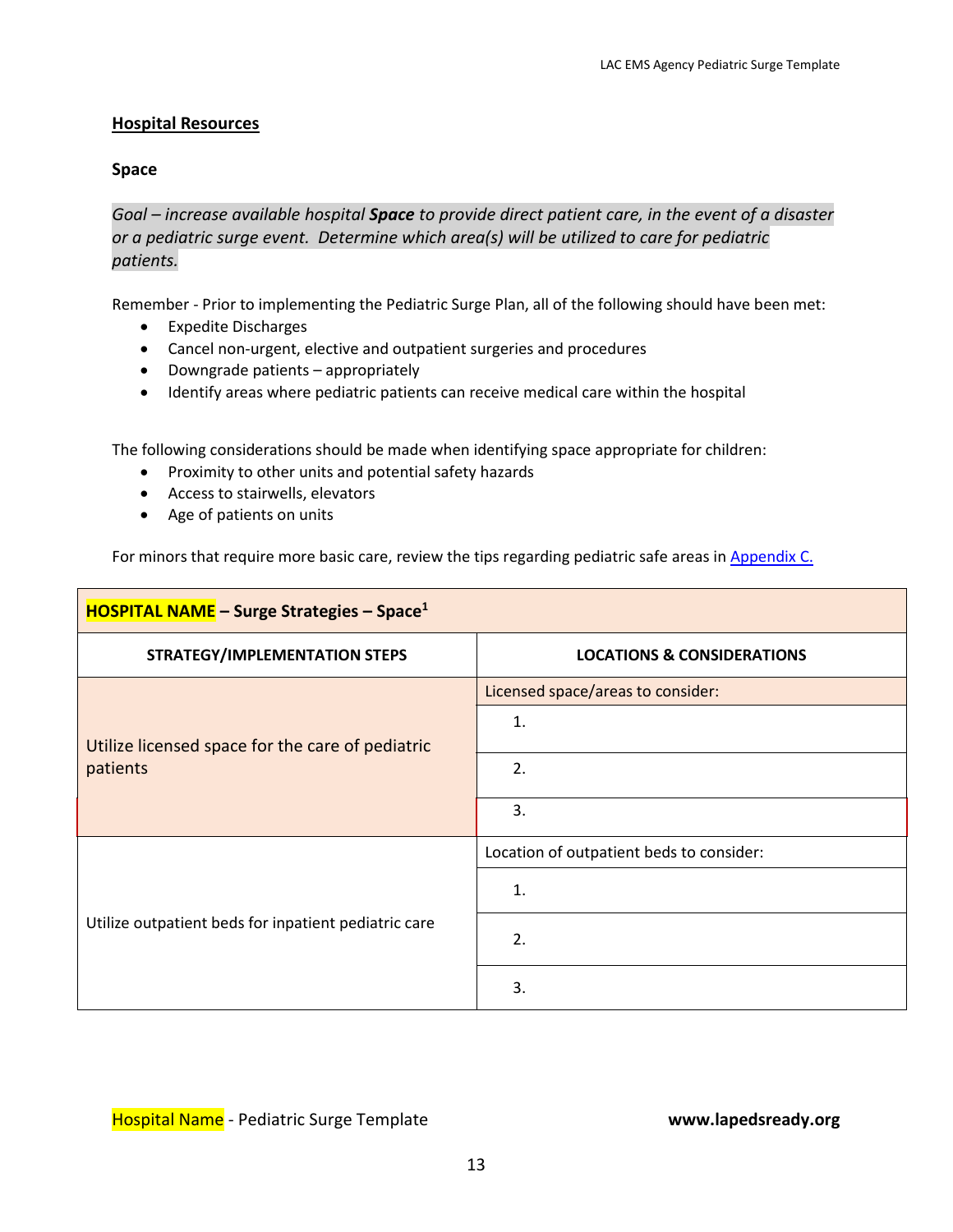|                                                                                            | Location of step-down units and ICU beds to consider: |
|--------------------------------------------------------------------------------------------|-------------------------------------------------------|
|                                                                                            | 1.                                                    |
| Utilize step-down units and ICU beds as acute patient<br>care areas for pediatric patients | 2.                                                    |
|                                                                                            | 3.                                                    |
| Increase capacity in patient rooms or hallways in<br>patient care areas                    | Location of Rooms / Hallways to Expand Capacity:      |
| 2 patients in a single room                                                                | 1.                                                    |
|                                                                                            | 2.                                                    |
|                                                                                            | 3.                                                    |
| 3 patients in a double room                                                                | Locations, Floors, Room Numbers to consider:          |
|                                                                                            | 1.                                                    |
|                                                                                            | 2.                                                    |
|                                                                                            | 3.                                                    |
|                                                                                            | Hospital wings, floors, buildings to consider:        |
| Open hospital floors that are vacant                                                       | 1.                                                    |
|                                                                                            | 2.                                                    |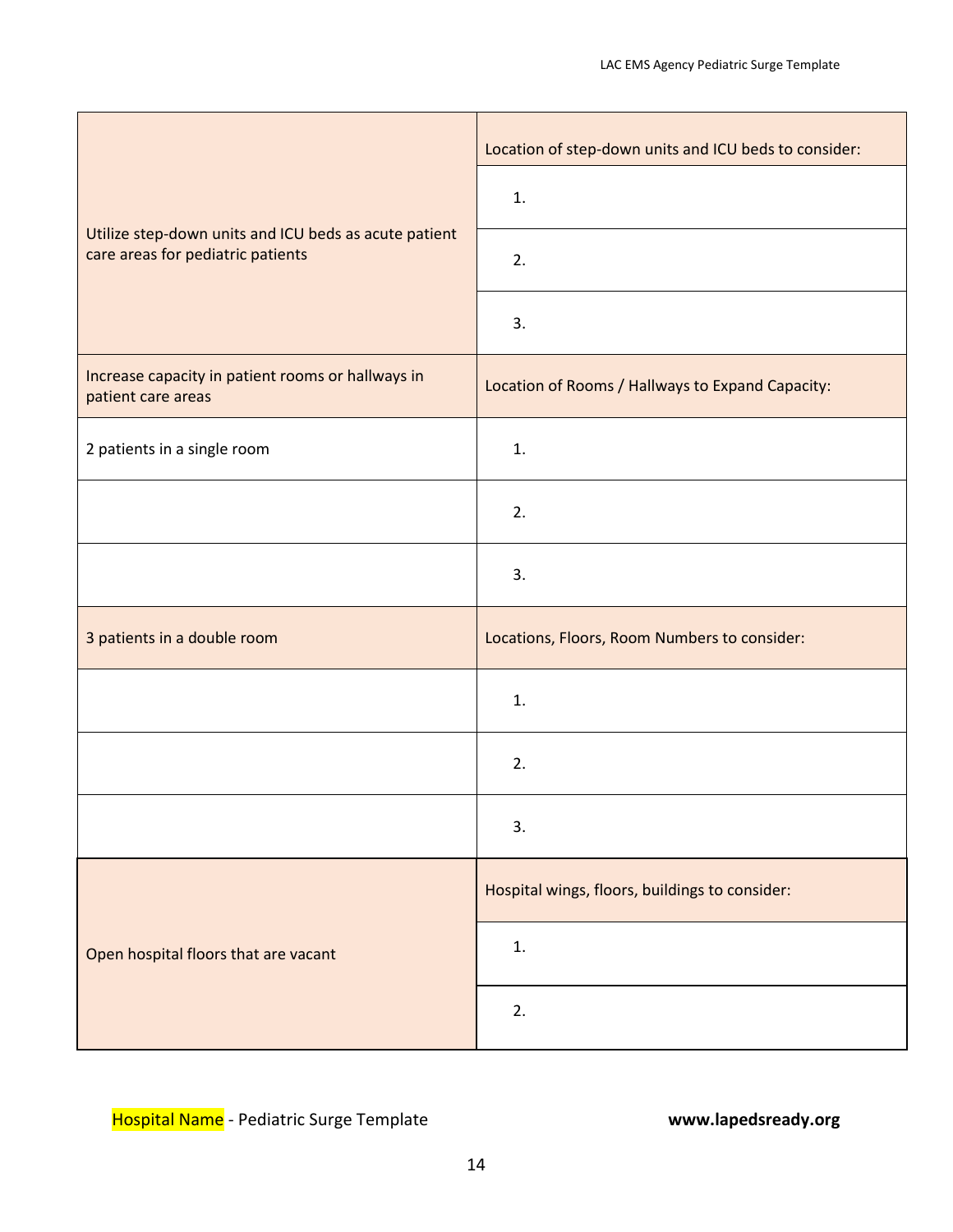|                                                                                                              | 3.                                                                                                                                                                        |
|--------------------------------------------------------------------------------------------------------------|---------------------------------------------------------------------------------------------------------------------------------------------------------------------------|
|                                                                                                              |                                                                                                                                                                           |
| Identify alternate care areas of the hospital to use for<br>pediatric patients                               | Location of alternate care areas:                                                                                                                                         |
| GI Lab<br>$\bullet$                                                                                          |                                                                                                                                                                           |
| Recovery Room                                                                                                |                                                                                                                                                                           |
| <b>Outpatient Surgery</b>                                                                                    |                                                                                                                                                                           |
| Physical Therapy                                                                                             |                                                                                                                                                                           |
| Other                                                                                                        |                                                                                                                                                                           |
| Use non-traditional areas of the hospital for stable<br>pediatric inpatients (Reference Safe Area Checklist) | Location of non-traditional alternate care areas of your<br>hospital:                                                                                                     |
| Cafeterias                                                                                                   |                                                                                                                                                                           |
| <b>Conference Rooms</b>                                                                                      |                                                                                                                                                                           |
| <b>Parking Structures</b>                                                                                    |                                                                                                                                                                           |
| Other                                                                                                        |                                                                                                                                                                           |
|                                                                                                              |                                                                                                                                                                           |
| Shut off floor ventilation system to make a cohort of<br>infected patients                                   | <b>REGULATIONS:</b><br>22 CCR 70823: A private room shall be available for any<br>patient in need of physical separation as defined by the<br>infection control committee |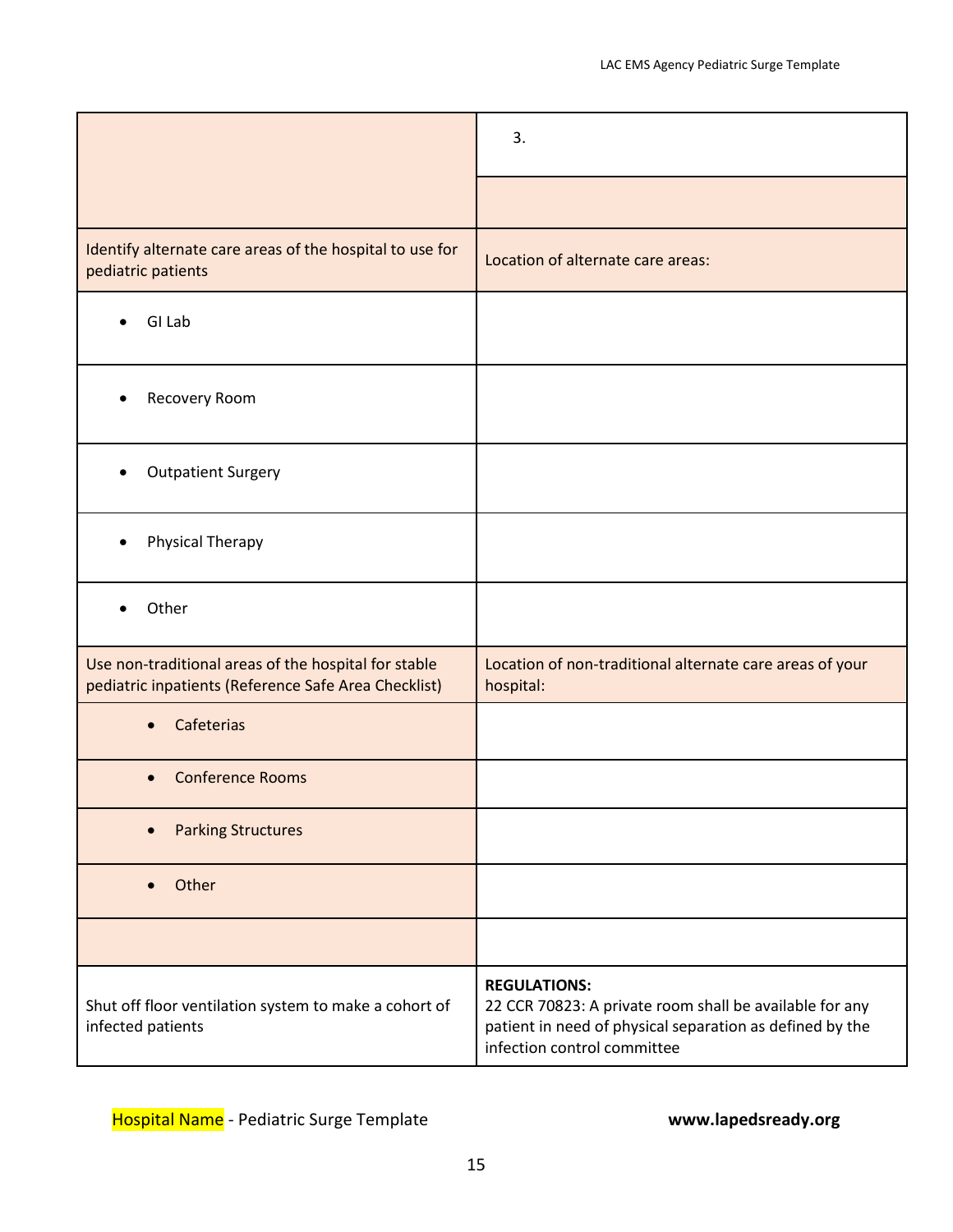|                                                              | 22 CCR 70855: Heating, air conditioning and ventilation<br>systems shall be maintained in operating condition to<br>provide a comfortable temperature |  |  |  |
|--------------------------------------------------------------|-------------------------------------------------------------------------------------------------------------------------------------------------------|--|--|--|
|                                                              | Where to locate the Outdoor Tents, as an additional care<br>area option:                                                                              |  |  |  |
| Use Outdoor Tents to create additional patient care<br>areas | 1.                                                                                                                                                    |  |  |  |
|                                                              | 2.                                                                                                                                                    |  |  |  |
|                                                              | 3.                                                                                                                                                    |  |  |  |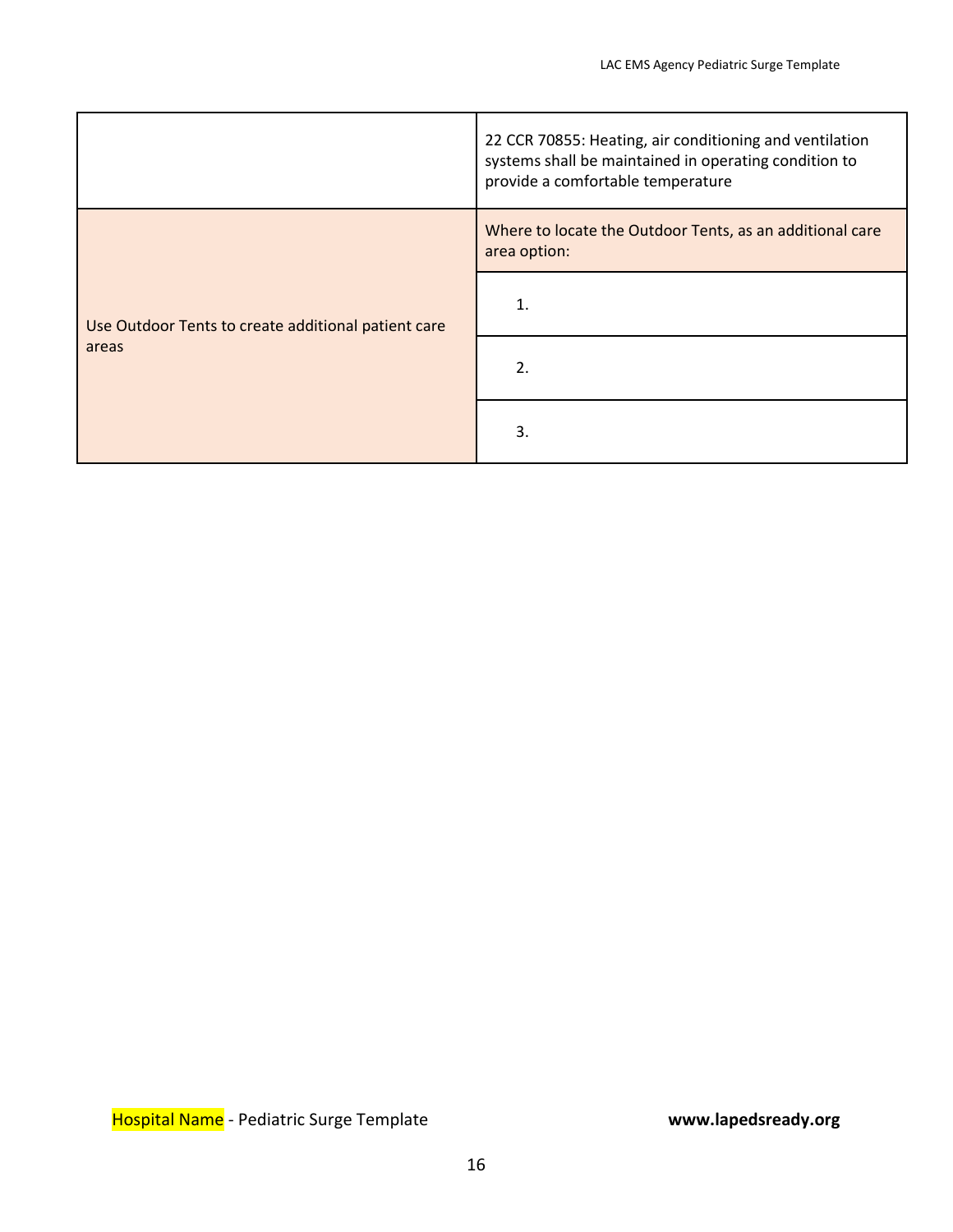#### <span id="page-16-0"></span>**Staff**

## *Goal – increase available hospital staff to provide direct patient care, in the event of a disaster or a pediatric surge event.*

The following individuals have been identified as having previous pediatric experience or certifications, such as PALS or APLS.

#### **Pediatric Emergency Response Team**

|                | Name | Previous<br>Pediatric<br>Experience | Phone (Cell) | Email |
|----------------|------|-------------------------------------|--------------|-------|
| 1              |      |                                     |              |       |
| $\mathfrak{p}$ |      |                                     |              |       |
| 3              |      |                                     |              |       |
| $\overline{a}$ |      |                                     |              |       |
| 5              |      |                                     |              |       |
| 6              |      |                                     |              |       |
| 7              |      |                                     |              |       |
| 8              |      |                                     |              |       |
| 9              |      |                                     |              |       |
| 10             |      |                                     |              |       |

Additionally, some children may not need clinical care, but supervision and engagement. The following staff have been pre-identified as having ability to work with children.

|    | Name | Phone (Cell) | Email |
|----|------|--------------|-------|
|    |      |              |       |
| ำ  |      |              |       |
| 3  |      |              |       |
| 4  |      |              |       |
| 5  |      |              |       |
| 6  |      |              |       |
|    |      |              |       |
| 8  |      |              |       |
| 9  |      |              |       |
| 10 |      |              |       |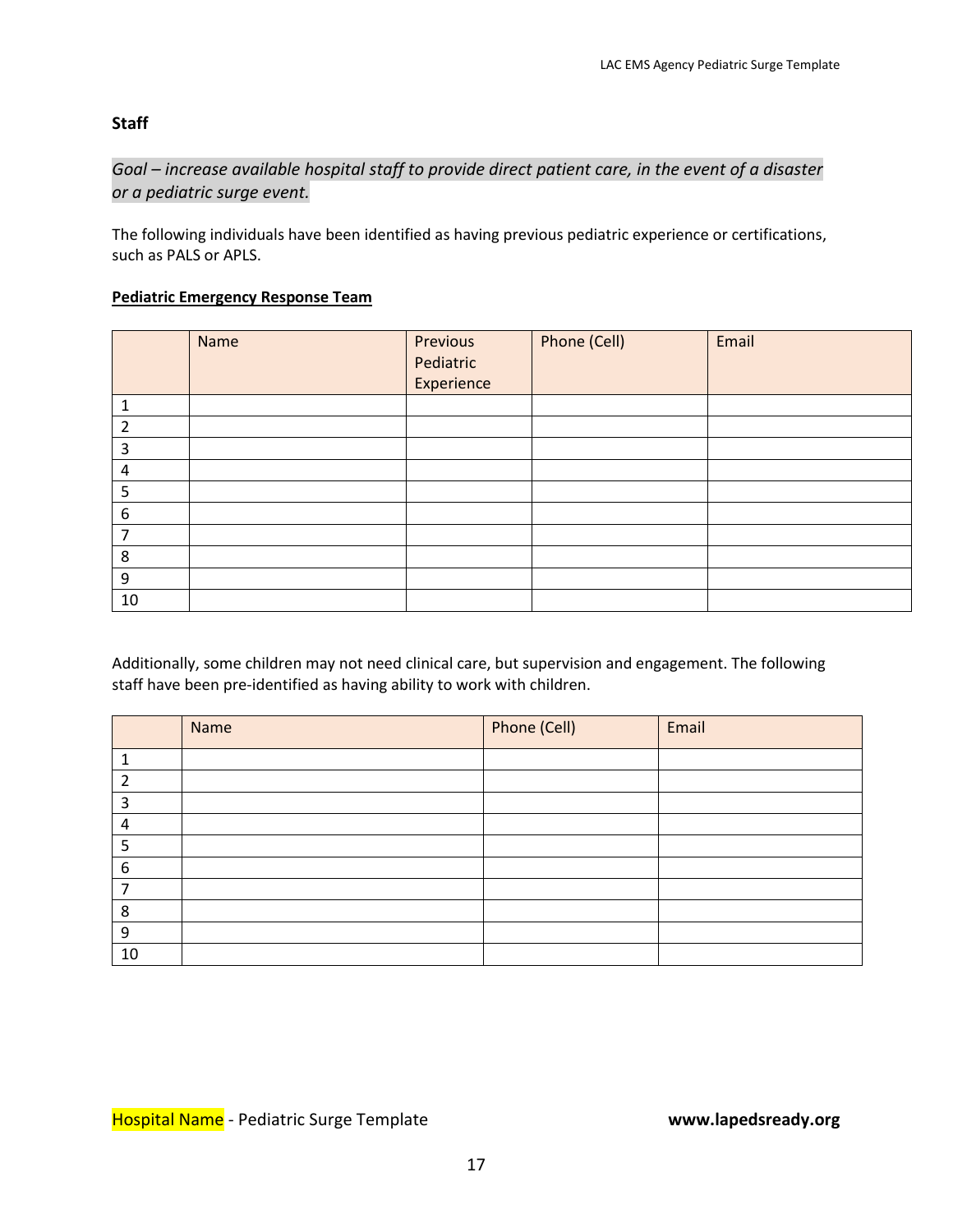| <b>HOSPITAL NAME</b> - Surge Strategies - Staff                                                                                       |                                                                            |
|---------------------------------------------------------------------------------------------------------------------------------------|----------------------------------------------------------------------------|
| <b>STRATEGY/IMPLEMENTATION STEPS</b>                                                                                                  | <b>CONSIDERATIONS</b>                                                      |
| Cross train clinical staff                                                                                                            | Age limits to MD Malpractice Coverage                                      |
| Contact Nurse staffing agencies (registry) to assist with supplemental staffing needs<br><b>Registry Names &amp; Phone Number(s):</b> |                                                                            |
| 1.                                                                                                                                    |                                                                            |
| 2.                                                                                                                                    |                                                                            |
| Use non-conventional staff or expand scope of<br>practice                                                                             |                                                                            |
| <b>Medical Students</b><br>$\bullet$                                                                                                  |                                                                            |
| <b>Nursing Students</b><br>$\bullet$                                                                                                  |                                                                            |
| <b>Dentists</b><br>$\bullet$                                                                                                          |                                                                            |
| Retired health professionals with an active<br>$\bullet$<br>license                                                                   |                                                                            |
| <b>Military licensed staff</b><br>$\bullet$                                                                                           |                                                                            |
| Use of other, non-conventional, staff                                                                                                 | <b>Contact Phone Numbers</b>                                               |
|                                                                                                                                       | <b>Phone Number:</b>                                                       |
| Volunteers                                                                                                                            | <b>DHV-EMS-DOC Resource Request:</b><br>Laemsadutyofficer@dhs.lacounty.gov |
| Local Fire Stations with an EMS Captain and                                                                                           | <b>Phone Number:</b>                                                       |
| Paramedics                                                                                                                            |                                                                            |
|                                                                                                                                       | <b>Phone Number:</b>                                                       |
| Dentists, Podiatrists, etc.                                                                                                           |                                                                            |
|                                                                                                                                       | <b>Phone Number(s):</b>                                                    |
| Retired health professionals with an active license                                                                                   |                                                                            |
|                                                                                                                                       |                                                                            |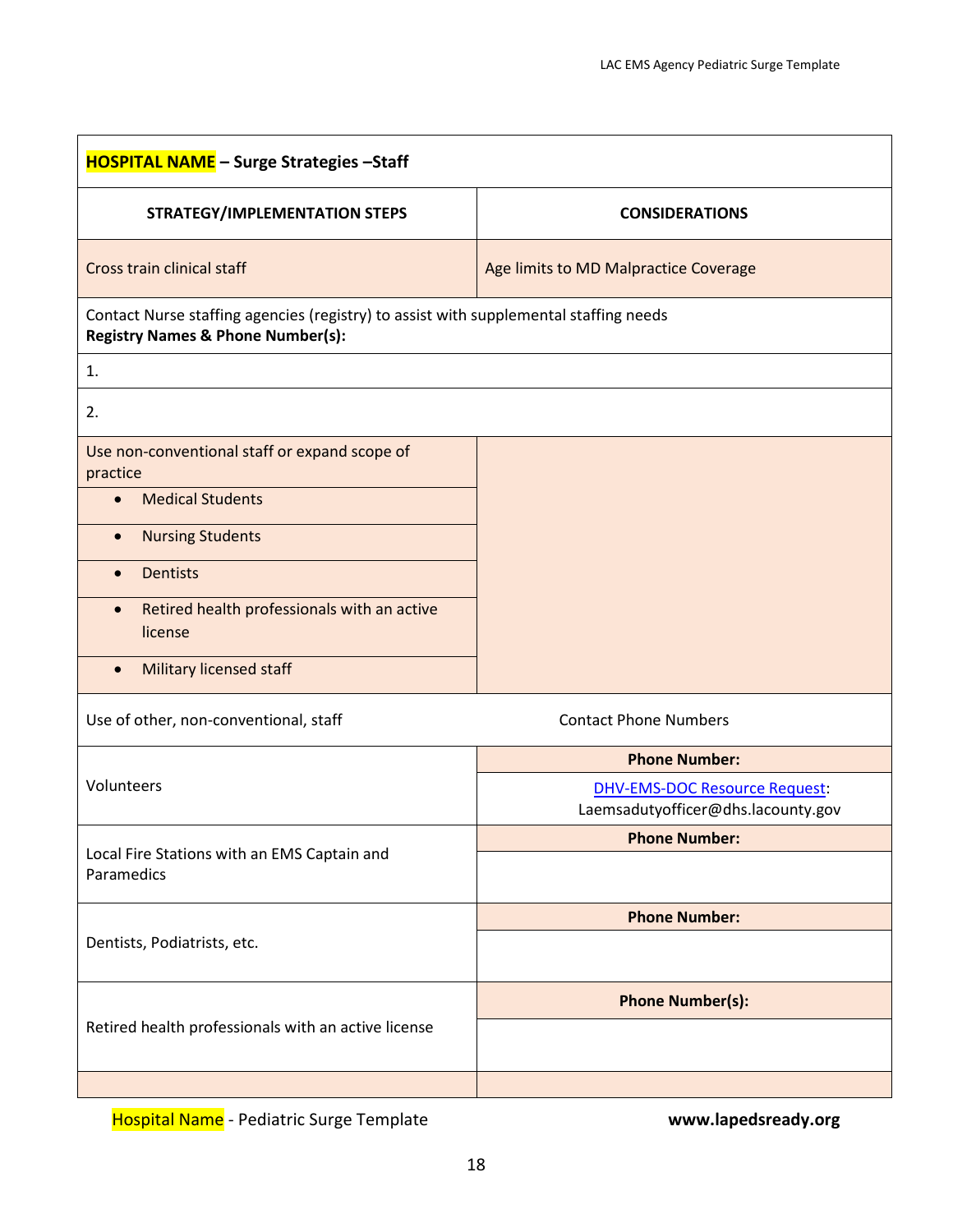| Utilize pediatric skilled RNs to supervise adult skilled<br>RNs to treat a surge of pediatric patients and vice<br>versa       | CNO to determine staffing assignments                                    |                                    |                              |  |
|--------------------------------------------------------------------------------------------------------------------------------|--------------------------------------------------------------------------|------------------------------------|------------------------------|--|
| Utilize families to render care under direction of a<br>healthcare provider                                                    | Policy considerations                                                    |                                    |                              |  |
| Implement and/or develop just-in-time training for<br>clinical staff normally assigned to non-direct patient<br>care positions | Develop the training materials ahead of time<br>$\bullet$                |                                    |                              |  |
| Plan for dependent care for staff:                                                                                             |                                                                          |                                    |                              |  |
|                                                                                                                                | Nursery - Child Care Area                                                |                                    |                              |  |
| Children                                                                                                                       | o Food, Snacks & Formula                                                 |                                    |                              |  |
|                                                                                                                                | o Toys                                                                   |                                    |                              |  |
|                                                                                                                                | o Diapers & Pull Ups                                                     |                                    |                              |  |
| <b>Dependent Parents</b>                                                                                                       | Senior Day Care                                                          |                                    |                              |  |
| Pets                                                                                                                           | Pet Friendly Area - Food / Water / Cages                                 |                                    |                              |  |
|                                                                                                                                | <b>Number of Staff Members:</b><br><b>Total Number of Staff-Spouses:</b> |                                    |                              |  |
| Provide vaccination and prophylaxis to                                                                                         |                                                                          |                                    |                              |  |
| healthcare staff and their immediate family members,<br>as appropriate                                                         |                                                                          | <b>Total Number of Children:</b>   |                              |  |
|                                                                                                                                |                                                                          |                                    |                              |  |
|                                                                                                                                |                                                                          | <b>Total Number of Dependents:</b> |                              |  |
|                                                                                                                                |                                                                          |                                    |                              |  |
| <b>Policy Considerations</b>                                                                                                   | <b>Yes</b>                                                               | <b>No</b>                          | <b>In</b><br><b>Progress</b> |  |
| Return to work policies for employees that have<br>recovered from a communicable illness and have<br>immunity                  |                                                                          |                                    |                              |  |
| Develop procedure to accept and assign volunteers                                                                              |                                                                          |                                    |                              |  |
| Procedure to request additional staffing resources<br>through the Standardized Emergency Management<br>System (SEMS) structure |                                                                          |                                    |                              |  |
| Procedure to request relaxation of nurse/patient<br>ratios to allow occupancy of all licensed beds                             |                                                                          |                                    |                              |  |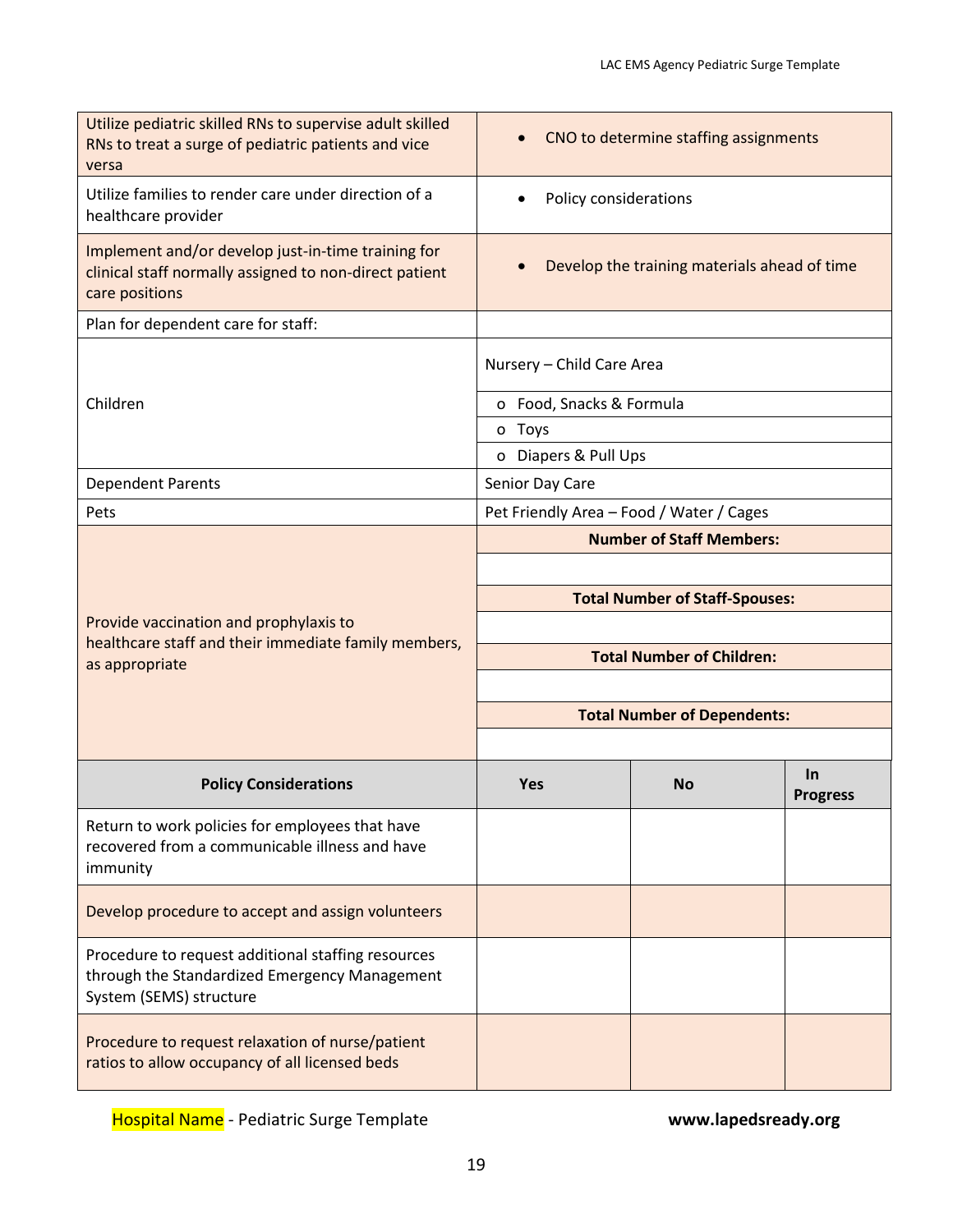#### <span id="page-19-0"></span>**Stuff – Supplies and Equipment**

*Goal – increase available hospital Stuff—i.e., the supplies and equipment needed to provide direct patient care, in the event of a disaster or a pediatric surge event.*

| <b>HOSPITAL NAME</b> - Surge Strategies - Stuff - Supplies and Equipment                                                                                                                           |                                                                                                                                                                                                                                                |  |  |
|----------------------------------------------------------------------------------------------------------------------------------------------------------------------------------------------------|------------------------------------------------------------------------------------------------------------------------------------------------------------------------------------------------------------------------------------------------|--|--|
| <b>STRATEGY/IMPLEMENTATION STEPS</b>                                                                                                                                                               | <b>NOTES</b>                                                                                                                                                                                                                                   |  |  |
| Conserve resources                                                                                                                                                                                 | <b>Examples:</b><br>Identify streamlined processes for use of PPE,<br>including guidelines for reuse and fit testing<br>Prioritize care functions to maximize the use of<br>resources (e.g., limit/reduce frequency of<br>patient baths, etc.) |  |  |
| Familiarize Hospital Command Staff with<br>$\bullet$<br>LA County's Resource Request Procedure<br>Resource Request Training available,<br>ahead of time, upon request from the EMS<br>Agency       | <b>E-mail completed Resource Request Forms to:</b><br>laemsadutyofficer@dhs.lacounty.gov                                                                                                                                                       |  |  |
| Notify vendors regarding anticipated<br>$\bullet$<br>needs and determine availability<br>Notify the MAC if you anticipate you will<br>not be able to replenish your supplies from<br>other vendors |                                                                                                                                                                                                                                                |  |  |
| Work with alternate vendors to develop<br>agreements and MOUs, ahead of time,<br>regarding acquiring additional supplies                                                                           |                                                                                                                                                                                                                                                |  |  |
| Vendor(s) under consideration:                                                                                                                                                                     | Names, address, phone numbers and/or contact<br>person of sporting goods stores under<br>consideration:                                                                                                                                        |  |  |
| Sporting goods stores                                                                                                                                                                              | 1<br>$\overline{2}$                                                                                                                                                                                                                            |  |  |
|                                                                                                                                                                                                    | 3                                                                                                                                                                                                                                              |  |  |

Hospital Name - Pediatric Surge Template **www.lapedsready.org**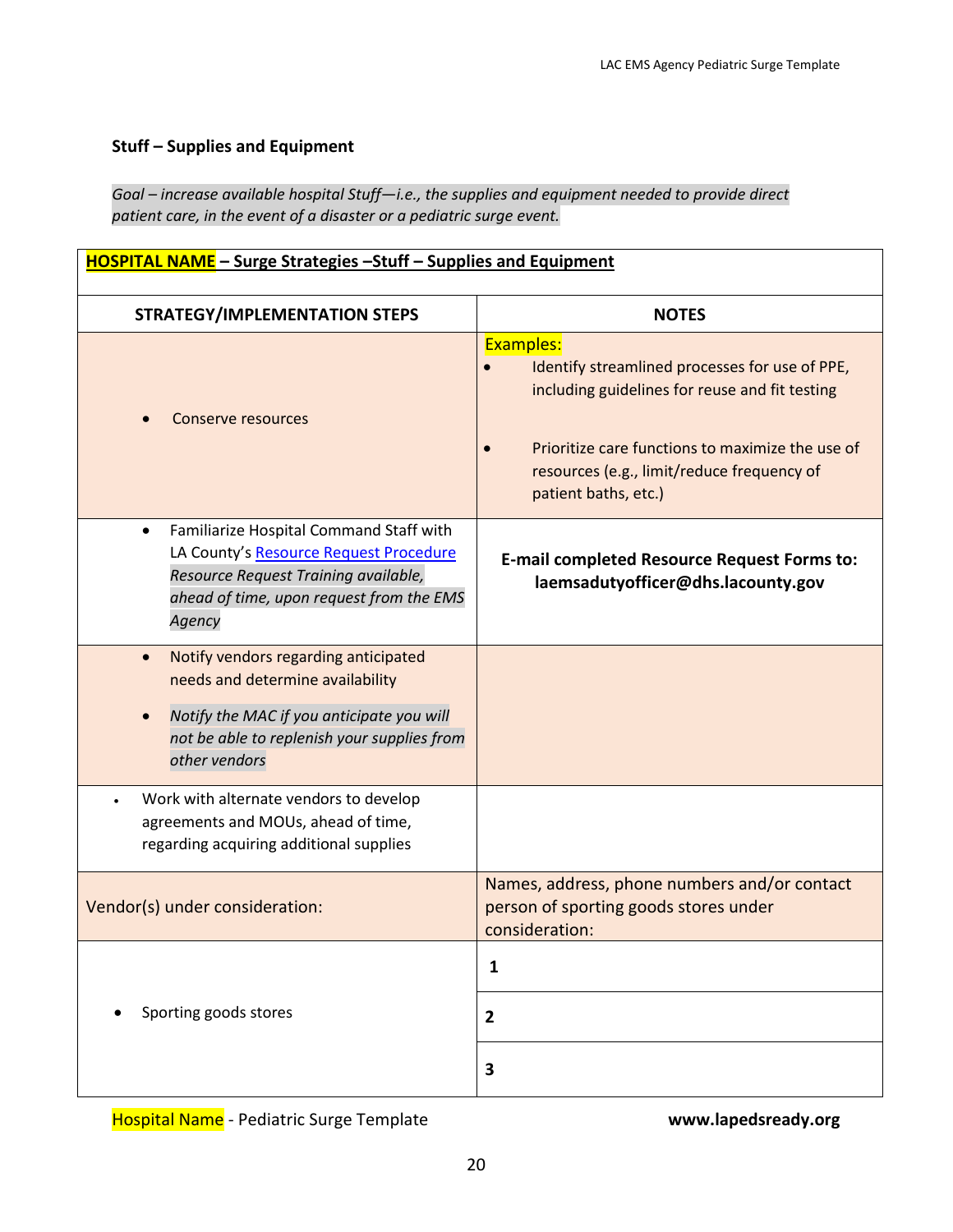|                                                                                                   | Names, address, phone numbers and/or contact<br>person of grocery store(s) under consideration:      |
|---------------------------------------------------------------------------------------------------|------------------------------------------------------------------------------------------------------|
|                                                                                                   | $\mathbf{1}$                                                                                         |
| Grocery stores                                                                                    | $\overline{\mathbf{2}}$                                                                              |
|                                                                                                   | 3                                                                                                    |
|                                                                                                   | Names, address, phone numbers and/or contact<br>person of large retail store(s) under consideration: |
|                                                                                                   | $\mathbf{1}$                                                                                         |
| Large Retail Stores i.e., Walmart, Costco,<br>Target, etc.                                        | $\overline{2}$                                                                                       |
|                                                                                                   | 3                                                                                                    |
|                                                                                                   | Names, address, phone numbers and/or contact<br>person of disaster vendor(s) under consideration:    |
|                                                                                                   | $\mathbf{1}$                                                                                         |
| Disaster vendors                                                                                  | $\overline{2}$                                                                                       |
|                                                                                                   | 3                                                                                                    |
|                                                                                                   | Names, address, phone numbers and/or contact<br>person of additional vendors under consideration:    |
|                                                                                                   | 1                                                                                                    |
| Other                                                                                             | $\overline{\mathbf{2}}$                                                                              |
|                                                                                                   | 3                                                                                                    |
| Request resources from LA County EMS Agency to<br>be deployed to DRCs as a distribution point for | <b>E-mail completed Resource Request Forms to:</b>                                                   |
| umbrella facilities as appropriate. This should be<br>after exhausting other contracts.           | laemsadutyofficer@dhs.lacounty.gov                                                                   |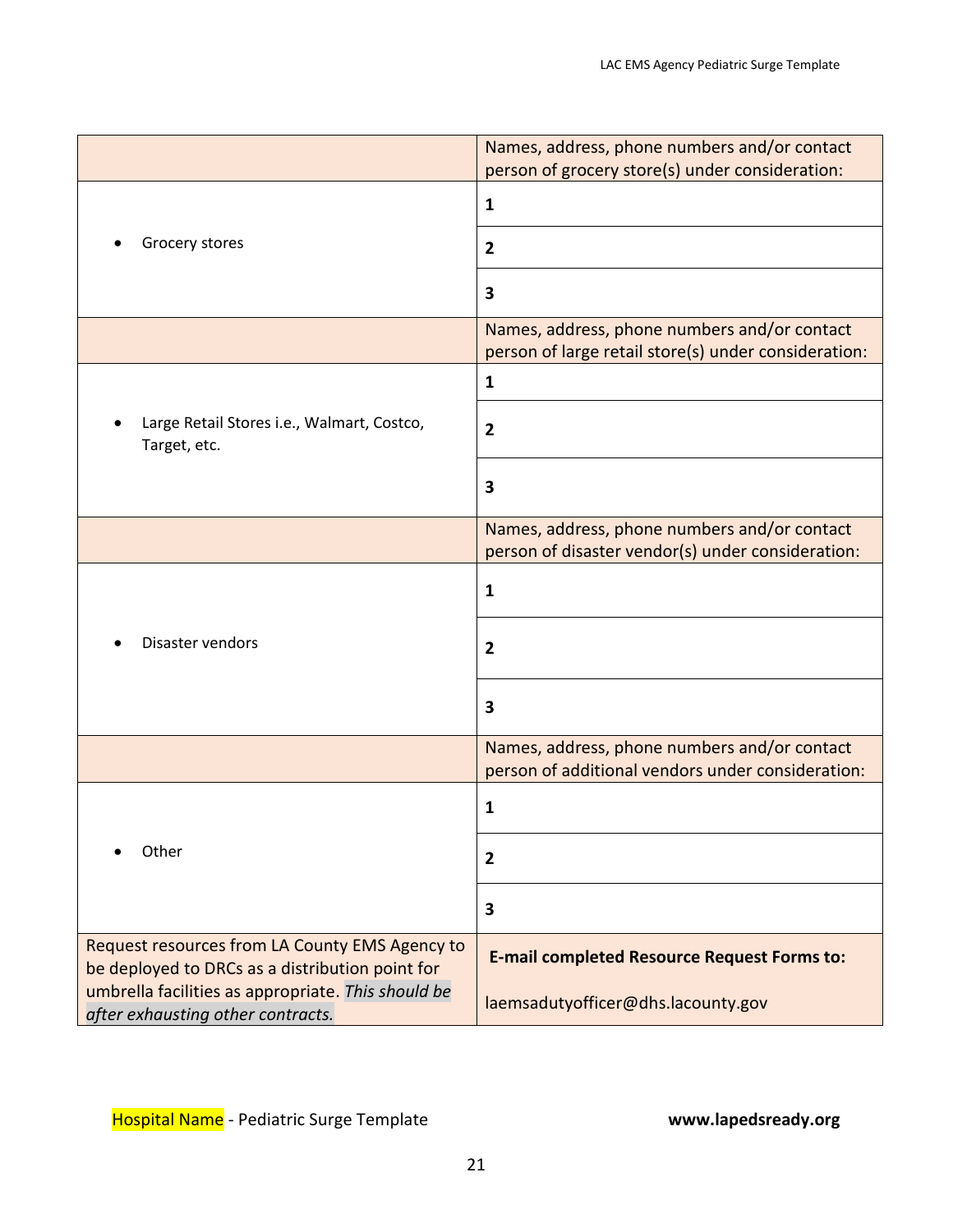#### <span id="page-21-0"></span>**De-activation Process**

| <b>Step</b> |                                            | <b>Notes</b> |
|-------------|--------------------------------------------|--------------|
| 1.          | Identify if all response activities have   |              |
|             | been completed                             |              |
| $2^{\circ}$ | Incident Commander to de-activate          |              |
|             | command center                             |              |
| 3.          | <b>Emergency Manager to collect all</b>    |              |
|             | documentation                              |              |
|             | 4. Emergency Manager to write up After     |              |
|             | <b>Action Review</b>                       |              |
|             | Remember to submit to LAC EMS              |              |
|             | Agency within 60 days                      |              |
| 5.          | <b>Emergency Manager and Emergency</b>     |              |
|             | Preparedness Committee to determine        |              |
|             | if any updates to hospital Pediatric       |              |
|             | Surge Plan is required                     |              |
| 6.          | <b>Emergency Manager to share findings</b> |              |
|             | with LAC EMS Agency Disaster Section       |              |
|             | re: modifications to share with other      |              |
|             | hospitals                                  |              |

#### <span id="page-21-1"></span>**References**

1. Los Angeles County Medical and Health Operational Area Coordination Program. Healthcare [Surge Planning Guide. September 26, 2017.](http://file.lacounty.gov/SDSInter/dhs/1029478_HealthcareSurgePlanningGuide20170926-Final.pdf)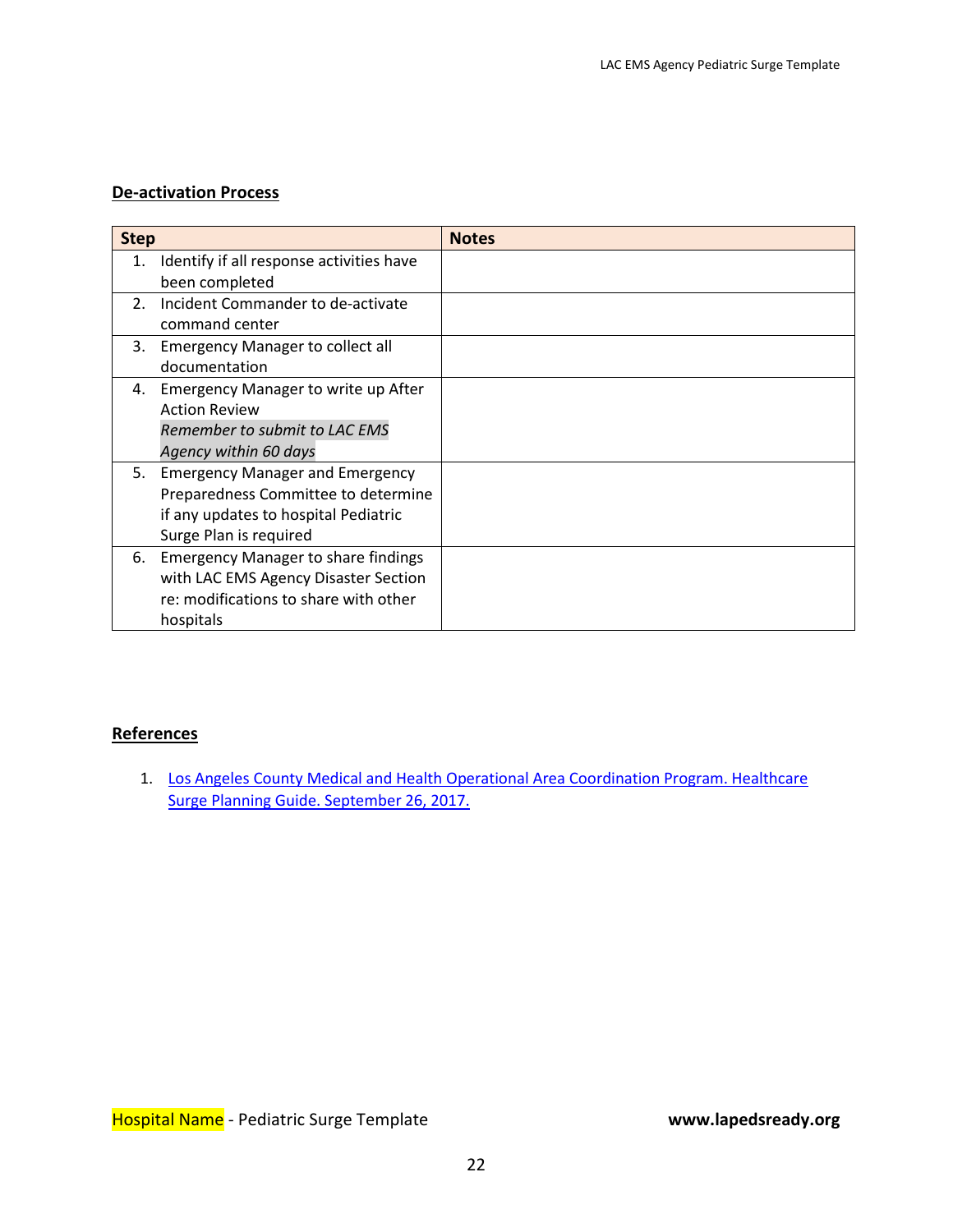#### <span id="page-22-0"></span>**Appendix Listing**

Appendix A: -List of Equipment, Supplies and Medications, Adapted from LAC EMS Agency EDAP **Standards** 

Appendix B: Drills and Exercise Checklist

Appendix C: Pediatric Safe Area Checklist

Appendix D: LA County Pediatric Surge Tier Categories and Capability Overview

Appendix E: Los Angeles County, Adult and Pediatric Trauma Centers

Appendix F: Useful Resources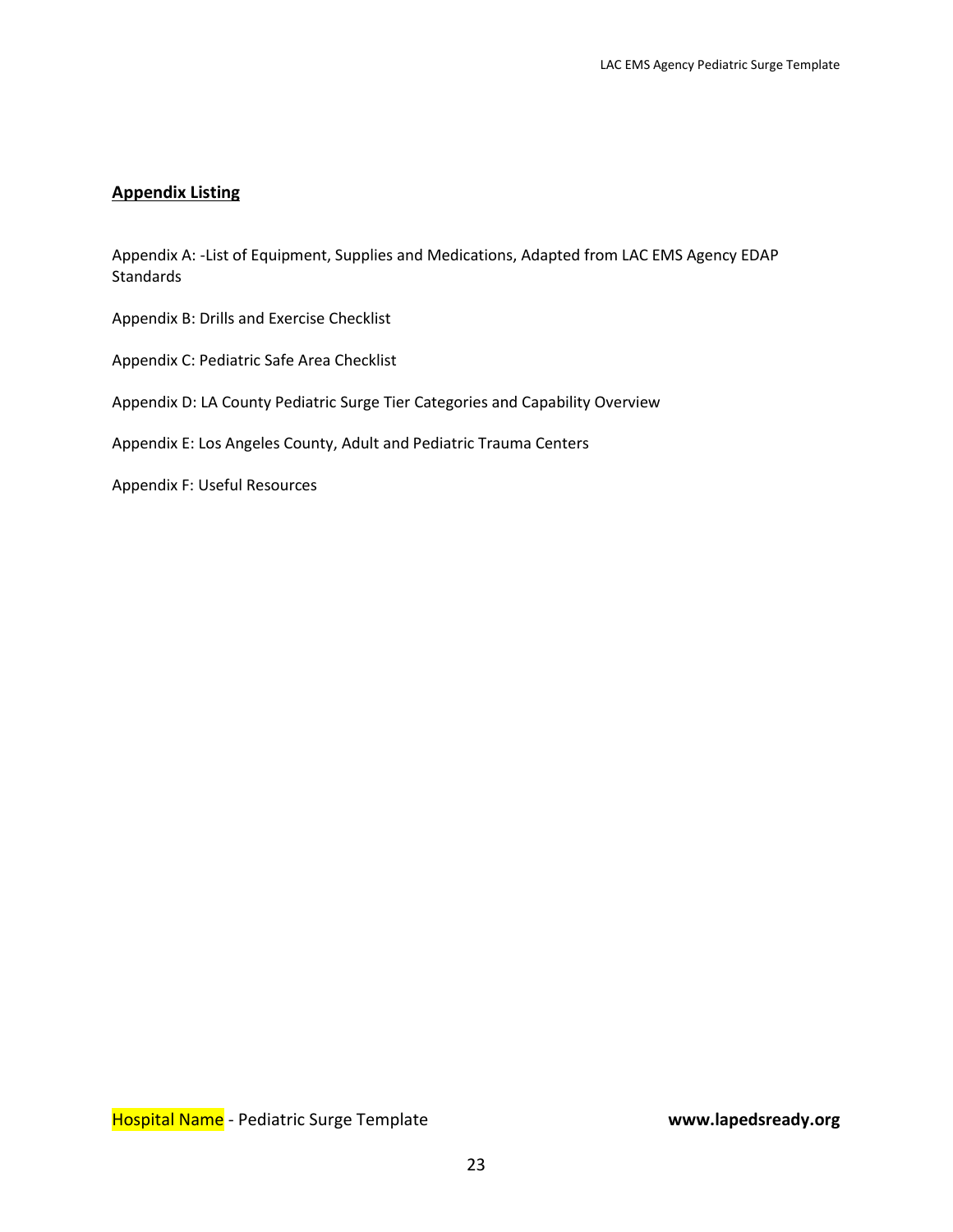## <span id="page-23-0"></span>**Appendix A: -List of Equipment, Supplies and Medications, Adapted from LAC EMS Agency EDAP Standards**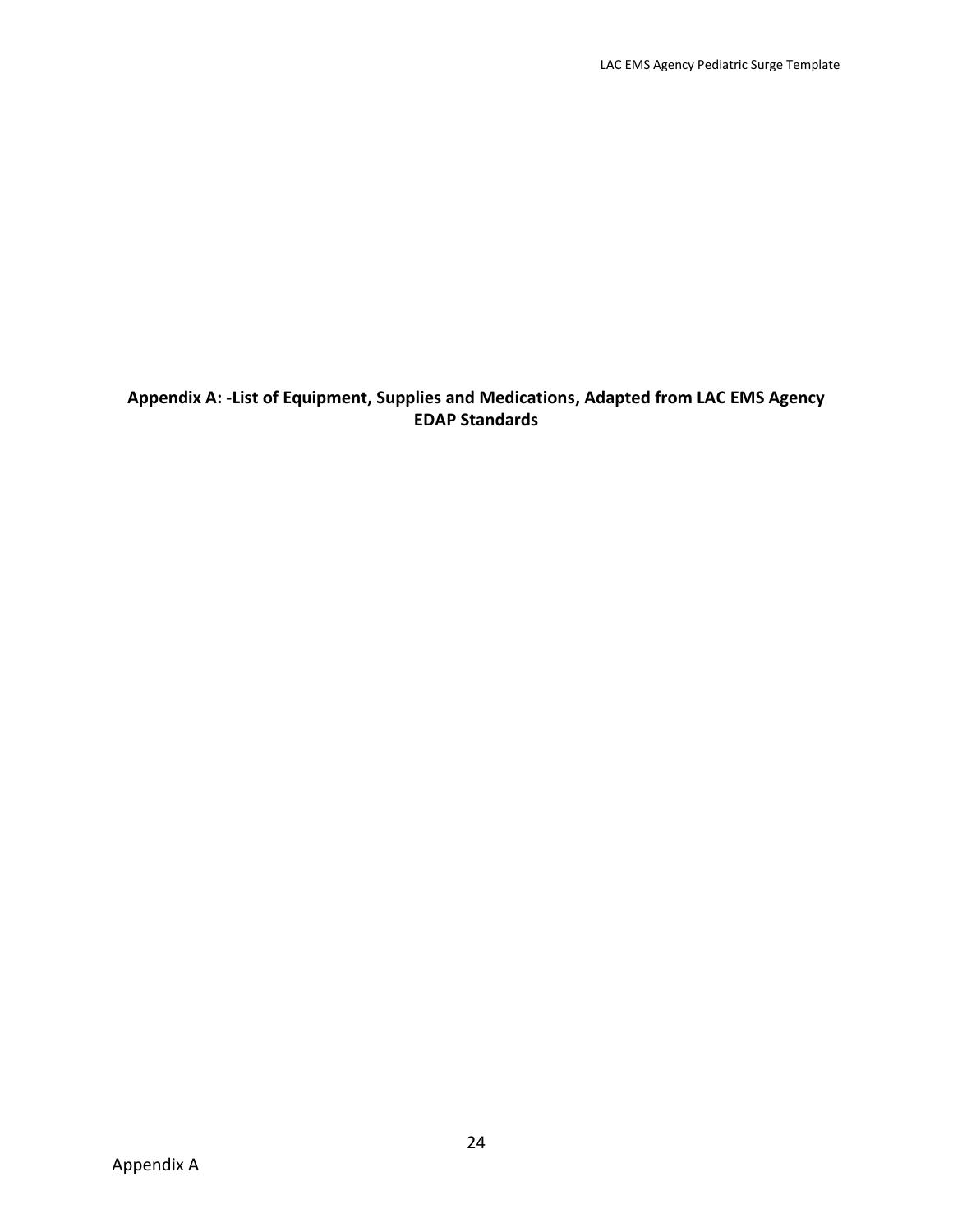#### **Appendix A: EQUIPMENT, SUPPLIES, AND MEDICATIONS**

We recommend that the pediatric equipment, supplies, and medication be easily accessible, labeled, and logically organized. Educate hospital staff as to the location of all items. Each hospital should establish a process for verification, on a regular basis, the proper location and function of equipment and supplies. In addition, it's highly recommended that each hospital has a mobile pediatric crash cart.

The following is a recommended list of pediatric equipment, supplies, and medication. This list has been adapted from the EMS Agency's *Emergency Department Approved for Pediatrics (EDAP) Standards - Reference No. 316*

| <b>General Equipment</b>                             | <b>Yes</b> | <b>No</b> | <b>Pending</b> |
|------------------------------------------------------|------------|-----------|----------------|
| Foley Catheters (8-22fr)                             |            |           |                |
| IV blood/fluid warmers                               |            |           |                |
| Length and weight tape for determining               |            |           |                |
| Pediatric resuscitation drug dosages                 |            |           |                |
| OB Kit                                               |            |           |                |
| Poster or readily available pediatric drug dosage    |            |           |                |
| reference material calculated on a dose per kilogram |            |           |                |
| basis                                                |            |           |                |
| Restraint device                                     |            |           |                |
| Weight scale in kilograms                            |            |           |                |
| Warming device                                       |            |           |                |

| <b>Monitoring Equipment</b>                             | Yes | <b>No</b> | <b>Pending</b> |
|---------------------------------------------------------|-----|-----------|----------------|
| Blood Pressure cuffs (infant, child, adult, and thigh)  |     |           |                |
| Doppler                                                 |     |           |                |
| ECG monitor/defibrillator (0-400 Joules) with pediatric |     |           |                |
| and adult paddles                                       |     |           |                |
| End tidal CO2 monitor or detector, (adult and pediatric |     |           |                |
| sizes)                                                  |     |           |                |
| Hypothermia thermometer                                 |     |           |                |
| Pulse oximeter                                          |     |           |                |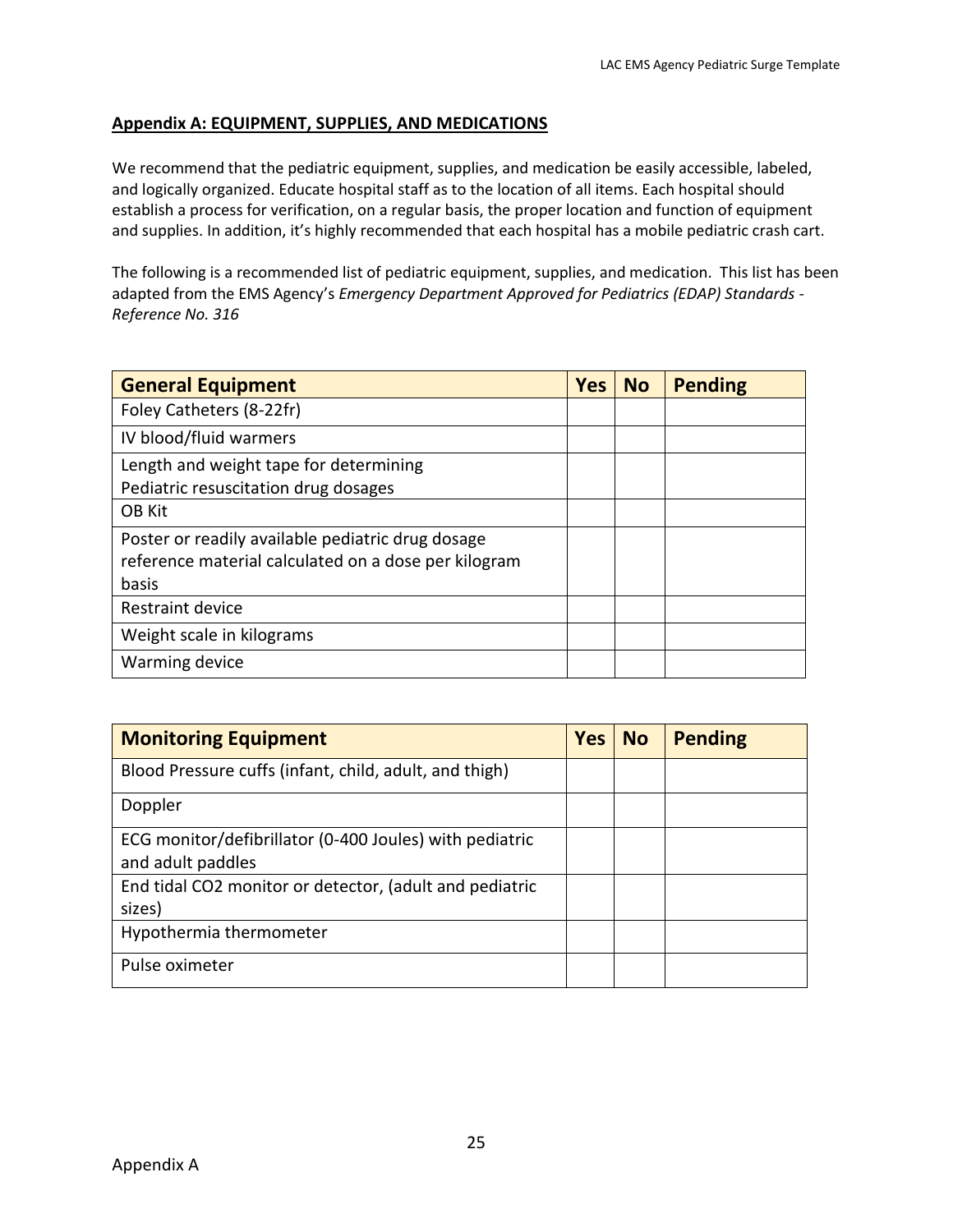| <b>Respiratory Equipment</b>                                                      | <b>Yes</b> | No | <b>Pending</b> |
|-----------------------------------------------------------------------------------|------------|----|----------------|
| Bag-valve-mask device, self-inflating                                             |            |    |                |
| 1. Pediatric Size: 450 - 900 ml                                                   |            |    |                |
| 2. Adult size: 1000 - 2000ml                                                      |            |    |                |
| Bag-valve, with clear masks (neonate, infant, child and adult sizes)              |            |    |                |
| Endotracheal tubes:                                                               |            |    |                |
| Uncuffed: $2.5 - 5.5$<br>$\mathbf{1}$ .                                           |            |    |                |
| 2. Cuffed: $6.0 - 9.0$                                                            |            |    |                |
| Laryngoscopes:                                                                    |            |    |                |
| 1. Curved $0 - 3$                                                                 |            |    |                |
| 2. Straight 0 - 3                                                                 |            |    |                |
| Magill forceps: pediatric and adult                                               |            |    |                |
| Nasal cannulae (infant, child, and adult)                                         |            |    |                |
| Nasopharyngeal airways (infant, child, and adult)                                 |            |    |                |
| Nasogastric tubes (including 5 and 8fr feeding tubes)                             |            |    |                |
| Oral airways (sizes $0 - 5$ )                                                     |            |    |                |
| Clear oxygen masks (standard and non-rebreathing) for infant, child, and<br>adult |            |    |                |
| Stylets for endotracheal tubes                                                    |            |    |                |
| Suction catheters (sizes $6 - 12$ fr)                                             |            |    |                |
| Yankauer suction tips                                                             |            |    |                |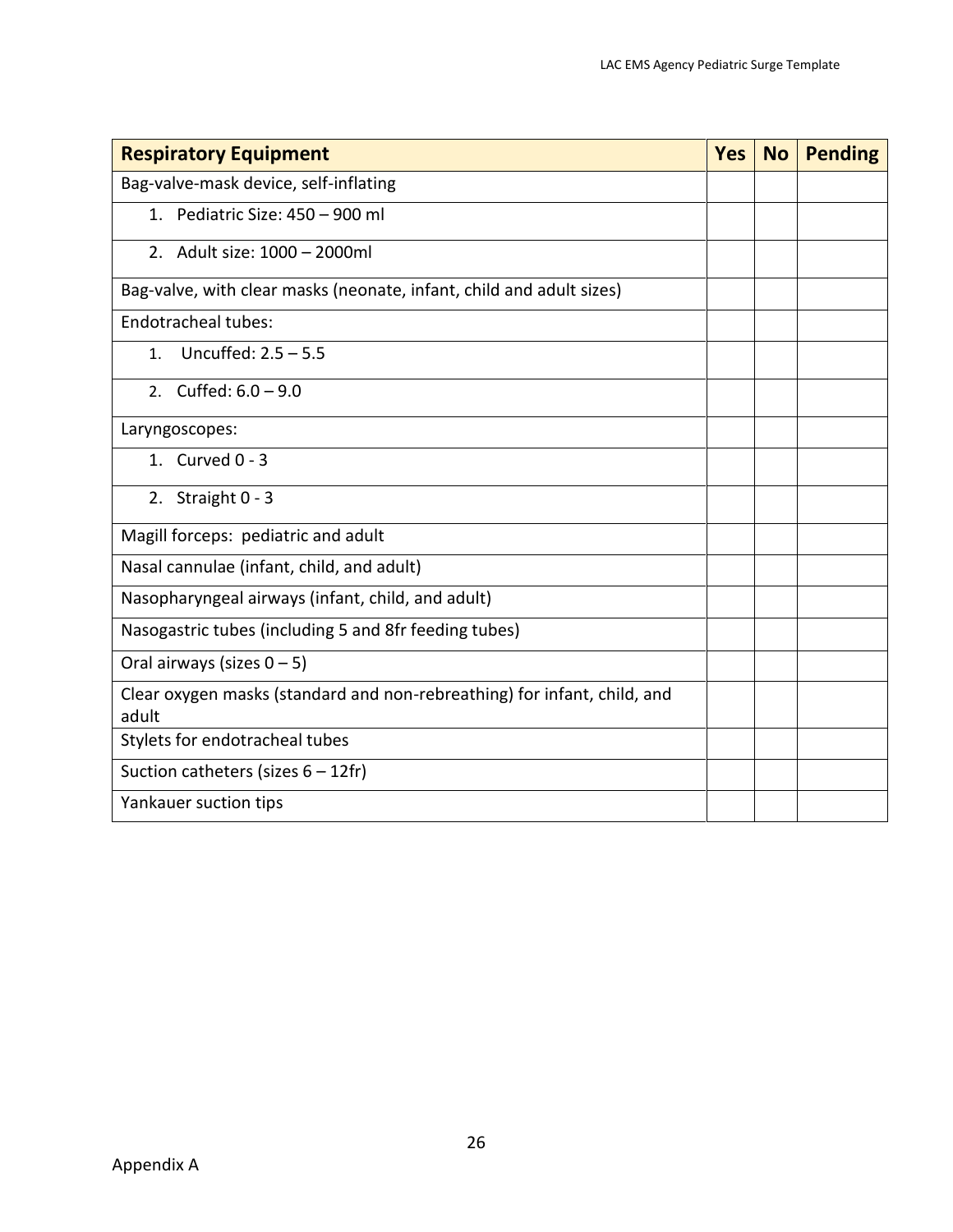| <b>Vascular Access Equipment</b>                | <b>Yes</b> | <b>No</b> | <b>Pending</b> |
|-------------------------------------------------|------------|-----------|----------------|
| Arm boards (infants, child, and adult)          |            |           |                |
| Infusion devices to regulate rate and volume    |            |           |                |
| IV administration sets with calibrated chambers |            |           |                |
| IV catheters (14 -26ga)                         |            |           |                |
| D5NS - IV solution                              |            |           |                |
| D10W - IV solution                              |            |           |                |
| NS - IV solution                                |            |           |                |
| Stopcocks (3 way)                               |            |           |                |

| <b>Fracture Management Devices</b>              | <b>Yes</b> | <b>No</b> | <b>Pending</b> |
|-------------------------------------------------|------------|-----------|----------------|
| Pediatric cervical spine immobilization devices |            |           |                |
| Pediatric femur splint                          |            |           |                |
| Spine board - long                              |            |           |                |
| Spine board - short                             |            |           |                |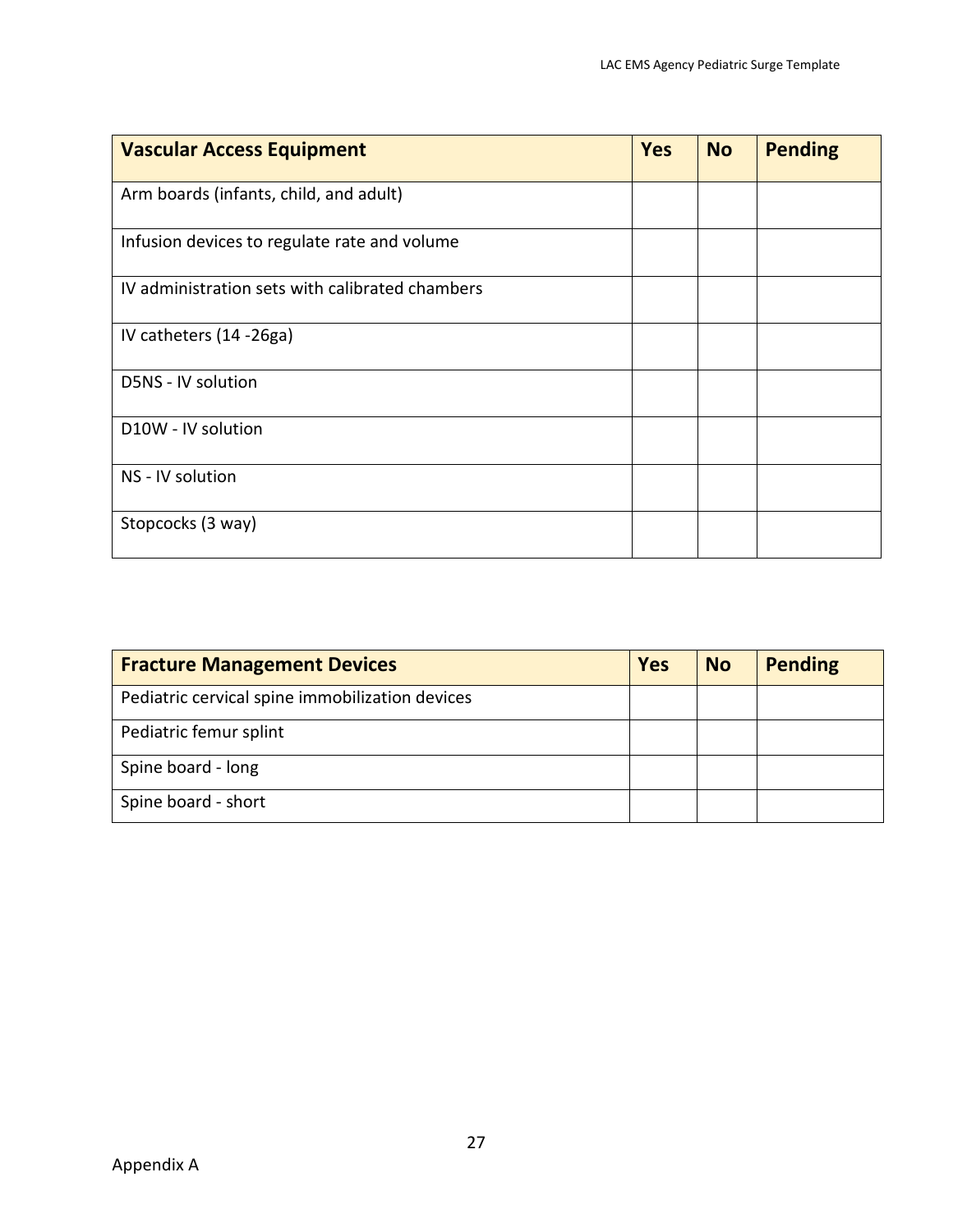| <b>Pediatric Specific Resuscitation Medications</b>                                         | <b>Yes</b> | <b>No</b> | <b>Pending</b> |
|---------------------------------------------------------------------------------------------|------------|-----------|----------------|
| Albuterol                                                                                   |            |           |                |
| Amiodarone                                                                                  |            |           |                |
| Atropine                                                                                    |            |           |                |
| Adenosine                                                                                   |            |           |                |
| Calcium chloride                                                                            |            |           |                |
| Dexamethasone                                                                               |            |           |                |
| Dextrose (10%)                                                                              |            |           |                |
| Epinephrine - 1:1000                                                                        |            |           |                |
| Epinephrine $-1:10,000$                                                                     |            |           |                |
| Lidocaine - local injection                                                                 |            |           |                |
| Lidocaine - topical anesthesia                                                              |            |           |                |
| Naloxone                                                                                    |            |           |                |
| Racemic epinephrine for inhalation                                                          |            |           |                |
| Note: It is recommended that these drugs be immediately available in the resuscitation room |            |           |                |
| and not locked in a computerized system                                                     |            |           |                |

| <b>Antibiotics – Pills and Powder forms</b>                                                                                           | <b>Yes</b> | <b>No</b> | <b>Pending</b> |  |
|---------------------------------------------------------------------------------------------------------------------------------------|------------|-----------|----------------|--|
| Amoxicillin                                                                                                                           |            |           |                |  |
| Cephalexin                                                                                                                            |            |           |                |  |
| Amoxicillin Clavulanate                                                                                                               |            |           |                |  |
| Azithromycin                                                                                                                          |            |           |                |  |
| Note: It is suggested that these drugs be immediately available in the resuscitation room and not<br>locked in a computerized system. |            |           |                |  |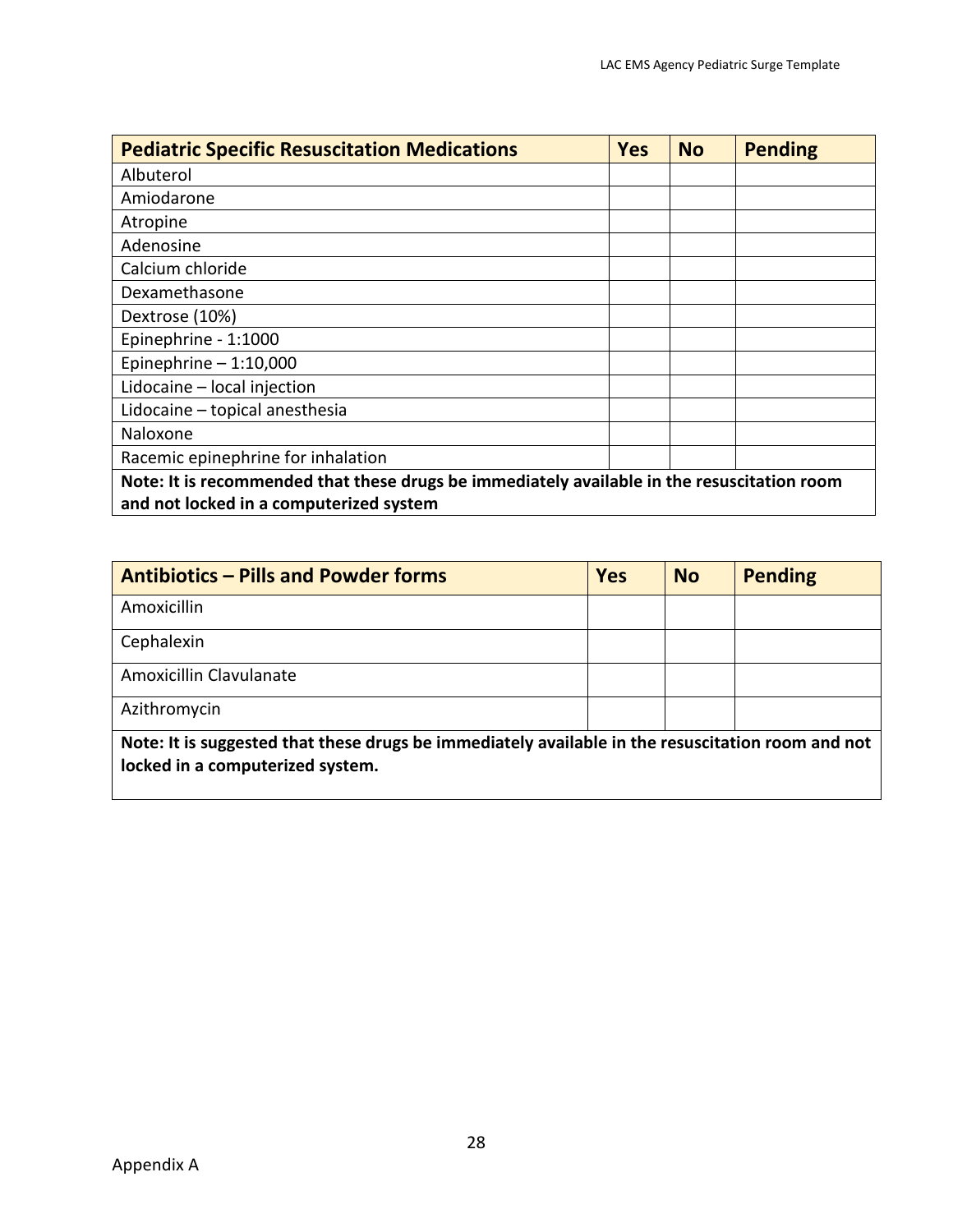We recognize that, as a **Tier 6 Hospital**, you are primarily responsible for caring for medically stable children over 8 years of age. However, families usually present to healthcare facilities in family groups.

In a disaster, your facility may need to provide and care for pediatric individuals in a way that normally is not necessary during every day, non-disaster, operations. Towards this end, *Table 1 Supplies for Infants and Toddlers* lists, as recommended by the [National Commission on](https://cybercemetery.unt.edu/archive/nccd/20110427002908/http:/www.childrenanddisasters.acf.hhs.gov/index.html)  [Children and Disasters \(NCCD\),](https://cybercemetery.unt.edu/archive/nccd/20110427002908/http:/www.childrenanddisasters.acf.hhs.gov/index.html) additional supplies to have on hand, for children and infants under 8 years old.

| <b>QUANTITY</b>             | <b>DESCRIPTION</b>                                                | <b>COMMENT</b>                                                                                                |
|-----------------------------|-------------------------------------------------------------------|---------------------------------------------------------------------------------------------------------------|
| 40 Jars                     | Baby food - Stage 2<br>(jar size is 3.5 - 4 oz.)                  | Combination of vegetables, fruits,<br>cereals, and meats                                                      |
| 1 box<br>$(16 \text{ oz.})$ | Cereal - single grain cereal preferred<br>(rice, barley, oatmeal) | Rice, barley, oatmeal, or a<br>combination of these grains                                                    |
| 200                         | Diaper wipes -- fragrance free<br>(hypoallergenic)                | Minimum of 200 wipes                                                                                          |
| 40                          | Diapers - Size 1 (up to 14 lbs.)                                  | Initial supply should include one<br>package of each size diaper, with no<br>less than 40 count of each size. |
| 40                          | Diapers - Size 2 (12 - 18 lbs.)                                   | Initial supply should include one<br>package of each size diaper, with no<br>less than 40 count of each size. |
| 40                          | Diapers - Size 3 (16 - 28 lbs.)                                   | Initial supply should include one<br>package of each size diaper, with no<br>less than 40 count of each size. |
| 40                          | Diapers - Size 4 (22 - 37 lbs.)                                   | Initial supply should include one<br>package of each size diaper, with no<br>less than 40 count of each size. |
| 40                          | Diapers - Size 5 $(27 \text{ lbs.} +)$                            | Initial supply should include one<br>package of each size diaper, with no<br>less than 40 count of each size. |
| 40                          | Pull Ups 4T - 5T (38 lbs. +)                                      | Initial supply should include one<br>package of each size diaper, with no<br>less than 40 count of each size. |
|                             |                                                                   |                                                                                                               |

#### TABLE 1: SUPPLIES FOR INFANTS AND TODDLERS<sup>1</sup>

<sup>&</sup>lt;sup>1</sup> Adapted from the National Commission on Children and Disasters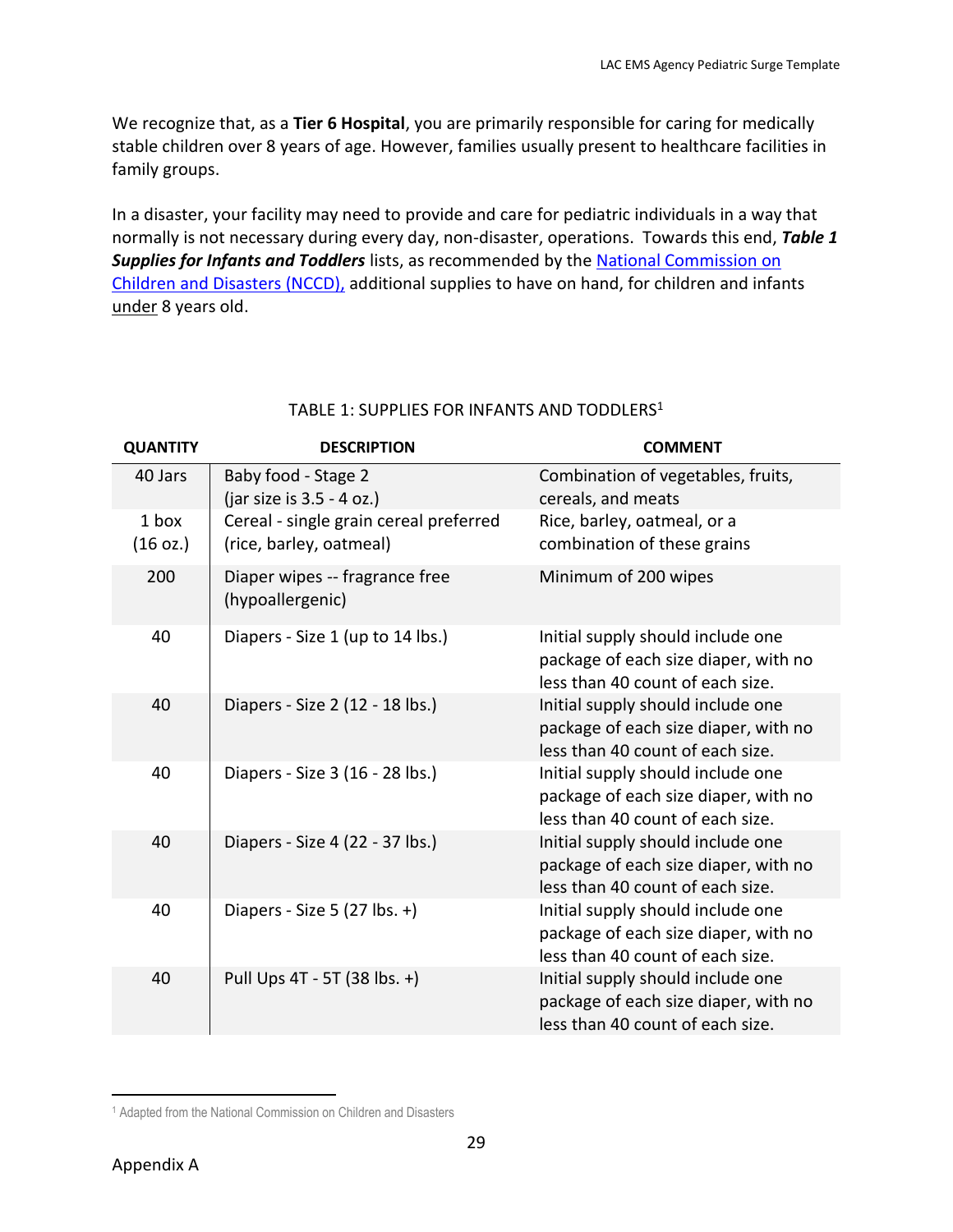| <b>QUANTITY</b> | <b>DESCRIPTION</b>                                                              | <b>COMMENT</b>                                                                                                                                                                                                                                                                       |
|-----------------|---------------------------------------------------------------------------------|--------------------------------------------------------------------------------------------------------------------------------------------------------------------------------------------------------------------------------------------------------------------------------------|
| 320 oz.         | Formula, milk-based, ready to feed<br>Dry                                       | Breastfeeding is the best nutritional<br>option for children and should be<br>strongly encouraged.                                                                                                                                                                                   |
| 64 oz.          | Formula, hypoallergenic-hydrolyzed<br>protein, ready to feed - Dry              |                                                                                                                                                                                                                                                                                      |
| 64 oz.          | Formula, soy-based, ready to feed<br>Dry                                        |                                                                                                                                                                                                                                                                                      |
| 1 quart         | Oral electrolyte solution for children,<br>ready-to-use, unflavored - Pedialyte | Do not use sports drinks. The exact<br>amount to be given, and for how long,<br>should be determined by an<br>appropriate medical authority (doctor<br>or nurse) and based on the degree of<br>dehydration. To be used if an infant or<br>child experiences vomiting or<br>diarrhea. |
| See note        | Nutritional supplement drinks for<br>kids/children, ready-to-drink              | ** Not for infants under 12 months of<br>age ** Requirement is a total of 40-<br>120 fl. oz.<br>per day; in no larger than 8 oz.<br>bottles.                                                                                                                                         |
| 25              | Infant feeding bottles<br>(plastic only)                                        | 4 - 6 oz. size preferred (to address lack<br>of refrigeration)                                                                                                                                                                                                                       |
| 30              | Infant feeding spoons                                                           | Specifically designed for feeding<br>infants with a soft tip and small width.<br>Can be used for younger children as<br>well.                                                                                                                                                        |
| 50              | Nipples for baby bottles<br>(non-latex standard)                                | 2 per bottle                                                                                                                                                                                                                                                                         |
| 25              | Diaper rash ointment<br>(petroleum jelly, or zinc-oxide based)                  | Small bottles or tubes                                                                                                                                                                                                                                                               |
| 50 pads         | Disposable changing pads                                                        | At least 13 x 18 in size. Quantity is<br>based on 8-10 diaper changes per<br>infant per day                                                                                                                                                                                          |
| 5               | infant bathing basin                                                            | Thick plastic non-foldable basin. Basin<br>should be at least 12" x 10" x 4".                                                                                                                                                                                                        |

## TABLE 1: SUPPLIES FOR INFANTS AND TODDLERS<sup>1</sup>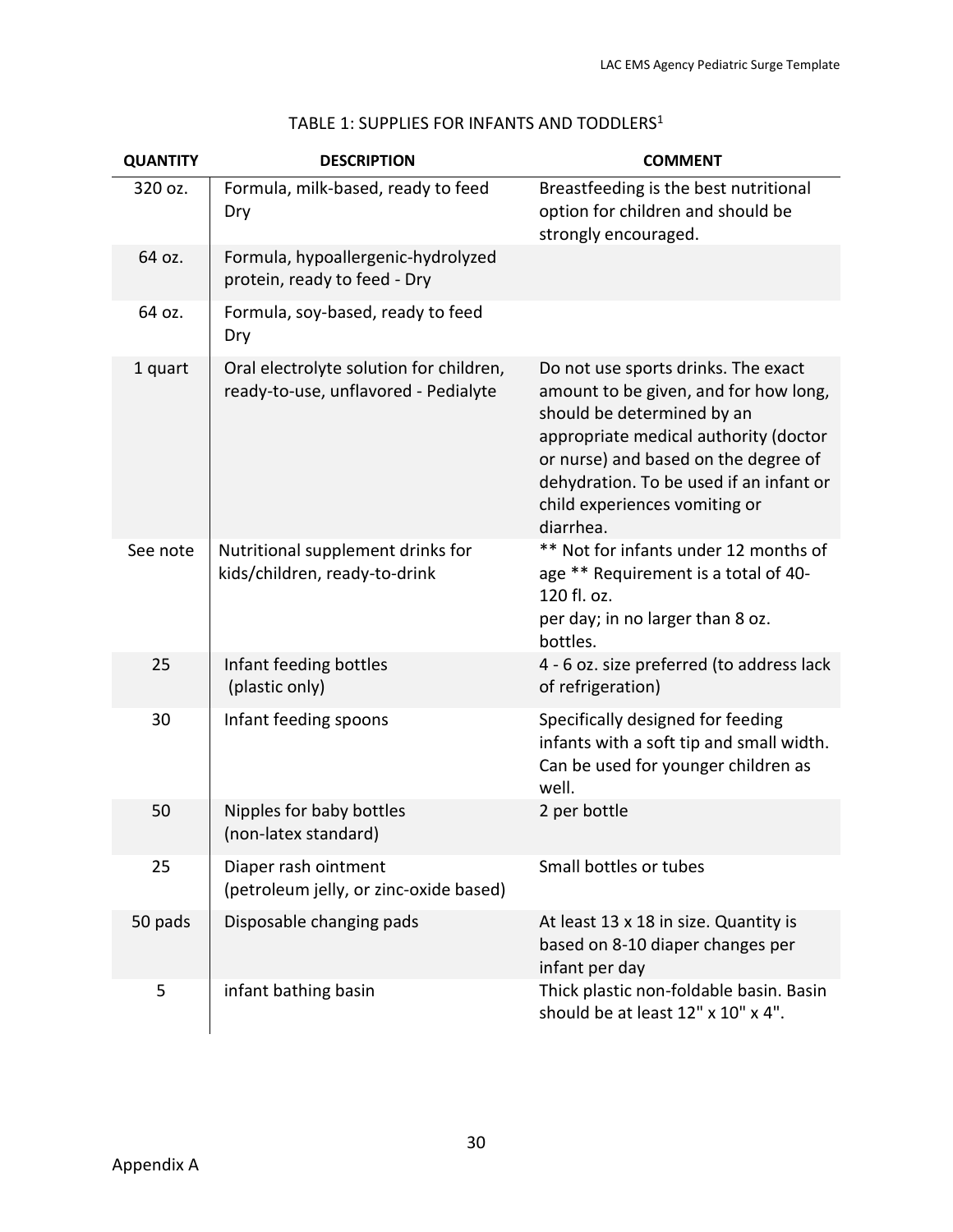| <b>QUANTITY</b> | <b>DESCRIPTION</b>                               | <b>COMMENT</b>                                                                                                                                                                                    |
|-----------------|--------------------------------------------------|---------------------------------------------------------------------------------------------------------------------------------------------------------------------------------------------------|
| See note        | infant wash, hypoallergenic                      | Either bottle(s) of baby wash<br>(minimum 100 oz.), which can be<br>"dosed out" in a disposable cup (1/8<br>cup per day per child) or 1 travel size<br>(2 oz.) bottle to last ~48 hrs. per child. |
| 10              | Wash clothes                                     | Terry cloth/cotton - at least one per<br>child to last the 72-hr. period                                                                                                                          |
| 10              | Towels                                           | Terry cloth/cotton - at least one per<br>child to last the 72-hr. period                                                                                                                          |
| 2 sets          | Infant hat and booties                           | Issued by medical/health authority in<br>shelter                                                                                                                                                  |
| 10              | Lightweight blankets                             | Should be hypoallergenic, (e.g.,<br>cotton, cotton flannel, or polyester<br>fleece)                                                                                                               |
| 5               | Folding, portable cribs or playpens              | To provide safe sleeping<br>environments for infants up to 12<br>months of age                                                                                                                    |
| $\overline{2}$  | Toddler pottyseat                                | That can be placed on the seat of an<br>adult toilet, with handles for support.<br>One each should be in both a Men's<br>and Women's restroom                                                     |
| 1 pack          | Electrical receptacle covers                     | Minimum 30 (Note: Prioritize covering<br>outlets in areas where children and<br>families congregate (family sleeping<br>area, children's areas, etc.)                                             |
| 40              | Baby food – stage 1 (jar size $\approx$ 2.5 oz.) | Combination of vegetables, fruits,<br>cereals, and meats                                                                                                                                          |
| 40              | Baby food - stage 3 (jar size $\sim$ 6 oz.)      | Combination of vegetables, fruits,<br>cereals, and meats                                                                                                                                          |
| 40              | Diapers - preemie size (up to 6 lbs.)            | As needed                                                                                                                                                                                         |
| 10              | Sip cups (support for toddlers)                  |                                                                                                                                                                                                   |

## TABLE 1: SUPPLIES FOR INFANTS AND TODDLERS<sup>1</sup>

 $\vert$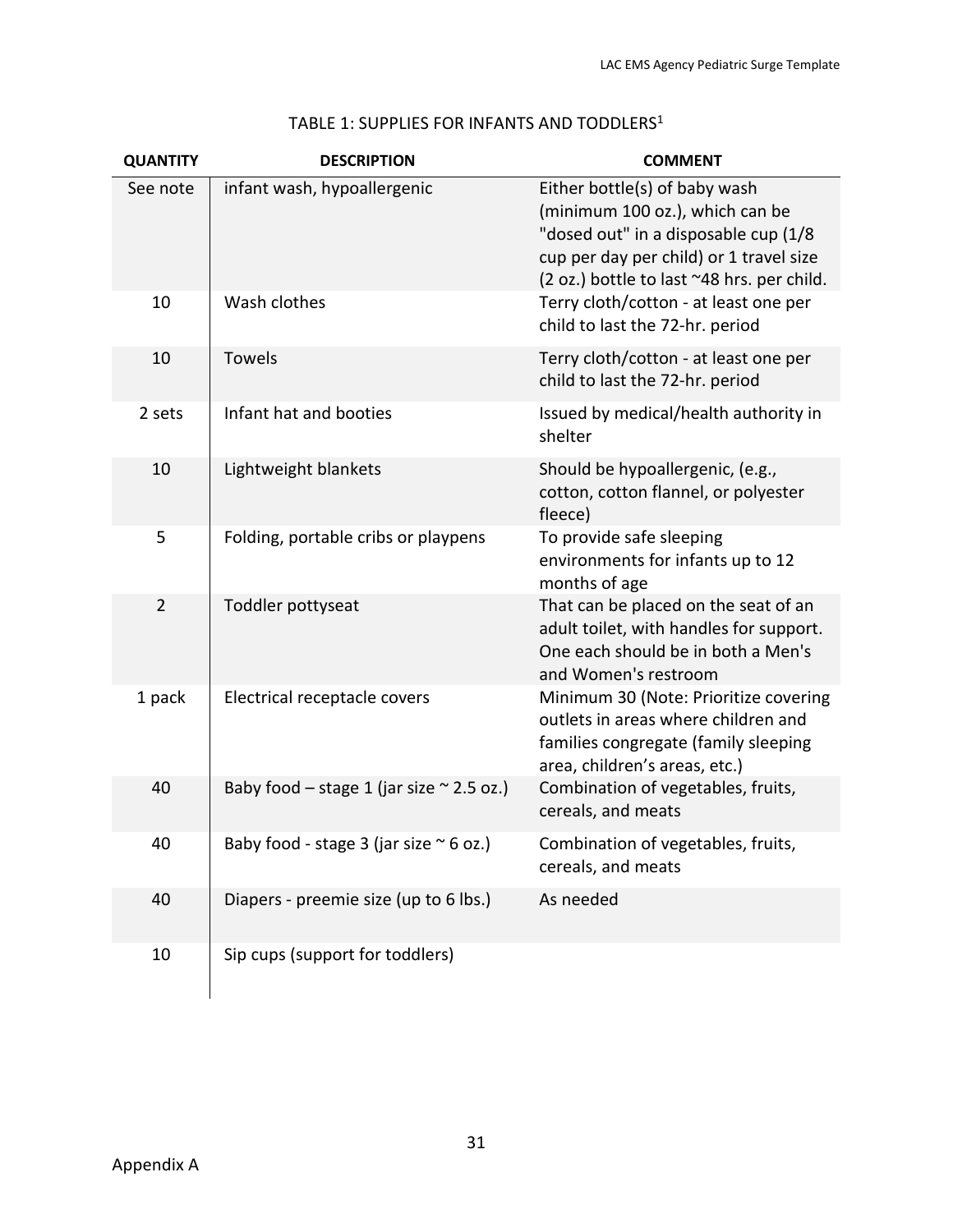| <b>QUANTITY</b> | <b>DESCRIPTION</b>                                                                                                      | <b>COMMENT</b>                                                                                                                                                                                                                                                                                                         |
|-----------------|-------------------------------------------------------------------------------------------------------------------------|------------------------------------------------------------------------------------------------------------------------------------------------------------------------------------------------------------------------------------------------------------------------------------------------------------------------|
|                 | Healthy snacks that are safe to eat<br>and do not pose a choking hazard<br>(intended for children 2 years and<br>older) | Should be low sugar, low sodium:<br>yogurt, applesauce, fruit dices (soft)<br>(e.g., peaches, pears, bananas), veggie<br>dices (soft) (e.g., carrots), 100% real<br>fruit bite-sized snacks, real fruit bars<br>(soft), low sugar/whole grain<br>breakfast cereals and/or cereal bars,<br>crackers (e.g., whole grain, |
|                 |                                                                                                                         | "oyster"/mini)                                                                                                                                                                                                                                                                                                         |

## TABLE 1: SUPPLIES FOR INFANTS AND TODDLERS<sup>1</sup>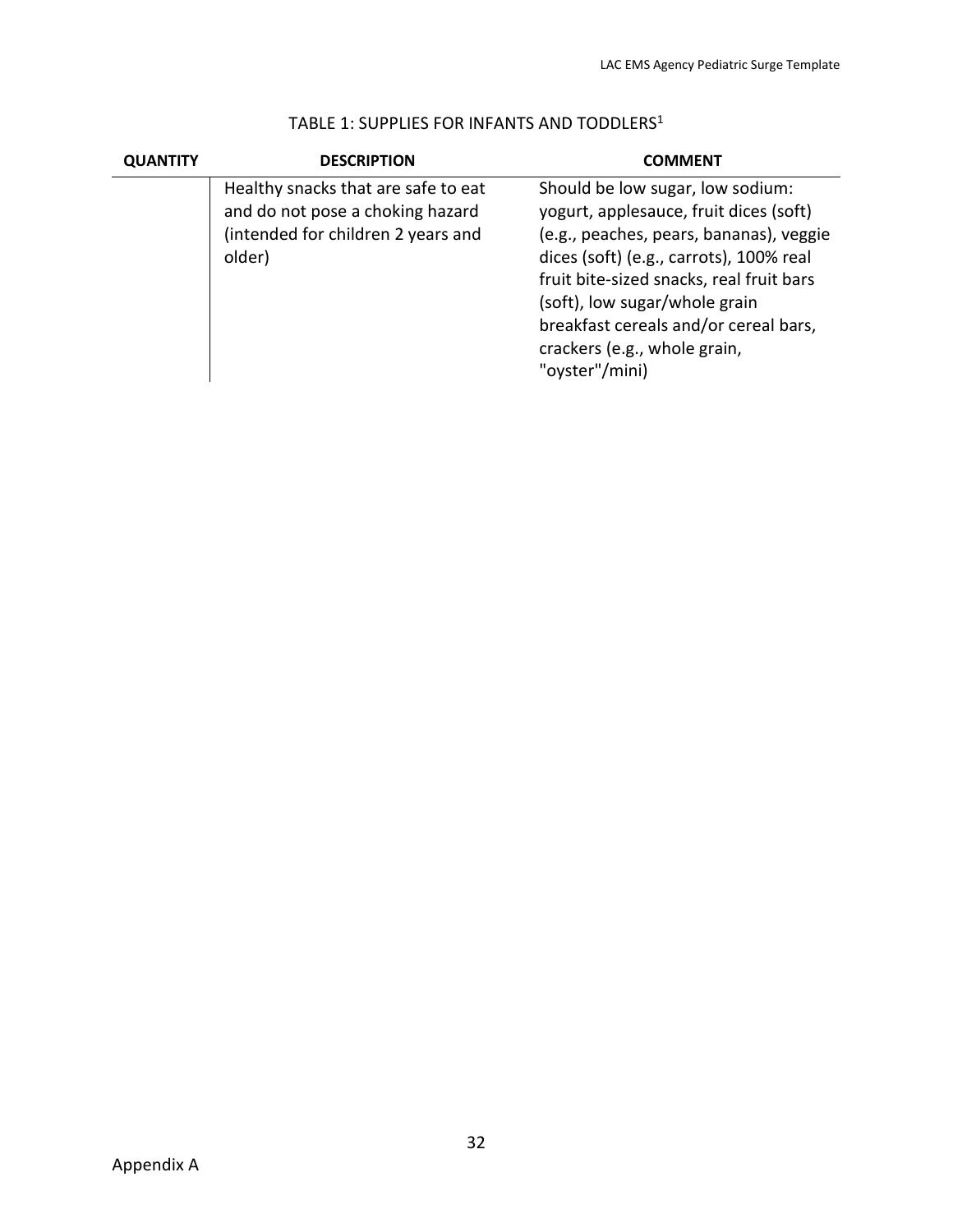<span id="page-32-0"></span>**Appendix B: Drills and Exercise Checklist**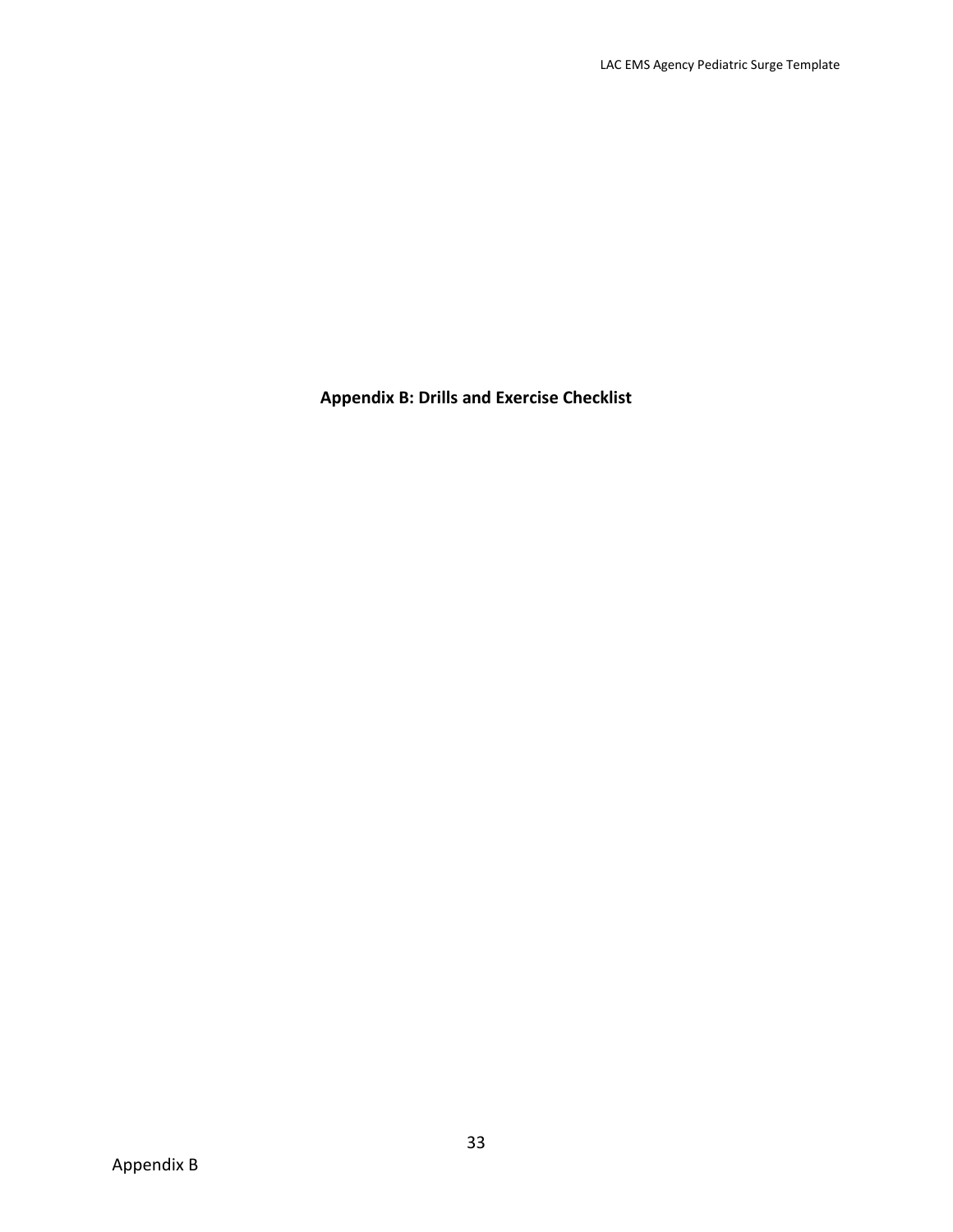#### **Appendix B: Drills and Exercises**

In addition to training, education and the creation and maintenance of supplies, drills and exercises are an integral part of disaster preparedness. The following table lists pediatric disaster goals to assist you in your exercise planning.

|                | PEDIATRIC DISASTER GOAL                                                                                                                                | <b>YES</b> | <b>NO</b> | IN<br><b>PROGRESS</b> |
|----------------|--------------------------------------------------------------------------------------------------------------------------------------------------------|------------|-----------|-----------------------|
|                | 1. Hospital personnel have had training in                                                                                                             |            |           |                       |
|                | triaging pediatric patients during a disaster                                                                                                          |            |           |                       |
|                |                                                                                                                                                        |            |           |                       |
|                | 2. Children have been included in disaster drills                                                                                                      |            |           |                       |
|                | and exercises at least once a year                                                                                                                     |            |           |                       |
| 3.             | Planning of disaster drills and exercises                                                                                                              |            |           |                       |
|                | includes pediatric expertise such as your                                                                                                              |            |           |                       |
|                | <b>Pediatric Emergency Care Coordinator,</b>                                                                                                           |            |           |                       |
|                | pediatricians, pediatric nurse practitioners,                                                                                                          |            |           |                       |
|                | pediatric intensivists, etc.                                                                                                                           |            |           |                       |
| 4 <sup>1</sup> | Drills and exercises have included the need                                                                                                            |            |           |                       |
|                | to access resources for pediatric patients if                                                                                                          |            |           |                       |
|                | the local area is overwhelmed                                                                                                                          |            |           |                       |
|                | 5. Drills and exercises include children with                                                                                                          |            |           |                       |
|                | special health care concerns-Access and                                                                                                                |            |           |                       |
|                | Functional Needs, or AFN patient care.                                                                                                                 |            |           |                       |
|                | 6. Drills and exercises include a variety of                                                                                                           |            |           |                       |
|                | scenarios such as trauma surge, medical                                                                                                                |            |           |                       |
|                | surge as well as a variety of natural and man-                                                                                                         |            |           |                       |
|                | made disasters.                                                                                                                                        |            |           |                       |
|                |                                                                                                                                                        |            |           |                       |
|                | ADAPTED FROM THE EMSC PEDIATRIC DISASTER PREPAREDNESS GUIDELINES FOR HOSPITALS<br>HTTPS://EMSA.CA.GOV/WP-CONTENT/UPLOADS/SITES/47/2017/07/EMSA_198.PDF |            |           |                       |

#### *Table 2: Drills and Exercises Checklist*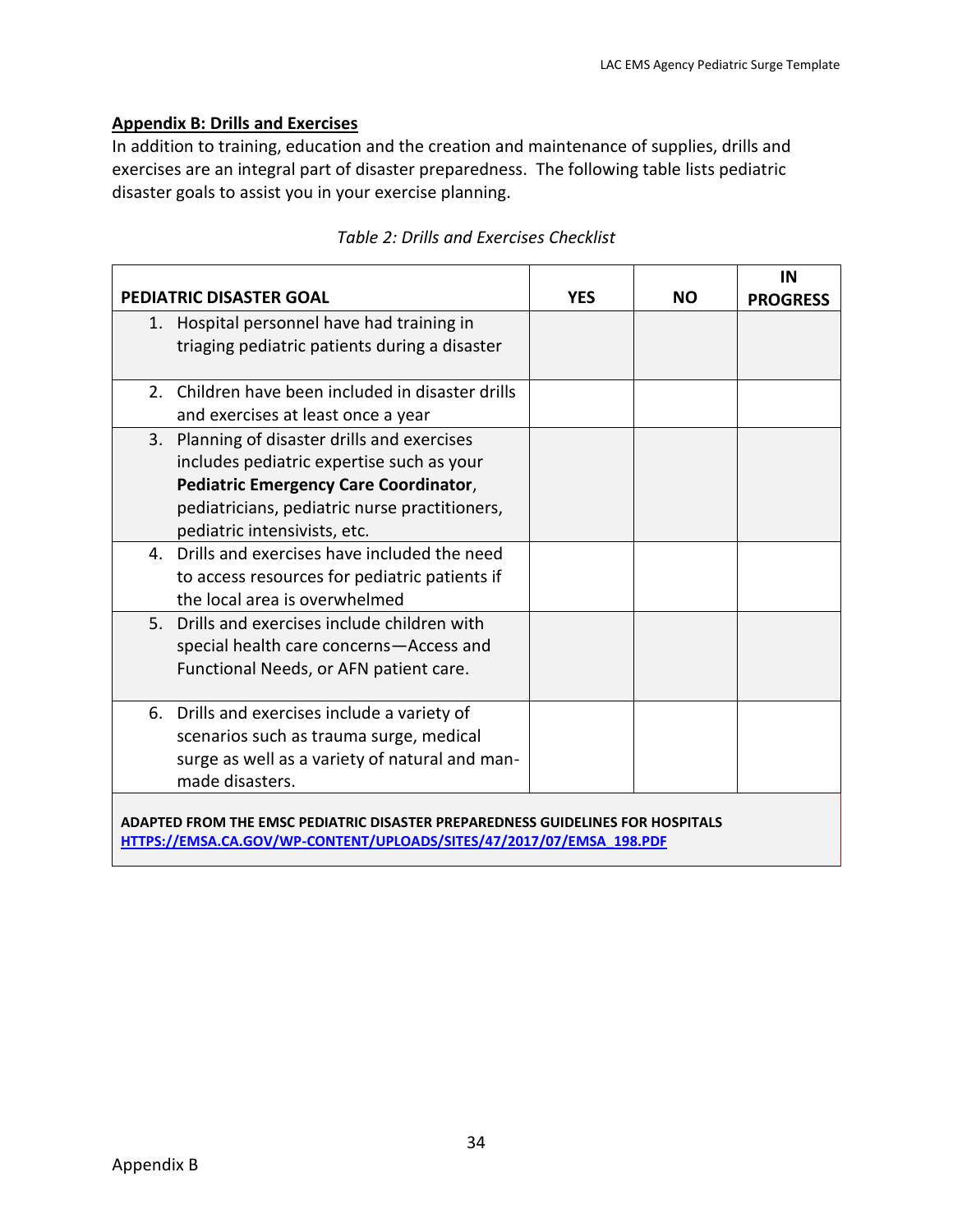The purpose of *Table 3: General Disaster Preparedness Checklist*, is to assist you and your team in identifying specific steps that your facility can take, to strengthen your pediatric preparedness over time. Some of the items in the checklist are short term goals that can be achieved quickly, while other items are long-term educational goals that may take considerable planning and coordination with your hospital and emergency department staff. However, implementing these steps will, over time, greatly enhance the pediatric preparedness of your Tier 6 hospital.

|    | PEDIATRIC DISASTER GOAL                                                                | <b>YES</b> | <b>NO</b> | IN<br><b>PROGRESS</b> |
|----|----------------------------------------------------------------------------------------|------------|-----------|-----------------------|
| 1. | Agreements have been made with pediatric tertiary                                      |            |           |                       |
|    | care centers and other facilities that can provide                                     |            |           |                       |
|    | higher levels of pediatric care or specialized pediatric<br>care                       |            |           |                       |
| 2. | Plans for disasters include means of obtaining                                         |            |           |                       |
|    | additional pediatric equipment, supplies and                                           |            |           |                       |
|    | medication.                                                                            |            |           |                       |
| 3. | Disaster planning includes attention to children with                                  |            |           |                       |
|    | special health care needs and pediatric mental health                                  |            |           |                       |
|    | issues.                                                                                |            |           |                       |
| 4. | Method for triage of pediatric patients such as                                        |            |           |                       |
|    | incorporating the Pediatric Assessment Triangle                                        |            |           |                       |
|    | (PAT) into the JumpSTART framework, or other                                           |            |           |                       |
|    | means of determining severity of injury or illness of                                  |            |           |                       |
|    | pediatric patients exists.                                                             |            |           |                       |
| 5. | Triage and treatment plans to include methods of                                       |            |           |                       |
|    | identifying pediatric patients and their family                                        |            |           |                       |
| 6. | members to aid in reuniting them.<br>Rapid method of determining the proper medication |            |           |                       |
|    | dosages for children e.g., length-based tape,                                          |            |           |                       |
|    | computerized decision support tool, the ability to                                     |            |           |                       |
|    | determine the weight of pediatric patients in                                          |            |           |                       |
|    | kilograms, etc., exists in your facility.                                              |            |           |                       |
| 7. | Ensure decontamination of children, including                                          |            |           |                       |
|    | medically stable or unstable children and children                                     |            |           |                       |
|    | with special needs are included in disaster plans.                                     |            |           |                       |
| 8. | Hospital regularly provides support or recommends                                      |            |           |                       |
|    | special education in pediatrics for personnel, such as                                 |            |           |                       |
|    | PALS, APLS, local EDAP conferences, or pediatric                                       |            |           |                       |
|    | education consistent with pediatric national                                           |            |           |                       |
|    | standards for emergency care.                                                          |            |           |                       |
| 9. | Interventions for biological, chemical, and radiologic                                 |            |           |                       |
|    | disasters, with instructions specific to pediatric                                     |            |           |                       |

| Table 3: General Disaster Preparedness Checklist <sup>2</sup> (https://emsa.ca.gov/wp- |
|----------------------------------------------------------------------------------------|
| content/uploads/sites/47/2017/07/EMSA 198.pdf)                                         |

<sup>2</sup> Adapted from the EMSC Pediatric Disaster Preparedness Guidelines: Hospitals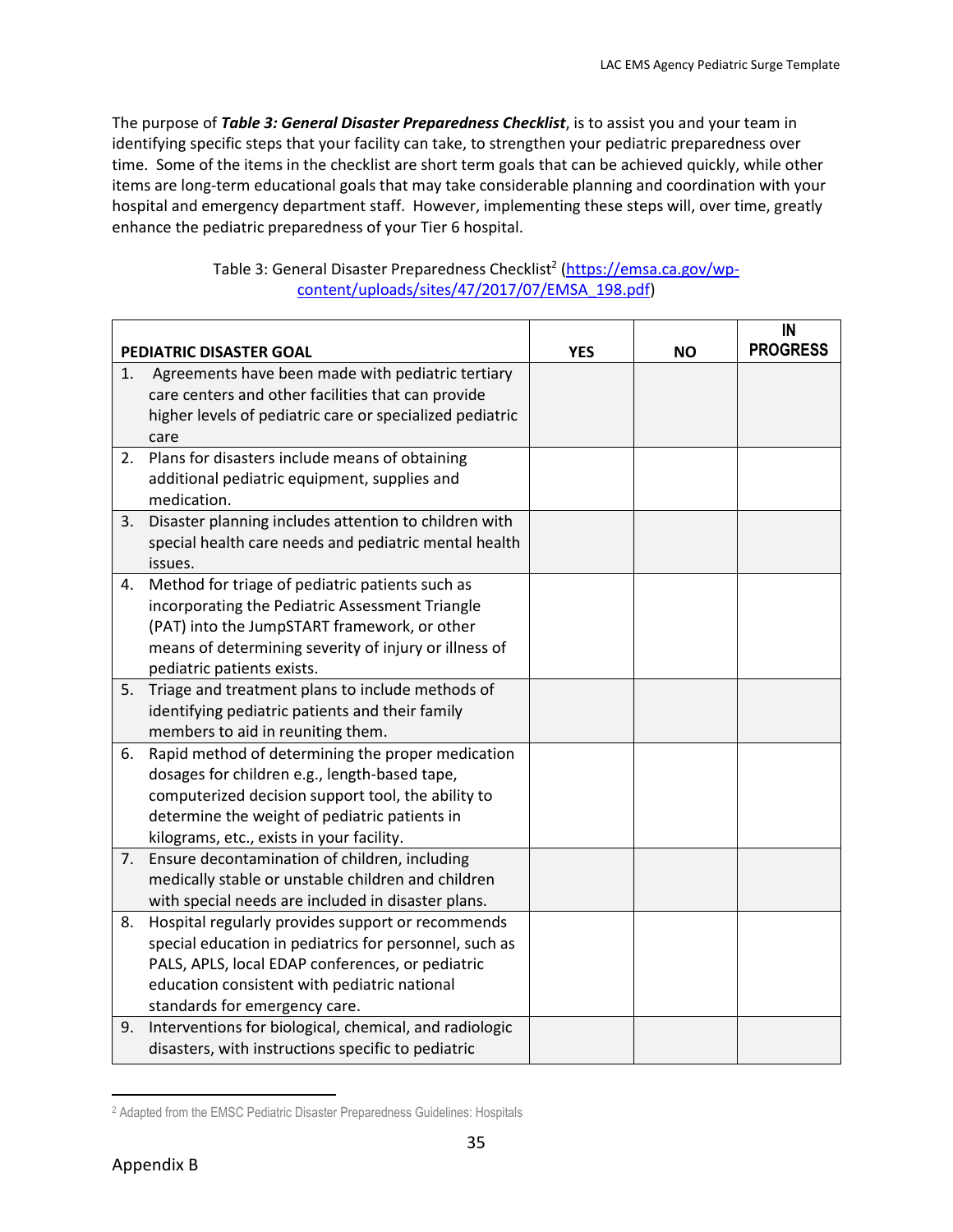| PEDIATRIC DISASTER GOAL                                                                                                                                                                                                                                                                                   | <b>YES</b> | <b>NO</b> | ΙN<br><b>PROGRESS</b> |
|-----------------------------------------------------------------------------------------------------------------------------------------------------------------------------------------------------------------------------------------------------------------------------------------------------------|------------|-----------|-----------------------|
| patients are included in training of hospital<br>providers.                                                                                                                                                                                                                                               |            |           |                       |
| 10. Children are routinely included in disaster drills and<br>exercises.                                                                                                                                                                                                                                  |            |           |                       |
| 11. Pediatric expertise-your Pediatric Emergency Care<br>Coordinator, pediatricians, pediatric intensivists, etc.<br>are included in planning drills, exercises, and other<br>disaster-related activities.                                                                                                |            |           |                       |
| 12. Other local hospitals, as well as local and statewide<br>agencies; organizations interested in pediatric care,<br>such as public health agencies, schools, daycare<br>facilities, health clinics, and the American Red Cross<br>are included in planning for disasters, and in disaster<br>exercises. |            |           |                       |
| 13. Pediatric expertise is routinely included in<br>debriefings and evaluations of disasters and disaster<br>exercises.                                                                                                                                                                                   |            |           |                       |
| 14. Evacuation plan should include supplies, equipment<br>and strategies to safely evacuate children.                                                                                                                                                                                                     |            |           |                       |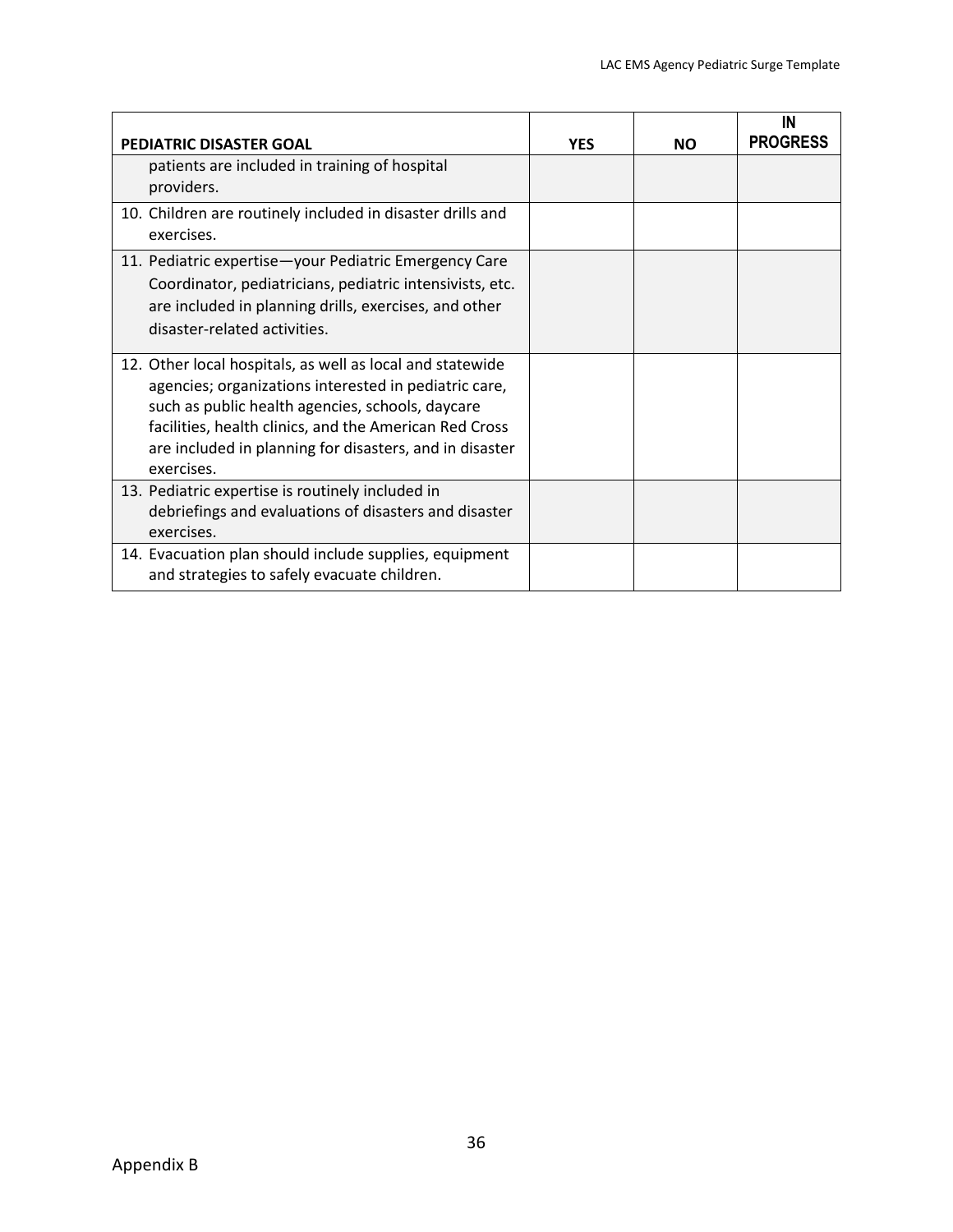<span id="page-36-0"></span>**Appendix C: Pediatric Safe Area Checklist**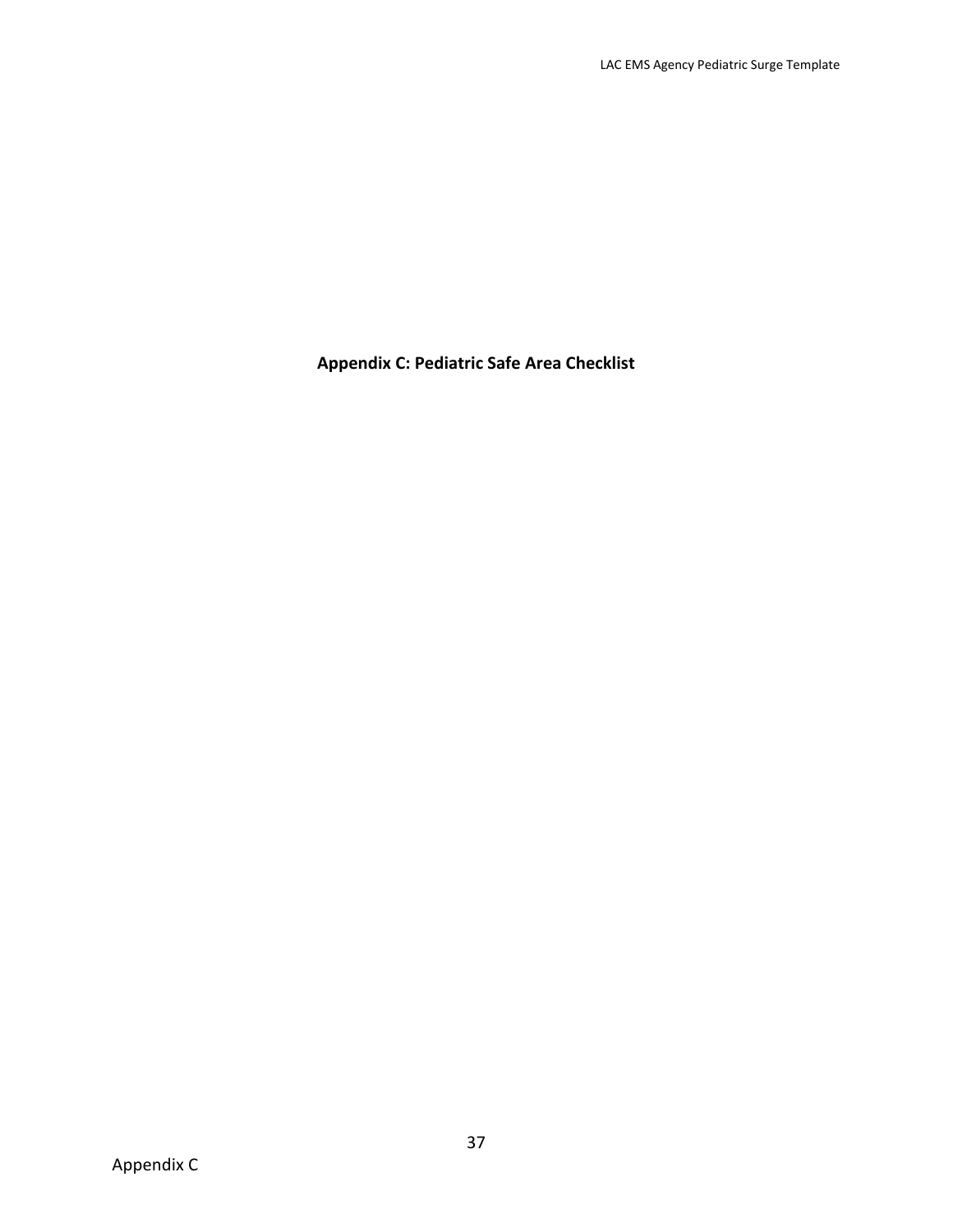## <span id="page-37-0"></span>**Appendix C: Pediatric Safe Area Checklist**

The following table was adapted from the Chicago Department of Health and has also been adapted by other hospitals.

Source accessed 2/22/2018

Insert Weblink: <https://www.rchsd.org/documents/2016/04/pediatric-safe-area-processchecklist.pdf>

| <b>Pediatric Safe Area Checklist</b>                                                                                                                                      | <b>Yes</b> | <b>No</b> | <b>Pending</b> |
|---------------------------------------------------------------------------------------------------------------------------------------------------------------------------|------------|-----------|----------------|
| Are needle boxes at least 48 inches of the floor?                                                                                                                         |            |           |                |
| Do the windows open?                                                                                                                                                      |            |           |                |
| Are the windows locked?                                                                                                                                                   |            |           |                |
| Are there window guards?                                                                                                                                                  |            |           |                |
| Do the windows have blinds or drapes that might pose a strangulation threat?                                                                                              |            |           |                |
| Are there any water basins, buckets, or sinks, which might post a drowning<br>risk?                                                                                       |            |           |                |
| Can children be safely contained in this area? Consider stairwells, elevators<br>and doors.                                                                               |            |           |                |
| Do you have age and gender-appropriate activities for the children?<br>Books, games, videos, toys?                                                                        |            |           |                |
| Is the area hazard & poison proof? Check for cleaning supplies, laundry pods.<br>Hem-occult developer, choking hazards or cords that should be removed or<br>locked away. |            |           |                |
| Are the electric outlets child-safe and covered?                                                                                                                          |            |           |                |
| Does the area have smoke and fire alarms?                                                                                                                                 |            |           |                |
| Are the med carts and the supply carts locked?                                                                                                                            |            |           |                |
| Should separate areas for different age groups be created?                                                                                                                |            |           |                |
| Have drills for managing this area been conducted for all relevant<br>departments?                                                                                        |            |           |                |
| Is there a security plan for the unit?                                                                                                                                    |            |           |                |
| Is there a plan to identify the children?                                                                                                                                 |            |           |                |
| Is there a plan for assessing the mental health needs of children?                                                                                                        |            |           |                |
| Are there any fans or heaters in use? Are they safe?                                                                                                                      |            |           |                |
| Is there an outside, or nearby daycare center? Could they be of assistance?                                                                                               |            |           |                |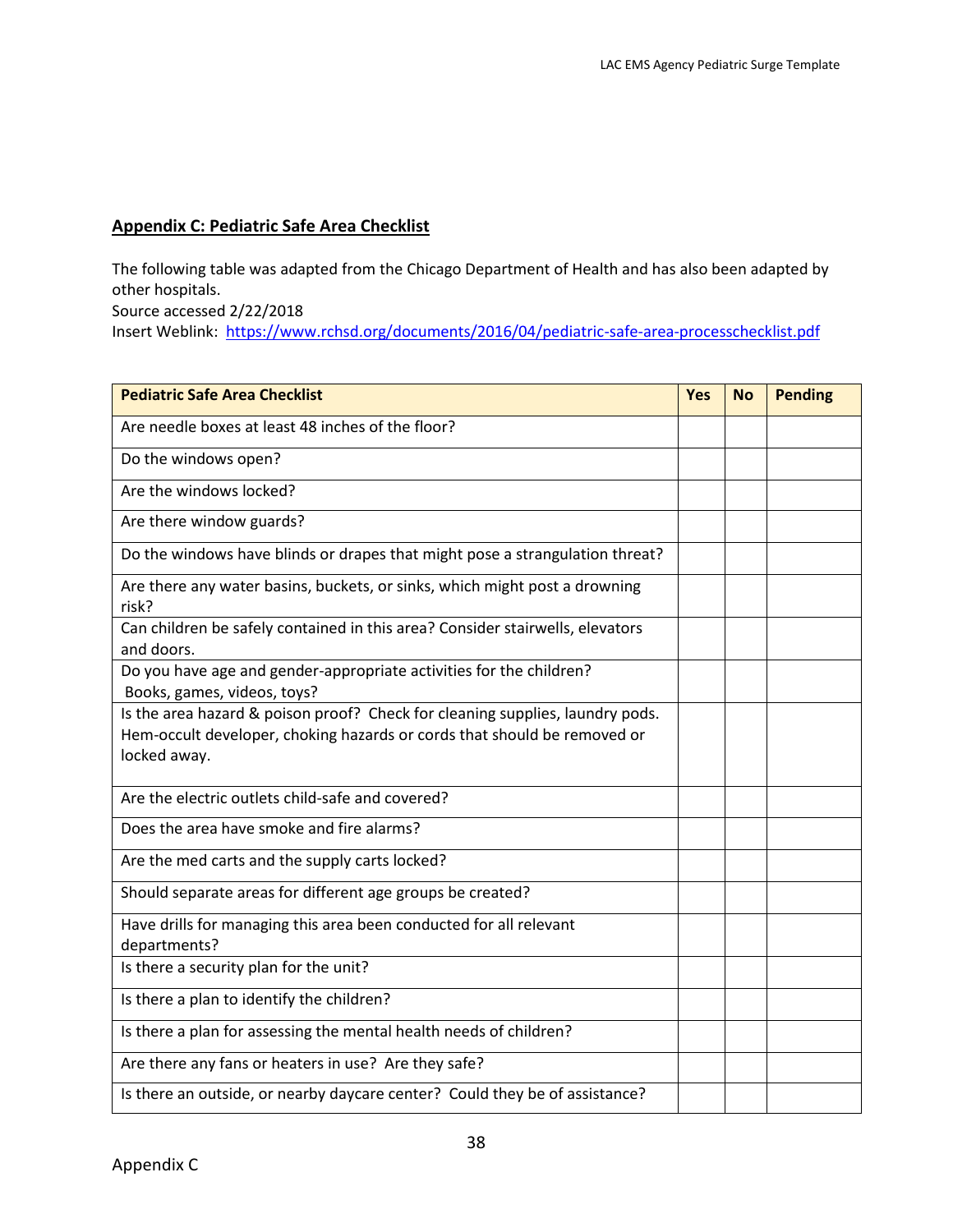<span id="page-38-0"></span>**Appendix D: LA County Pediatric Surge Tier Categories and Capability Overview**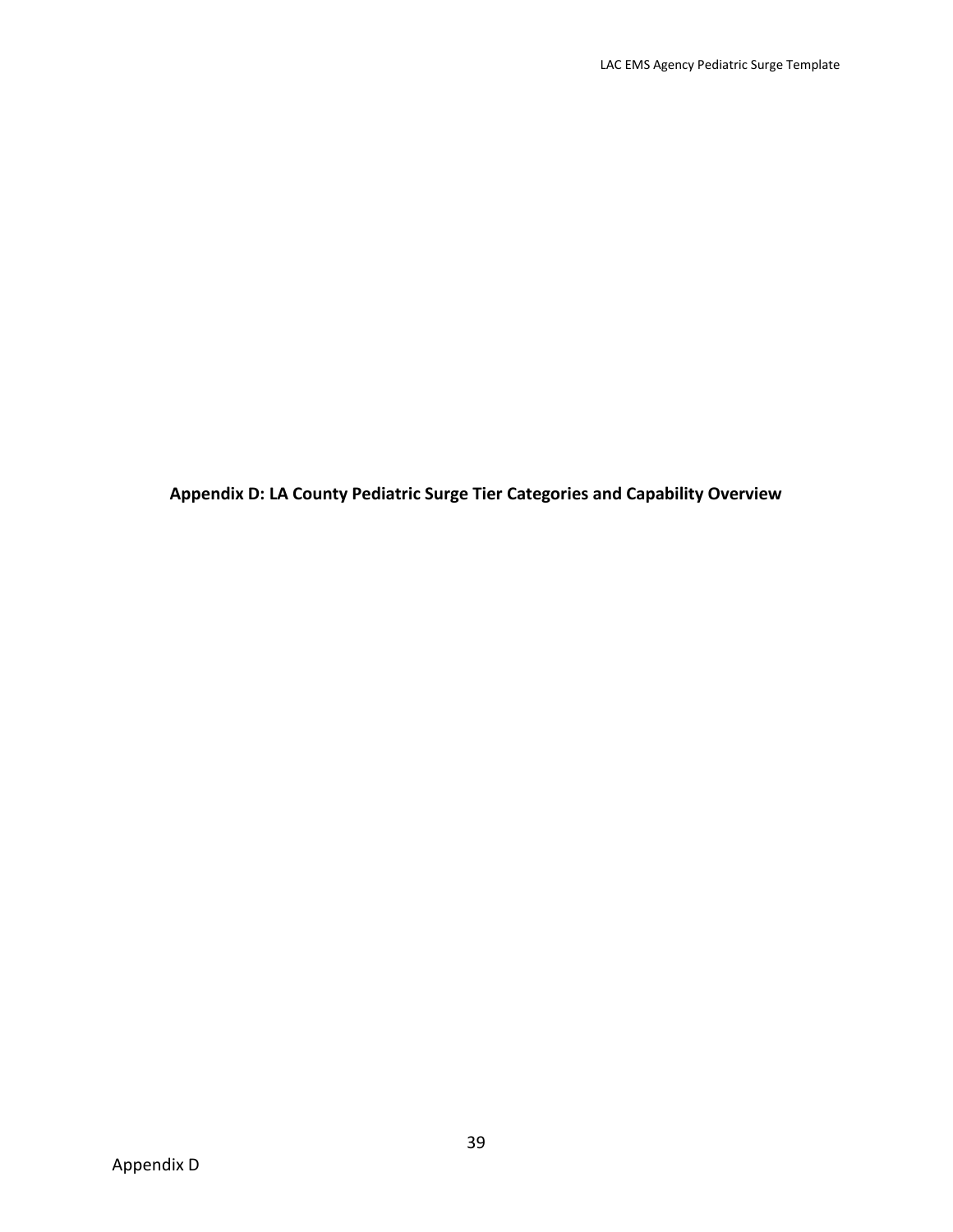## **Tier Lists of Hospitals**

Note: In a pediatric trauma surge event, pediatric patients would go to a Tier 3 facility before a Tier 2 PMC facility

|  |              |                  | <b>HOSPITAL TIER</b> | <b>TIER DESCRIPTION</b>                                               |
|--|--------------|------------------|----------------------|-----------------------------------------------------------------------|
|  |              |                  | Tier 1               | <b>Pediatric Centers (PTC/PMC)</b>                                    |
|  | Acuity Level | Over 8 years old | Tier $2*$            | <b>Pediatric Medical Centers (PMC)</b>                                |
|  |              |                  | Tier <sub>3</sub>    | <b>Adult Trauma Centers</b>                                           |
|  |              |                  | Tier <sub>4</sub>    | <b>Pediatric Acute Beds</b>                                           |
|  |              |                  | <b>Tier 5</b>        | <b>Emergency Departments Approved for</b><br><b>Pediatrics (EDAP)</b> |
|  |              |                  | Tier <sub>6</sub>    | <b>No Pediatric Services</b>                                          |
|  |              |                  | Tier <sub>7</sub>    | No Emergency Services / Specialty<br><b>Centers</b>                   |
|  |              |                  |                      |                                                                       |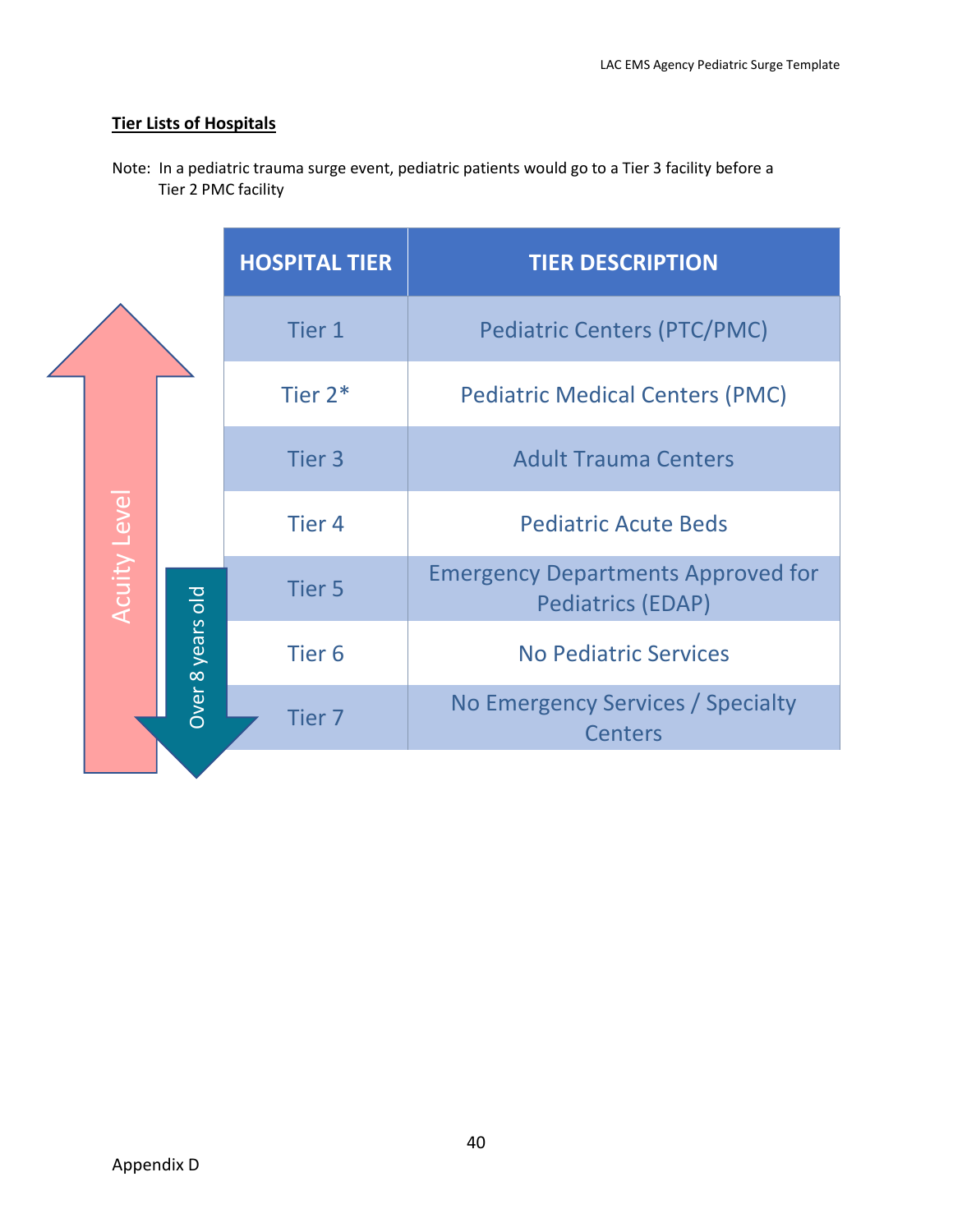## **Tier Capability Overview**

| <b>Tier</b> | <b>Tier Criteria</b>                                                                     | <b>Types of Patients</b><br><b>Recommended</b><br><b>For the Tier</b>                                                                  | <b>Proposed Surge Capacity</b>                                                    |
|-------------|------------------------------------------------------------------------------------------|----------------------------------------------------------------------------------------------------------------------------------------|-----------------------------------------------------------------------------------|
| 1.          | Pediatric Trauma Centers/<br>Pediatric Medical Centers - PICU,<br>Peds Acute and NICU    | Most Critically ill and injured<br>children                                                                                            | <b>Expand PICU and Peds</b><br>Acute capacity for medical<br>and trauma scenarios |
| 2.          | Full Pediatric Complement or<br>Pediatric Medical Centers - PICU,<br>Peds Acute and NICU | Used primarily for medical surge                                                                                                       | <b>Expand PICU and Peds</b><br>Acute capacity for medical<br>scenarios            |
| 3.          | <b>Adult Trauma Centers</b>                                                              | Used primarily for critical<br>trauma surge                                                                                            | Use for a trauma surge<br>event<br>And overflow for intensive<br>care             |
| 4.          | Pediatric Emergency Services with<br><b>Pediatric Acute Beds</b>                         | All patients and services, but<br>would be used following Tiers 1<br>and Tiers 2                                                       | <b>Expand Peds Acute care</b>                                                     |
| 5.          | EDAP with no Pediatric Acute or<br><b>PICU Care</b>                                      | Ideally for children over 8<br>Respiratory, simple fractures,<br>surgical cases.<br>Possibly use NICU for children<br>ages 2 and under | Adult Med/Surge and/or<br>ICU beds carved out in a<br>specific area               |
| 6.          | Not EDAP and no Pediatric<br><b>Inpatient Care</b>                                       | Stable patients older than age 8                                                                                                       | Adult Med/Surge and/or<br>ICU beds carved out in a<br>specific area               |
| 7.          | No Emergency Services and/or<br><b>Specialty Type Hospitals</b>                          | Use a specialty resource                                                                                                               | Transfer patients based on<br>specialty                                           |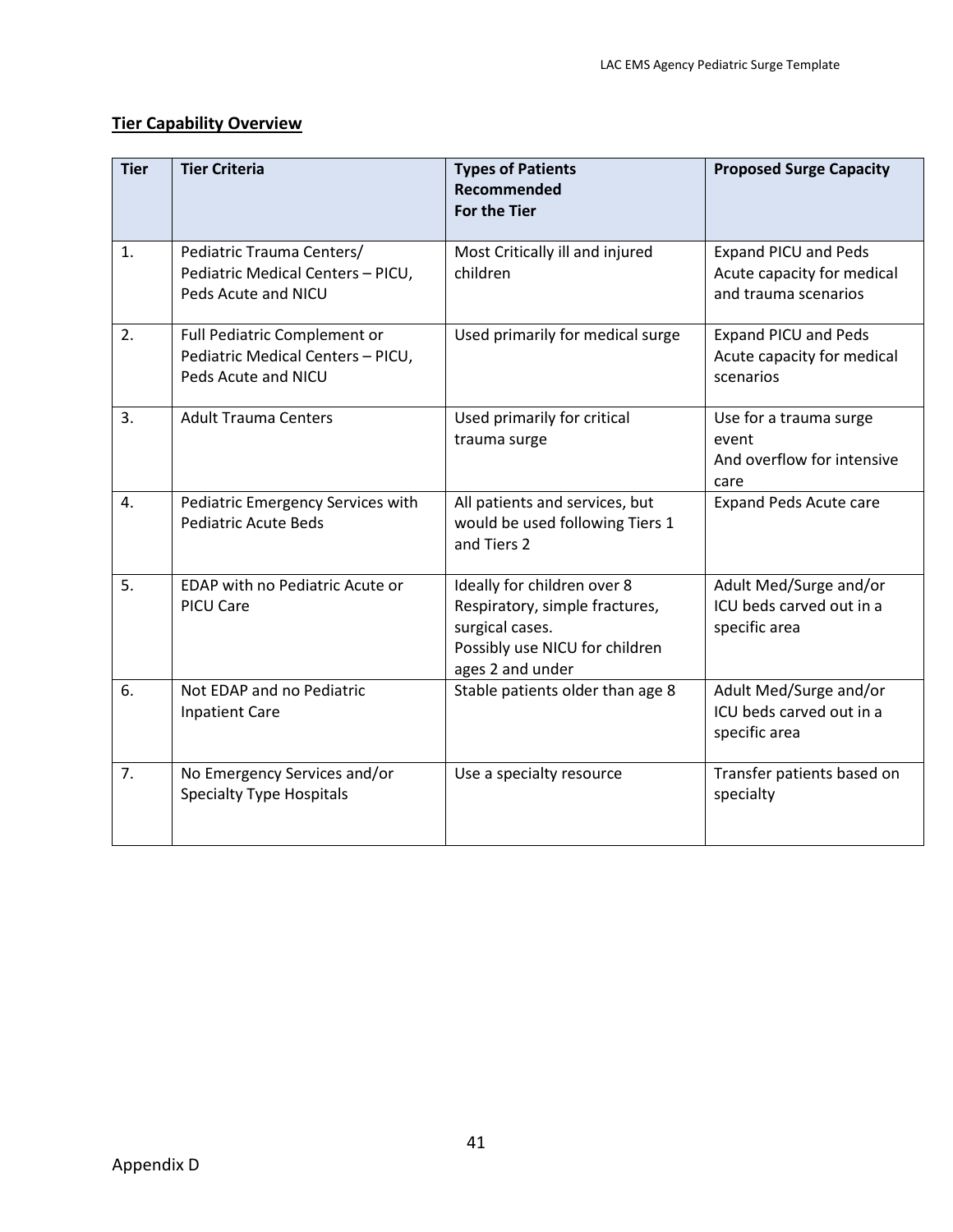<span id="page-41-0"></span>**Appendix E: Los Angeles County, Adult and Pediatric Trauma Centers**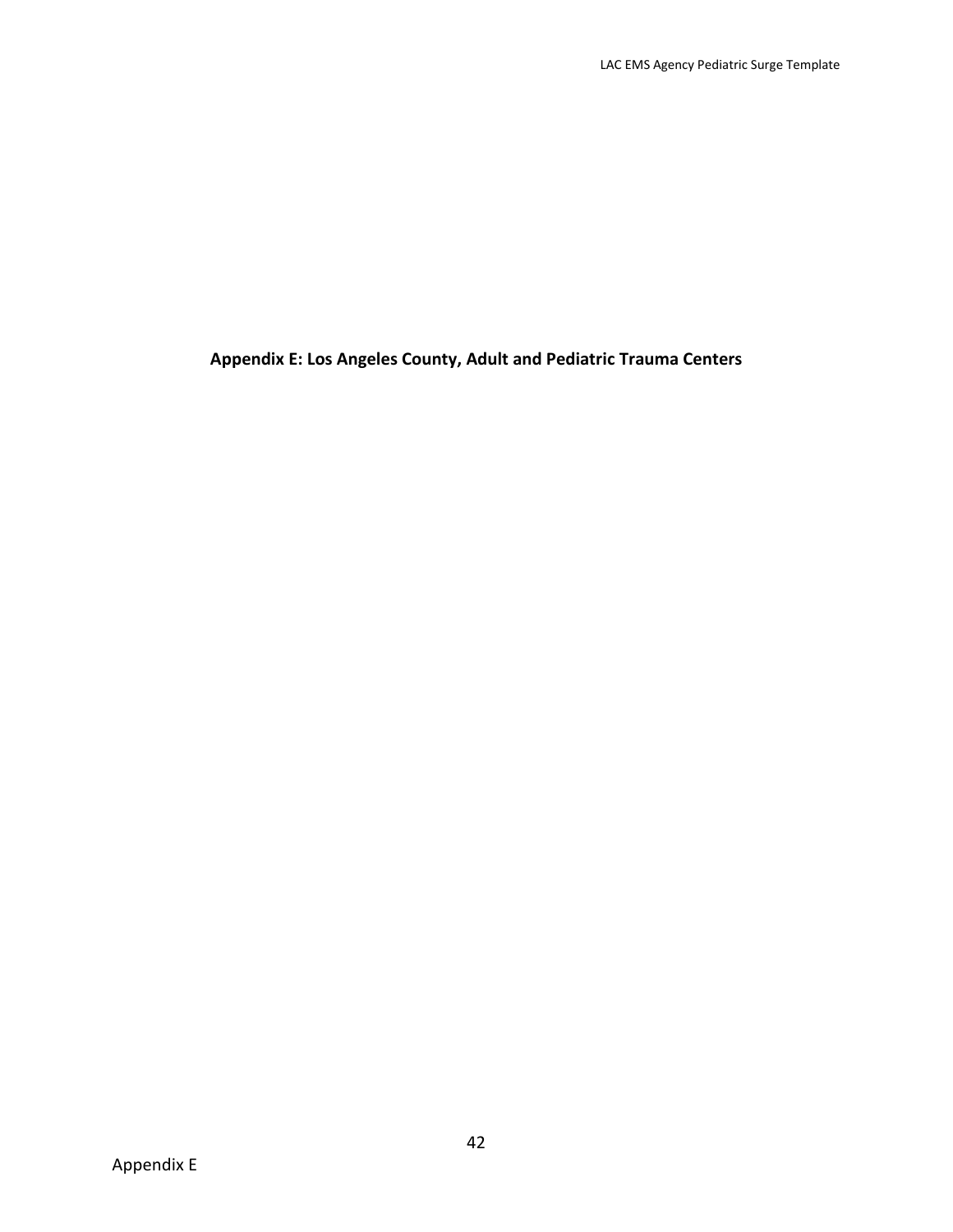П

## **Appendix E: Trauma Centers – LA County**

| <b>Trauma Centers - LA County</b> |                                                     |                             |                                       |  |  |
|-----------------------------------|-----------------------------------------------------|-----------------------------|---------------------------------------|--|--|
| <b>Trauma Centers</b>             | <b>Pediatric</b><br><b>Trauma</b><br><b>Centers</b> | <b>Facility Address</b>     | <b>Program Manager</b>                |  |  |
|                                   |                                                     | <b>Antelope Valley</b>      | <b>Michelle Schaefer</b>              |  |  |
| Antelope Valley                   |                                                     | <b>Hospital</b>             | (661) 949-5633                        |  |  |
| Hospital                          |                                                     | 1600 West Avenue J          | Michelle.Schaefer@avhospital.org      |  |  |
|                                   |                                                     | Lancaster, CA 93534         |                                       |  |  |
| California Hospital               |                                                     | <b>California Hospital</b>  | Laura Schneider                       |  |  |
| <b>Medical Center</b>             |                                                     | 1401 S. Grand Avenue        | (213) 742-5602                        |  |  |
|                                   |                                                     | Los Angeles, CA 90015       | Laura.Schneider@dignityhealth.org     |  |  |
| <b>Cedars Sinai Medical</b>       |                                                     | <b>Cedars-Sinai Medical</b> | <b>Heidi Hotz</b>                     |  |  |
| Center                            | X                                                   | Center                      | (310) 423-8732                        |  |  |
|                                   |                                                     | 8700 Beverly Blvd.          | Heidi.Hotz@cshs.org                   |  |  |
|                                   |                                                     | Los Angeles, CA 90048       |                                       |  |  |
| Children's Hospital,              |                                                     | <b>Children's Hospital,</b> | <b>Melissa Anderson</b>               |  |  |
| Los Angeles                       | X                                                   | <b>Los Angeles</b>          | (323) 361-4526                        |  |  |
|                                   |                                                     | 4650 W. Sunset Blvd.        | meanderson@chla.usc.edu               |  |  |
|                                   |                                                     | Los Angeles, CA 90027       |                                       |  |  |
| Henry Mayo                        |                                                     | <b>Henry Mayo Newhall</b>   | <b>Gilda Cruz-Manglapus</b>           |  |  |
| Newhall Hospital                  |                                                     | <b>Memorial Hospital</b>    | (661) 253-8173                        |  |  |
|                                   |                                                     | 23845 McBean Pkwy           | CruzGS@henrymayo.com                  |  |  |
|                                   |                                                     | Valencia, CA 91355          |                                       |  |  |
| Huntington                        |                                                     | <b>Huntington Memorial</b>  | <b>Michelle Baker</b>                 |  |  |
| <b>Memorial Hospital</b>          |                                                     | <b>Hospital</b>             | (626) 397-5900                        |  |  |
|                                   |                                                     | 100 W. California Blvd.     | Michelle.Baker@huntingtonhospital.com |  |  |
|                                   |                                                     | Pasadena, CA 91105          |                                       |  |  |
| LAC Harbor / UCLA                 |                                                     | <b>LAC Harbor/UCLA</b>      | <b>Robin Tyler</b>                    |  |  |
| <b>Medical Center</b>             | X                                                   | <b>Medical Center</b>       | (310) 222-1912                        |  |  |
|                                   |                                                     | 1000 W. Carson St           | RTyler@dhs.lacounty.gov               |  |  |
|                                   |                                                     | Torrance, CA 90502          |                                       |  |  |
| $LAC + USC$                       |                                                     | <b>LAC+USC Medical</b>      | <b>Sixta Navarrete</b>                |  |  |
| <b>Medical Center</b>             | X                                                   | Center                      | (323) 226-7880                        |  |  |
|                                   |                                                     | 1200 N. State St            | SNavarrete@dhs.lacounty.gov           |  |  |
|                                   |                                                     | Los Angeles, CA 90033       |                                       |  |  |
| Long Beach                        |                                                     | <b>Long Beach Memorial</b>  | <b>Desiree Thomas</b>                 |  |  |
| Memorial                          | X                                                   | <b>Medical Center</b>       | (562) 933-1319                        |  |  |
| <b>Medical Center</b>             |                                                     | 2801 Atlantic Ave           | DThomas1@memorialcare.org             |  |  |
|                                   |                                                     | Long Beach, CA 90806        |                                       |  |  |
| Northridge Hospital               |                                                     | <b>Northridge Hospital</b>  | <b>Abigail Cerpa</b>                  |  |  |
| <b>Medical Center</b>             | X                                                   | <b>Medical Center</b>       | (818) 885-8500 x 2758                 |  |  |
|                                   |                                                     | 18300 Roscoe Blvd.          | Abigail.Cerpa@dignityhealth.org       |  |  |
|                                   |                                                     | Northridge, CA 91328        |                                       |  |  |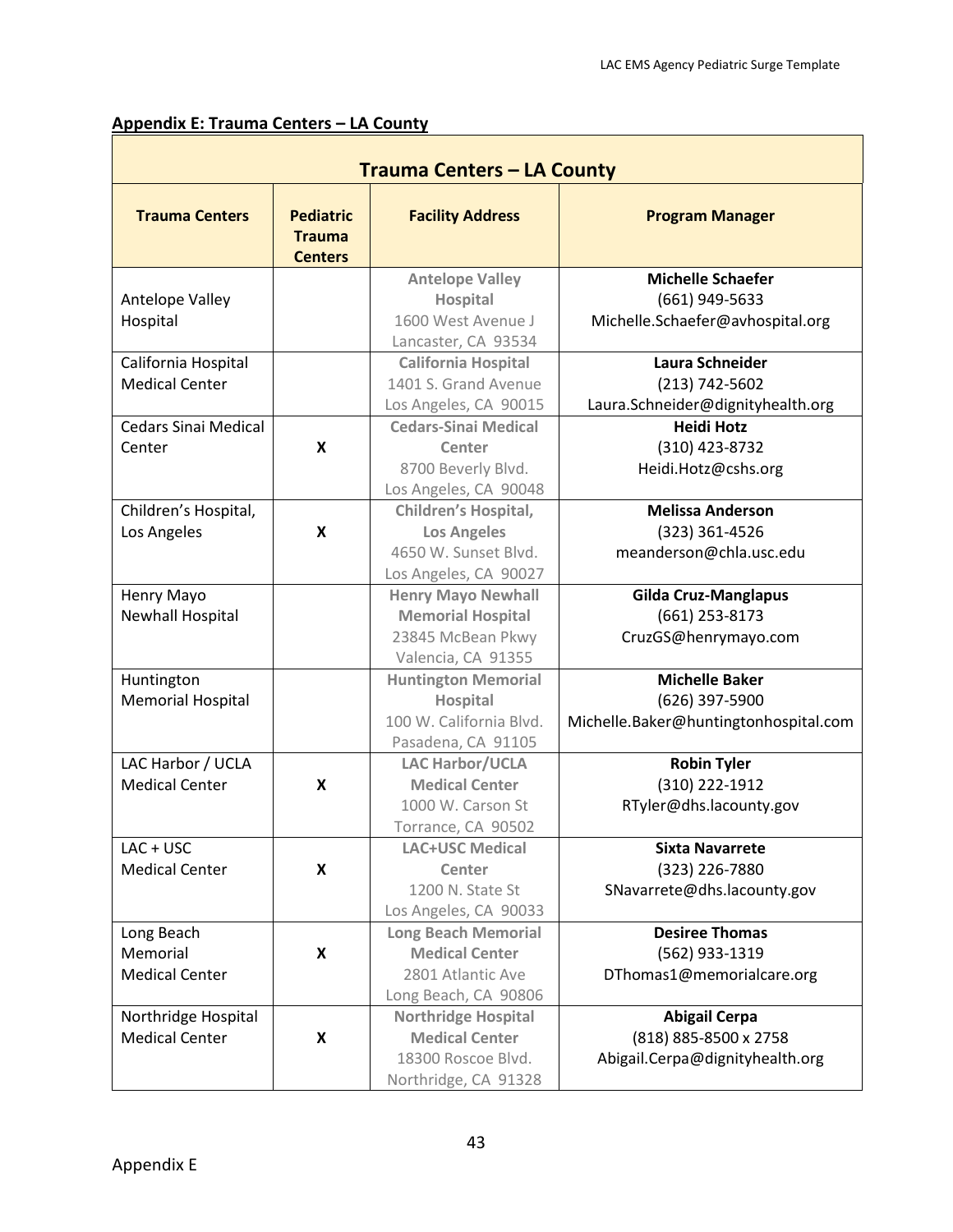| Pomona Valley           |   | <b>Pomona Valley Hospital</b> | <b>Stephanie Raby</b>          |
|-------------------------|---|-------------------------------|--------------------------------|
|                         |   |                               |                                |
| <b>Hospital Medical</b> |   | <b>Medical Center</b>         | (909) 630-7346                 |
| Center                  |   | 1798 N. Garey Ave             | Stephanie.Raby@pvhmc.org       |
|                         |   | Pomona, CA 91767              |                                |
| Providence Holy         |   | <b>Providence Holy Cross</b>  | <b>Melanie Crowley</b>         |
| <b>Cross Medical</b>    |   | <b>Medical Center</b>         | (818) 496-4312                 |
| Center                  |   | 15031 Rinaldi St              | Melanie.Crowley@providence.org |
|                         |   | Mission Hills, CA 91345       |                                |
| Saint Francis           |   | <b>Saint Francis Medical</b>  | <b>Renee Smith</b>             |
| <b>Medical Center</b>   |   | <b>Center</b>                 | (310) 900-8676                 |
|                         |   | 3630 E. Imperial Hwy          | ReneeSmith@verity.org          |
|                         |   | Lynwood, CA 90262             |                                |
| Saint Mary Medical      |   | <b>Saint Mary Medical</b>     | <b>Edna Transon</b>            |
| Center                  |   | Center                        | (562) 491-4832                 |
|                         |   | 1050 Linden Ave               | Edna.Transon@dignityhealth.org |
|                         |   | Long Beach, CA 90813          |                                |
| Ronald Reagan           |   | <b>Ronald Reagan UCLA</b>     | <b>Marilyn Cohen</b>           |
| <b>UCLA</b>             | X | <b>Medical Center</b>         | (310) 267-7853                 |
| <b>Medical Center</b>   |   | 757 Westwood Plaza            | MCohen@mednet.ucla.edu         |
|                         |   | Los Angeles, CA 90095         |                                |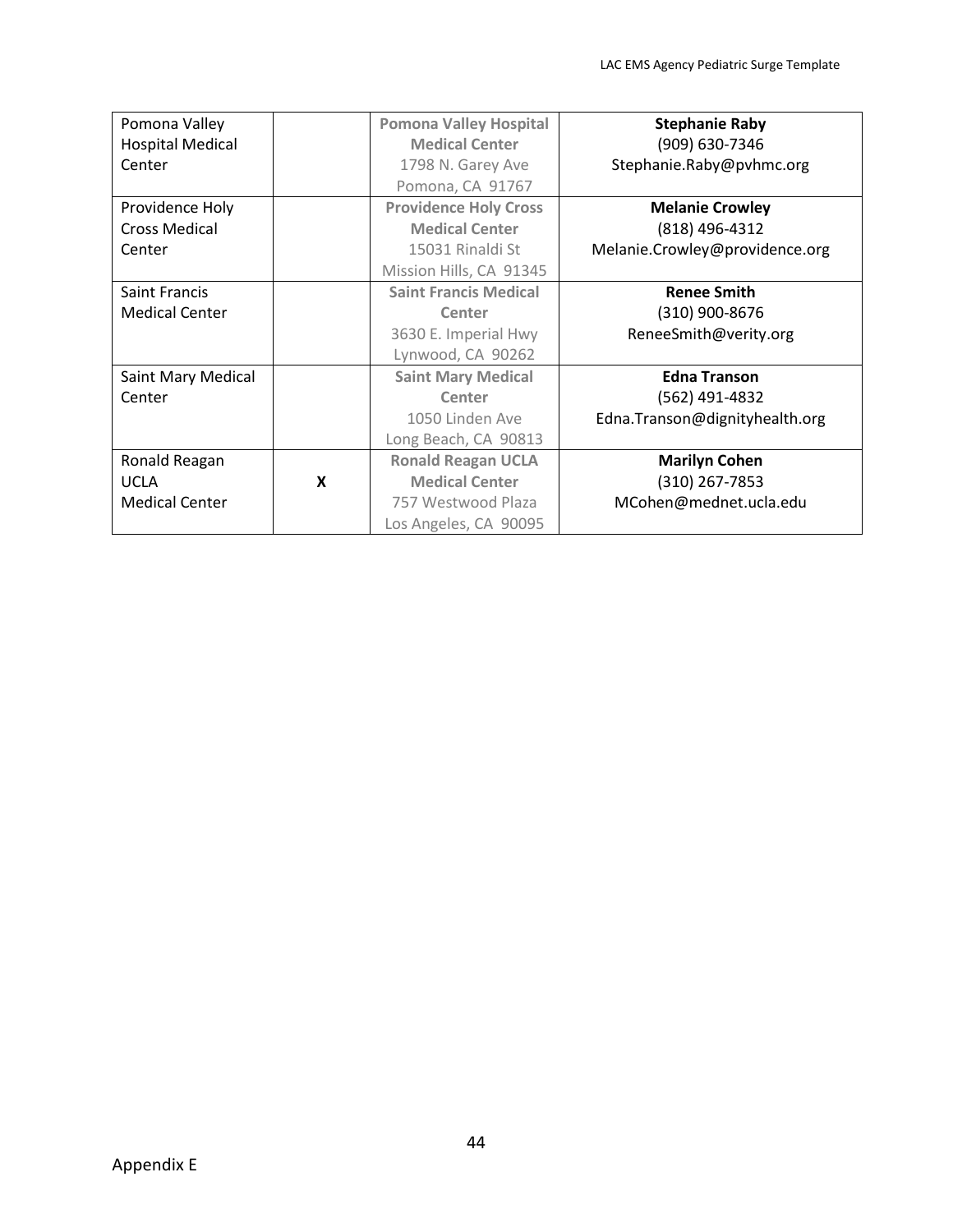<span id="page-44-0"></span>**Appendix F: Useful Resources**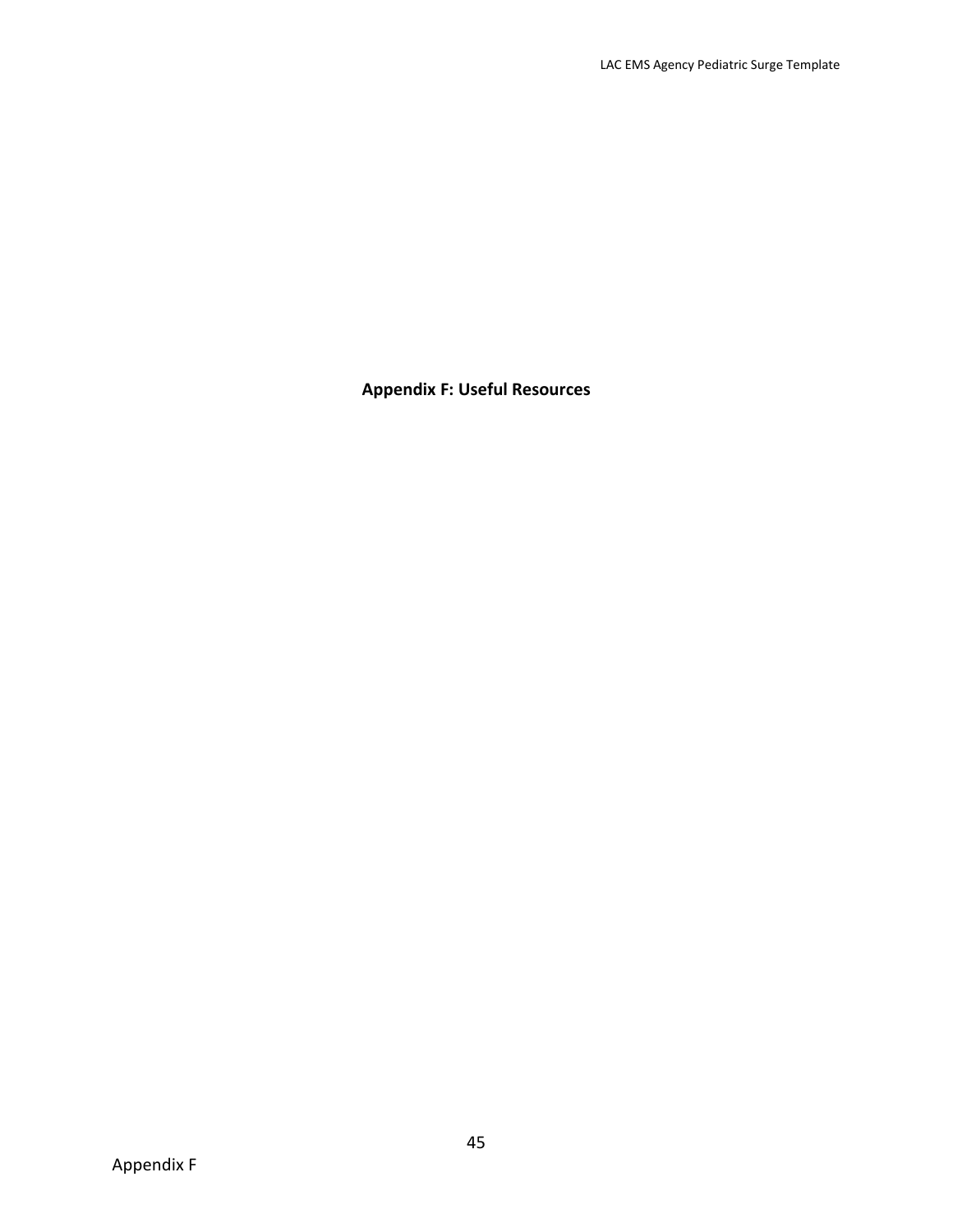#### **Appendix F: Useful Resources**

The following websites are useful for pediatric disaster planning and surge planning.

- 1. LA County Emergency Medical Services Agency
	- a. [Resource Request Form](http://dhs.lacounty.gov/wps/portal/dhs/!ut/p/b1/04_Sj9S1MDeyMDc1szDUj9CPykssy0xPLMnMz0vMAfGjzOLdDAwM3P2dgo38PYxcDBy9TQMNfA0dPTyMDPXD9aMIKcmN8nIEACVrZU4!/)
		- i. This form is used to request additional staff, equipment, supplies and/or medication in the event of a disaster when the Medical Alert Center is activated. Please be specific in the request.
	- b. LAC EMS Agency Trauma [LAC EMS Agency Trauma website](https://dhs.lacounty.gov/wps/portal/dhs/ems/hospitalprograms/trauma)
	- c. LAC EMS Agency Emergency Department Approved for Pediatrics (EDAP) [EDAP Link](https://dhs.lacounty.gov/wps/portal/dhs/!ut/p/b0/04_Sj9CPykssy0xPLMnMz0vMAfGjzOLdDAwM3P2dgo38PYxcDBy9TQMNfA0dPTx8TfULsh0VATR_GS4!/)
- 2. EMSA Emergency Medical Services Authority State of California
	- a. EMSA document # 182, Revised 2014: Administration, Personnel and Policy for the Care of Pediatric Patients in the Emergency Department [https://emsa.ca.gov/wp-content/uploads/sites/47/2017/07/emsa182\\_2014.pdf](https://emsa.ca.gov/wp-content/uploads/sites/47/2017/07/emsa182_2014.pdfTriage)
- 3. Triage Resources
	- a. JumpSTART

This is the pediatric-specific disaster triage model developed by Lou Romig, MD. It is adapted from the Simple Triage and Rapid Treatment (START) triage system. <http://www.jumpstarttriage.com/>

b. SurgeWorld – Disaster Triage Training Tool This is a simulation tutorial and practice for individuals (clinical and non-clinical) to learn and practice disaster triage. It can be used as a stand-alone training or in conjunction with a triage training.

<http://surgeworld.lachildrenshospital.net/>

4. Family Reunification

It is important to plan for events where you may have unaccompanied minors and or individuals who are unable to provide information on their identity. Developing a family reunification plan to help identify, track and reunify individuals with their loved ones can support your organization in this effort.

<http://dhs.lacounty.gov/wps/portal/dhs/ems/disastermedicalservices/fic>

5. NYC Health - Hospital Guidelines for Pediatric Preparedness This is a comprehensive document on hospital disaster planning for pediatrics. This is a link to the  $3<sup>rd</sup>$ edition from 2008, however the concepts remain current. <https://www1.nyc.gov/assets/doh/downloads/pdf/bhpp/hepp-peds-childrenindisasters-010709.pdf>